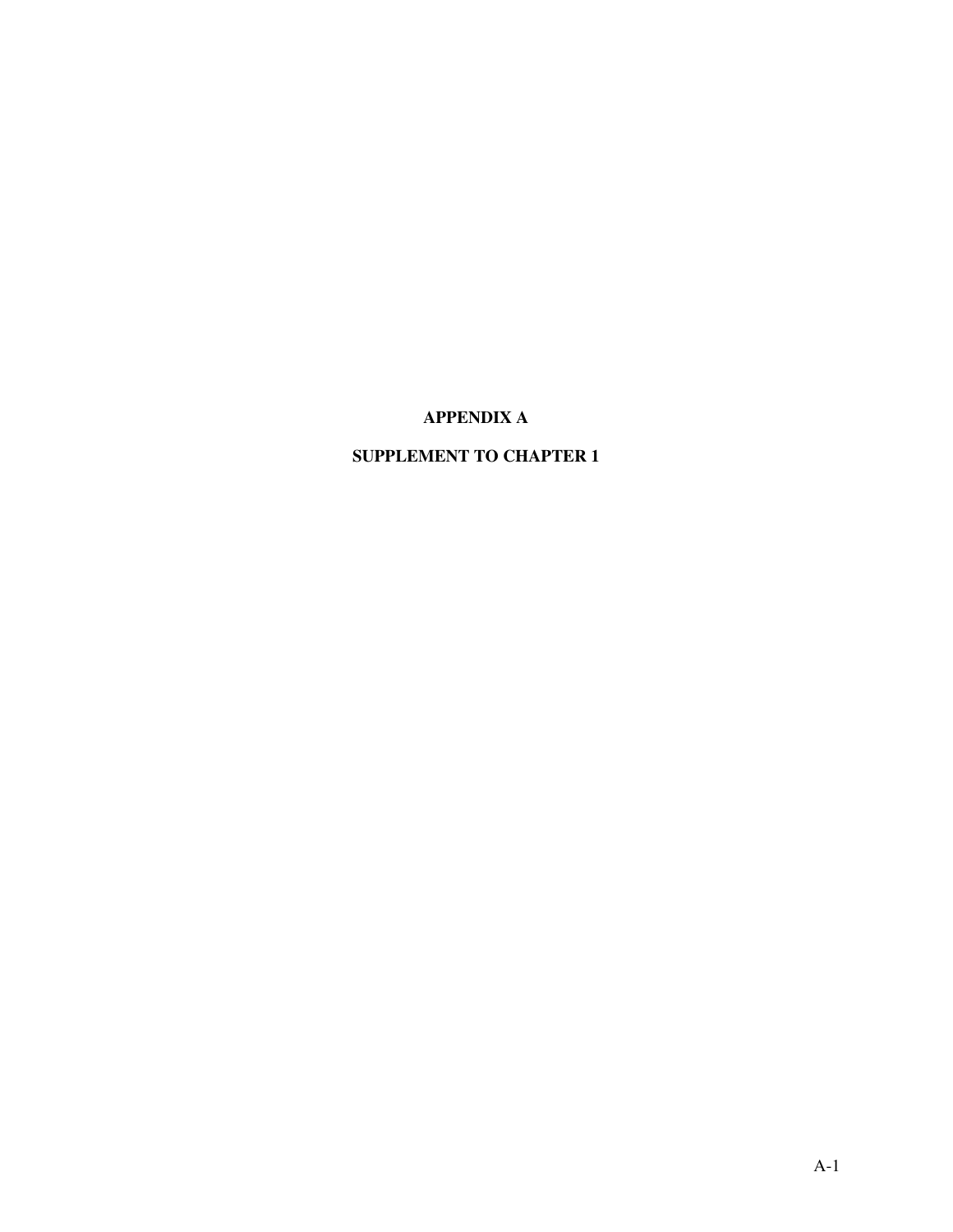This Appendix contains detailed information about each field site including summaries of the test beds and the index properties and lab test results of the soils encountered. In addition, the lab testing and spot test measurements methods are described in detail.

## **A.1 MINNESOTA FIELD SITE**

Phase I field testing was conducted at the MnROAD low-volume road research site in Albertville, MN, (approximately 40 miles northwest of Minneapolis/St. Paul and adjacent to Interstate 94) in July 2006. The low-volume roadway 'loop' is 3.0 km (2.5 miles) long and is comprised of many 150-m (500-ft) long pavement sections (cells). NCHRP 21-09 testing was conducted within the scope of an existing geocomposite construction project in cells 27 and 28. In addition, project 21-09 research was conducted at a nearby stockpile area where additional soil types were available and deeper test beds could be constructed.

Intelligent Compaction (IC) rollers from Ammann, Bomag and Caterpillar were used. All rollers were equipped with RTK GPS. The Ammann roller maintained a smooth drum configuration for the duration of the project. The Bomag roller was outfitted with a pad foot shell kit for the first part of the project duration. Similarly, the pad foot drum on the caterpillar roller at the beginning of the project was swapped out for a smooth drum part way through testing. The Ammann roller was equipped with the Ammann Compaction Expert (ACE) measurement system, employing the  $k_s$  MV. The Bomag roller was equipped with the Bomag Compaction Monitor (BCM) measurement system, employing the  $E_{vib}$  MV. The Caterpillar roller employed both the Geodynamik *CMV* and *MDP* MVs. The measurement systems and roller MVs are discussed in detail in Chapter 2. In addition to these measurement systems provided by the manufacturers, the research team installed independent instrumentation to measure drum and frame vibration and eccentric position on the Caterpillar roller and drum and frame vibration on the Ammann roller.

Table A.1 summarizes the 43 test beds that were constructed on cell 27/28 clay subgrade and aggregate base material, as well as in stockpile area aggregate and clayey sand soil. Table A.2 summarizes the index properties of the soils encountered.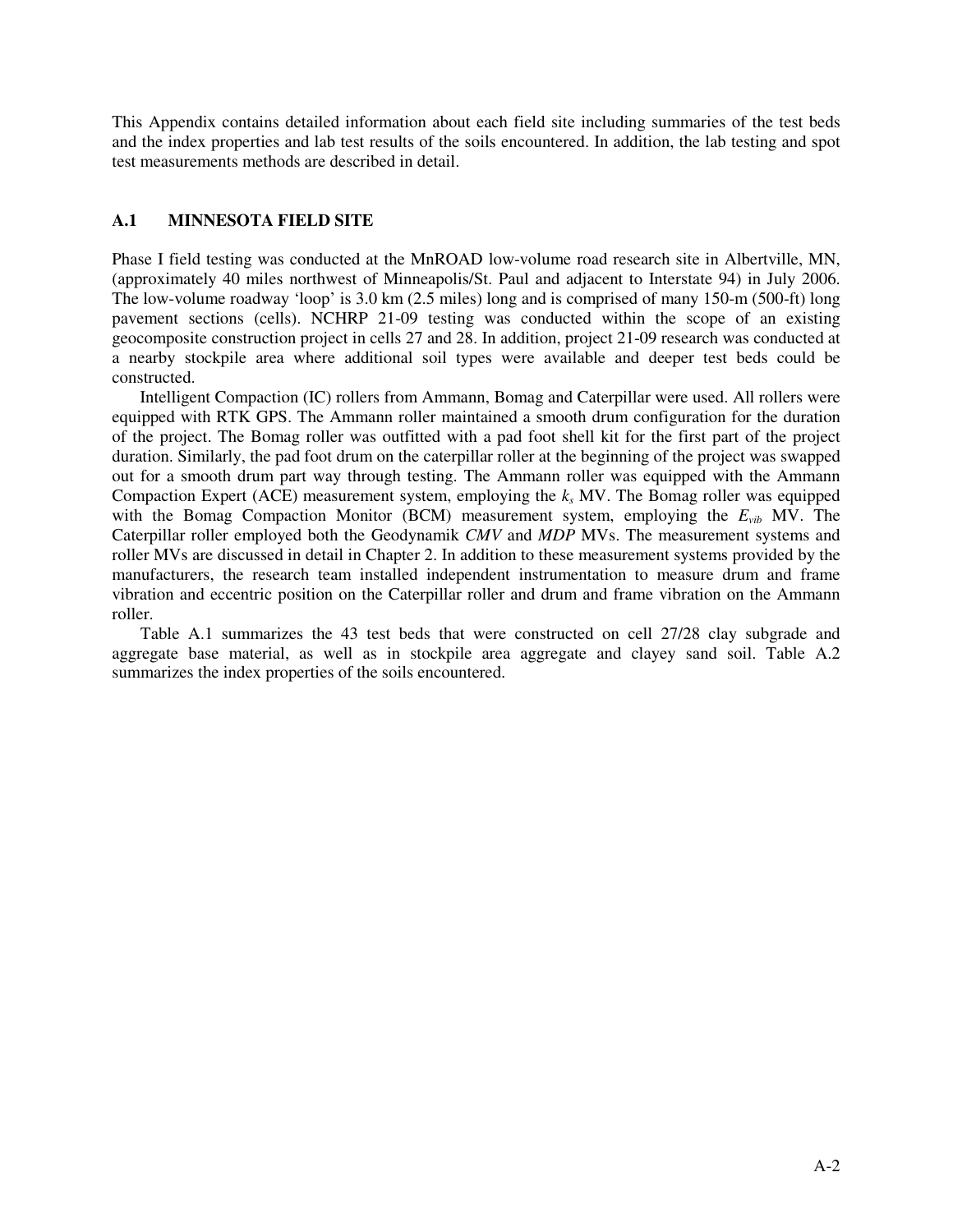| TB              | Soil              | Roller(s) <sup>1</sup> | <b>Remarks</b>                             |
|-----------------|-------------------|------------------------|--------------------------------------------|
| MN1             | Existing subgrade | Cat (PD)               | Map starting condition of Cells 27 & 28;   |
| MN <sub>2</sub> | Existing subgrade | Bomag (PD)             | compare data from different rollers        |
| MN3             | Existing subgrade | Ammann (SD)            |                                            |
| MN4             | Subgrade          | Bomag (PD)             | MV-spot test correlation; typical          |
| MN <sub>5</sub> | Subgrade          | Cat (PD)               | construction                               |
| MN <sub>6</sub> | Subgrade          | Bomag (PD)             | MV-spot test correlation; homogeneous      |
| MN7             | Subgrade          | Cat (PD)               | construction                               |
| MN <sub>8</sub> | Subgrade          | Bomag (PD)             | Map Cell 27 prior to base course; compare  |
| MN9             | Subgrade          | Ammann (SD)            | data from different rollers                |
| <b>MN10</b>     | Subgrade          | Bomag (PD)             | MV-spot test correlation; homogeneous      |
| MN11            | Subgrade          | Cat (PD)               | soil, variable water content               |
| <b>MN12</b>     | Subgrade          | Bomag (PD)             | MV-spot test correlation; homogeneous      |
| <b>MN13</b>     | Subgrade          | Cat (PD)               | soil, variable lift thickness              |
| <b>MN14</b>     | Subgrade          | Cat (PD),              | Test in-ground instrumentation             |
|                 |                   | Ammann (SD)            |                                            |
| <b>MN15</b>     | Subgrade          | $Cat$ (PD)             | Further investigate influence of moisture  |
| <b>MN16</b>     | Subgrade          | Bomag (PD)             | on MVs and compaction process              |
| <b>MN17</b>     | Subgrade          | Ammann (SD)            | MV-spot test correlation; evaluate         |
| <b>MN18</b>     | Subgrade          | Ammann (SD)            | influence of lift thickness and vibration  |
| <b>MN19</b>     | Subgrade          | Ammann (SD)            | amplitude                                  |
| <b>MN20</b>     | Subgrade          | Ammann (SD)            | MV-spot test correlation, static compact.  |
| <b>MN21</b>     | Subgrade          | Cat (SD)               | MV-spot test correlation, evaluate         |
| <b>MN22</b>     | Subgrade          | Bomag (SD)             | influence of vibration amplitude           |
| <b>MN23</b>     | Subgrade          | All $(SD)$             | Map transition zone between Cells 27&28    |
| <b>MN24</b>     | Subgrade          | Cat (SD)               | MV-spot test correlation, evaluate effects |
| <b>MN25</b>     | Subgrade          | Bomag (SD)             | of variable moisture content and vibration |
| <b>MN26</b>     | Subgrade          | Ammann (SD)            | amplitude                                  |
| <b>MN27</b>     | Class 5 Base      | Bomag (SD)             | Develop compaction curves for base         |
| <b>MN28</b>     | Class 5 Base      | Bomag (SD)             | material; MV-spot test correlation         |
| <b>MN29</b>     | Stockpile Area    | All $(SD)$             | In-ground instrumentation, measurement     |
|                 | Subgrade          |                        | depth studies                              |
| <b>MN30</b>     | Subgrade          | Cat(SD)                | Evaluate evolution of heterogeneity during |
| <b>MN31</b>     | Subgrade          | Ammann (SD)            | compaction process                         |
| MN32            | Subgrade          | Bomag (SD)             | Finish production compaction of Cell 28    |
| <b>MN33</b>     | Subgrade          | All $(SD)$             | Map Cell 28 prior to base course           |
| <b>MN34</b>     | Subgrade          | Cat(SD)                | Correlation between different LWDs         |
| <b>MN35</b>     | Class 5 Base      | All $(SD)$             | MV-spot test correlation                   |
| <b>MN36</b>     | Class 5 Base      | All $(SD)$             | MV-spot test correlation                   |
| <b>MN37</b>     | Class 5 Base      | Bomag (SD)             | MV-spot test correlation                   |
| <b>MN38</b>     | Class 5 Base      | Bomag (SD)             | Map Cell 27                                |
| <b>MN39</b>     | Class 5 Base      | Cat(SD)                | MV-spot test correlation                   |
| <b>MN40</b>     | Class 5 Base      | All $(SD)$             | In-ground instrumentation, base mat'l      |
| <b>MN41</b>     | Class 5 Base      | All $(SD)$             | Map Cell 28                                |
| <b>MN42</b>     | Mixed             | All $(SD)$             | Investigate feedback control and effect of |
| <b>MN43</b>     | Mixed             | All $(SD)$             | vibration amplitude on MVs                 |

*Table A.1. Summary of MN test beds* 

SD=smooth drum, PD=pad foot drum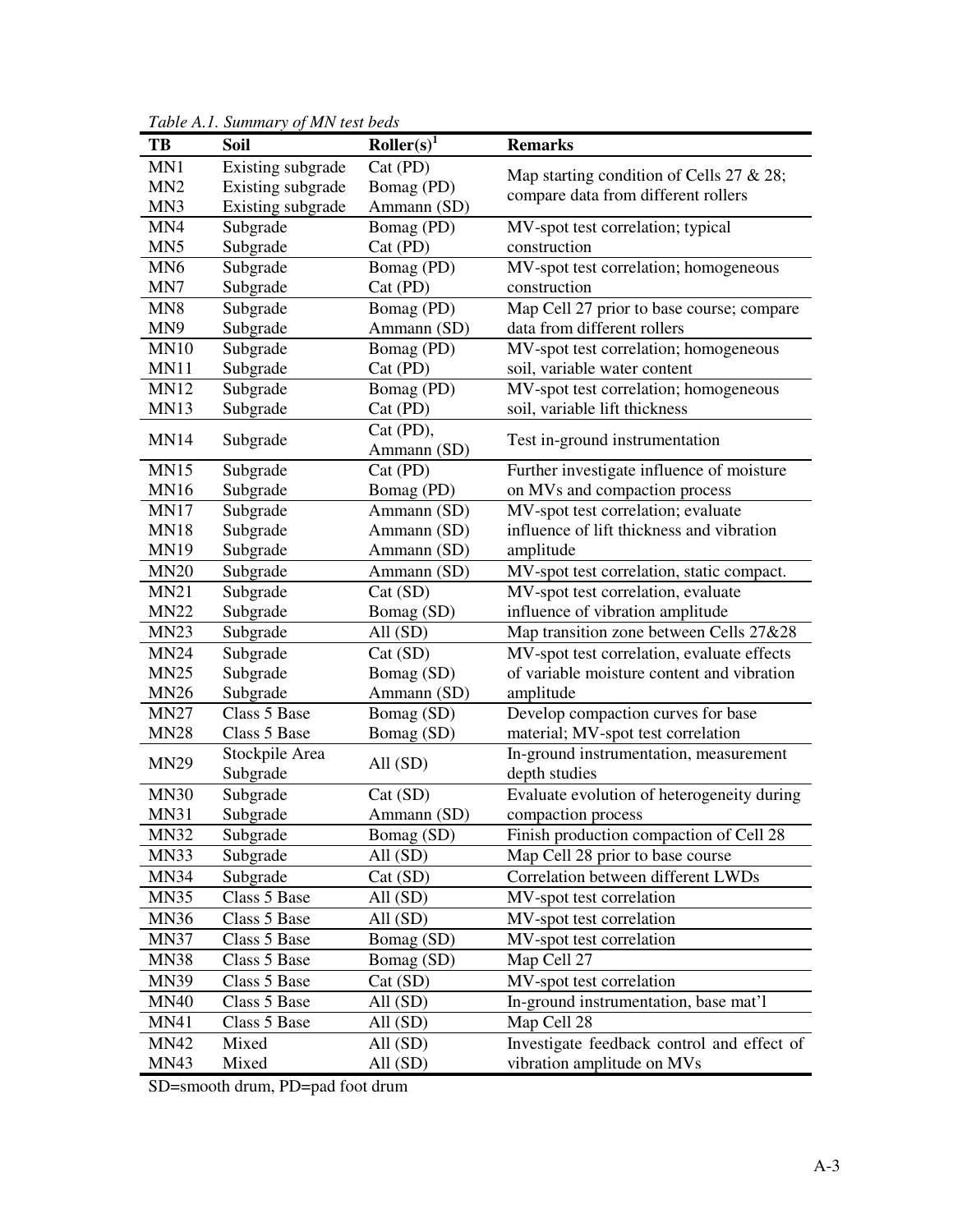|                                                     |                                    |                                                   |                                         | <b>Soil</b>                        |                                                                        |                                        |                                                             |
|-----------------------------------------------------|------------------------------------|---------------------------------------------------|-----------------------------------------|------------------------------------|------------------------------------------------------------------------|----------------------------------------|-------------------------------------------------------------|
| <b>Parameter</b>                                    | <b>Borrow</b><br>Subgrade          | <b>Existing</b><br>Subgrade<br>Cells 27<br>and 28 | <b>Mixed</b><br>Subgrade<br>$\mathbf A$ | <b>Mixed</b><br>Subgrade<br>B      | Class 5<br><b>Base</b>                                                 | <b>Stockpile</b><br>Area<br>Subgrade   | <b>Stockpile</b><br>Area<br><b>Aggregate</b><br><b>Base</b> |
| Material<br>Description                             | <b>Brown</b><br>Sandy<br>Lean Clay | <b>Brown</b><br>Sandy<br>Lean Clay                | <b>Brown</b><br>Sandy<br>Lean Clay      | <b>Brown</b><br>Sandy<br>Lean Clay | <b>Brown</b><br>Poorly<br>Graded<br>Sand<br>with Silt<br>and<br>Gravel | Dark<br><b>Brown</b><br>Clayey<br>Sand | Gray Well<br>Graded<br>Gravel                               |
| <b>Gravel Content</b><br>$(\%)$ (><br>$4.75$ mm $)$ | $\mathbf{1}$                       | 5                                                 | 6                                       | $\overline{2}$                     | 30                                                                     | 29                                     | 78                                                          |
| Sand Content<br>$(\%)$ (4.75mm –<br>$75 \mu m$ )    | 42                                 | 39                                                | 47                                      | 37                                 | 60                                                                     | 35                                     | 19                                                          |
| Silt Content<br>$(\%)$ (75 $\mu$ m –<br>$2\mu m$ )  | 37                                 | 37                                                | 31                                      | 38                                 | $\tau$                                                                 | 30                                     | 3 <sup>2</sup>                                              |
| Clay Content<br>$(\%)$ (<2 $\mu$ m)                 | 20                                 | 19                                                | 16                                      | 22                                 | 3                                                                      | 6                                      |                                                             |
| Coefficient of<br>Uniformity $(c_u)$                |                                    |                                                   |                                         |                                    | 22                                                                     |                                        | 31                                                          |
| Coefficient of<br>Curvature $(c_c)$                 |                                    |                                                   |                                         |                                    | 0.9                                                                    |                                        | $\mathfrak{2}$                                              |
| Liquid Limit,<br>LL $(\%)$                          | 32                                 | 26                                                | 31                                      | 32                                 | NP                                                                     | 32                                     | <b>NP</b>                                                   |
| Plasticity<br>Index, PI                             | 14                                 | 10                                                | 13                                      | 19                                 | <b>NP</b>                                                              | 14                                     | NP                                                          |
| Specific<br>Gravity, G <sub>s</sub>                 | 2.69 <sup>1</sup>                  | 2.69 <sup>1</sup>                                 | 2.69 <sup>1</sup>                       | 2.69                               | 2.71                                                                   | 2.69 <sup>1</sup>                      | 2.71 <sup>1</sup>                                           |
| <b>AASHTO</b><br>Classification                     | $A-6(5)$                           | $A-4(3)$                                          | A- $6(5)$                               | $A-6(5)$                           | $A-1-b$                                                                | $A - 6(1)$                             | $A-1-a$                                                     |
| <b>Unified Soil</b><br>Classification<br>(USCS)     | CL                                 | CL                                                | CL                                      | CL                                 | SP-SM                                                                  | <b>SC</b>                              | $\mathrm{GW}$                                               |

*Table A.2. Index properties of MN soils* 

<sup>1</sup>Assumed values<br><sup>2</sup>Silt and Clay content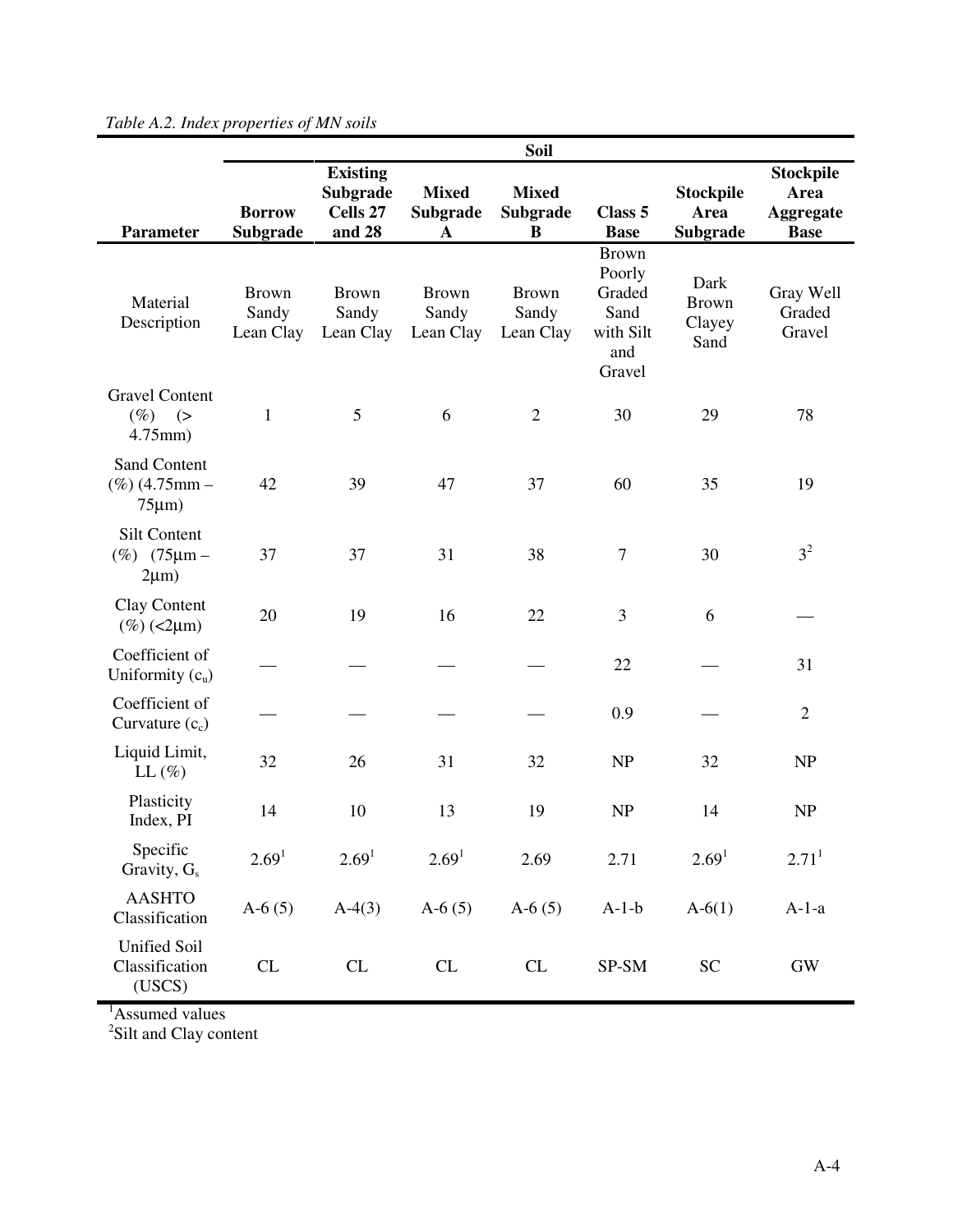### **A.2 COLORADO FIELD SITE**

Field work was carried out at the I-25 Reconstruction/Widening project near Longmont, CO (approximately 30 miles north of Denver) during August-October 2007. The construction project included considerable earthwork involving long sections (up to 1km [0.6 mi]) of both substantial cut (up to 1.25 m [4.1 ft]) and fill (up to 6+ m [20+ ft]). Two types of testing were pursued: 1) smaller scale test strips featuring detailed spot testing and correlation to roller MVs (similar to the approach used in Minnesota) and 2) larger scale production compaction allowing the various specification options to be evaluated.

IC rollers from Bomag, Caterpillar and Dynapac were used. All rollers were equipped with RTK GPS and had smooth drums for the duration of testing. Similar to testing in Minnesota, the Bomag roller was equipped with the Bomag Compaction Monitor (BCM) measurement system, employing the *Evib* MV, and the Caterpillar roller employed both the Geodynamik *CMV* and *MDP* MVs. The Dynapac roller was equipped with the Dynapac Compaction Analyzer (DCA) employing the Geodynamik *CMV* MV. The measurement systems and roller MVs are discussed in detail in Chapter 2.

The CSM research team was onsite during parts of August, September and October 2007. Contractor delays (some due to weather) caused the extended duration of testing (originally scheduled to be two weeks). Using the Dynapac IC roller the research team compacted four lifts of the subbase material in one of the 240 m (800 ft) segments. In addition, using the Bomag IC roller the research team compacted two layers of the subbase material in one of these segments and performed one additional calibration in a different section. Dynapac CMV or Bomag E<sub>vib</sub> and spot test (LWD and nuclear gage) data were collected during compaction. The objective of this work was to evaluate the European specification options and to continue to develop new recommendation for specification options in the U.S.

The ISU research team conducted field testing at the CO project site from August 20, 2007 to August 29, 2007. Subgrade work consisted of three 15 m (50 ft) long sections with variable moisture conditions. One subgrade section (section 4) was left un-compacted with relatively wet moisture conditions prior to placing subsequent subbase/base layers. The remaining three subgrade sections (sections 1 to 3) were compacted using all three rollers (Bomag, CAT, Dynapac) in four lanes in conjunction with in-situ spot test measurements (nuclear gauge, LWD, DCP, and plate load test). Two 30 cm (1 ft) thick subbase layers and one 15 cm (0.5 ft) thick base layer were placed over the subgrade and compacted using the three rollers.

Table A.3 summarizes the 43 test beds that were constructed on existing clay subgrade, and aggregate subbase and base course materials. Table A.4 summarizes the index properties of the soils encountered.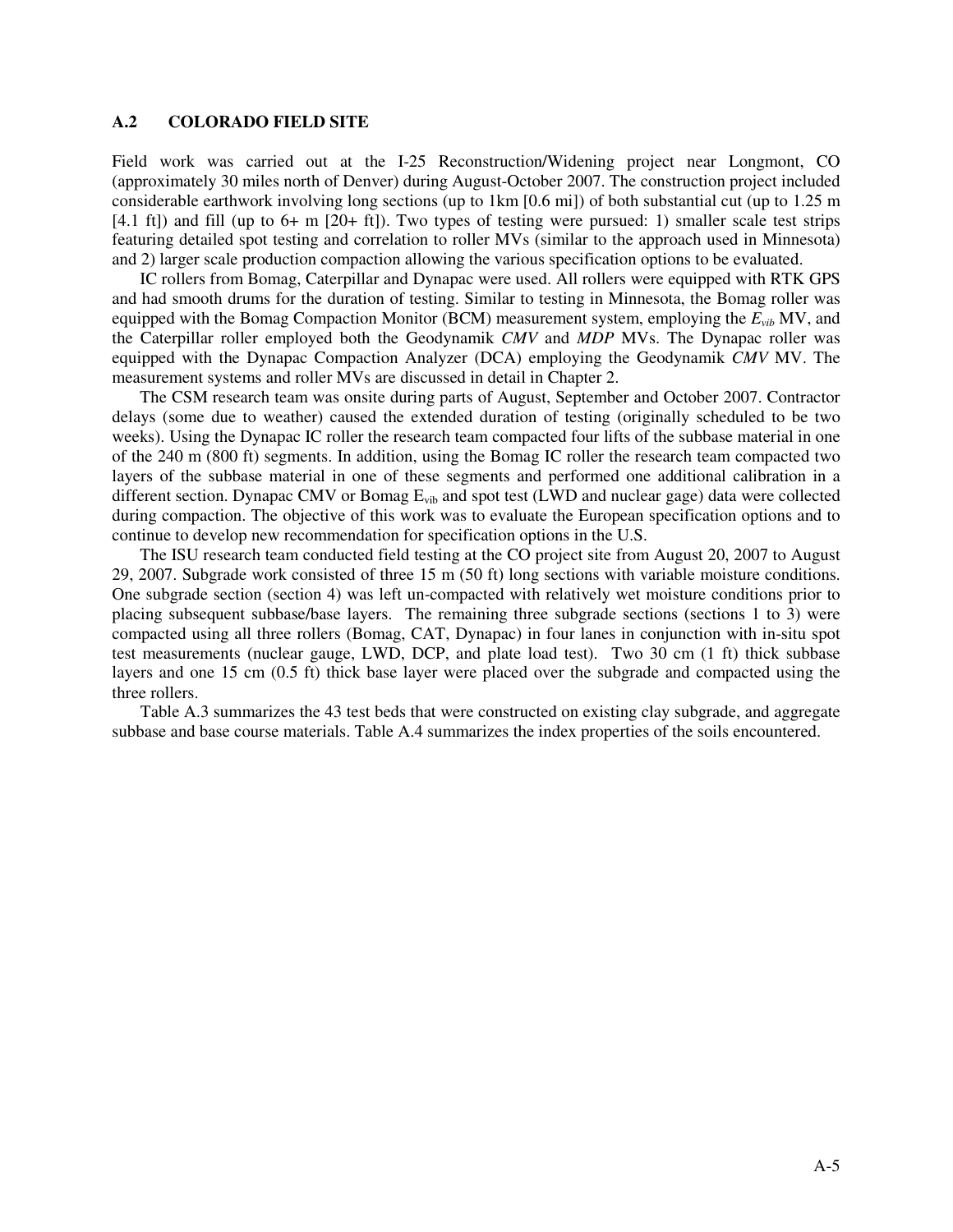*Table A.3. Summary of CO test beds*

|                  | Pable <i>T</i> .S. Bandhary of CO lest beas |                      |                                                            |
|------------------|---------------------------------------------|----------------------|------------------------------------------------------------|
| <b>Test Bed</b>  | Soil                                        | Roller               | <b>Remarks</b>                                             |
| CO <sub>1</sub>  | Subgrade                                    | Bomag                | MV-spot test correlations, variable moisture (Lane 1)      |
| CO <sub>2</sub>  | Subgrade                                    | Bomag                | MV-spot test correlations, variable moisture (Lane 2)      |
| CO <sub>3</sub>  | Subgrade                                    | Dynapac              | MV-spot test correlations, variable moisture (Lane 3)      |
| CO <sub>4</sub>  | Subgrade                                    | <b>CAT</b>           | MV-spot test correlations, variable moisture (Lane 4)      |
| CO <sub>5</sub>  | Subgrade                                    | <b>ALL</b>           | Subgrade map (4 lanes using all three rollers)             |
| CO6              | Subbase                                     | Bomag                | MV-spot test correlations (layer on top of TB 1, Lane 1)   |
| CO7              | Subbase                                     | Bomag                | MV-spot test correlations (layer on top of TB 2, Lane 2)   |
| CO8              | Subbase                                     | Dynapac              | MV-spot test correlations (layer on top of TB 3, Lane 3)   |
| CO9              | Subbase                                     | <b>CAT</b>           | MV-spot test correlations (layer on top of TB 4, Lane 4)   |
| CO10             | Subbase                                     | ALL                  | Subbase layer 1 map (4 lanes)                              |
| CO11             | Subbase                                     | Bomag                | MV-spot test correlations (layer on top of TB 6, Lane 1)   |
| CO12             | Subbase                                     | Bomag                | MV-spot test correlations (layer on top of TB 7, Lane 2)   |
| CO13             | Subbase                                     | Dynapac              | MV-spot test correlations (layer on top of TB 8, Lane 3)   |
| <b>CO14</b>      | Subbase                                     | Dynapac              | MV-spot test correlations (layer on top of TB 9, Lane 4)   |
| CO15             | Subbase                                     | <b>ALL</b>           | Subbase layer 2 map (4 lanes)                              |
| CO16             | Base                                        | Bomag                | MV-spot test correlations (layer on top of TB 11, Lane 1)  |
| CO17             | Base                                        | Bomag                | MV-spot test correlations (layer on top of TB 12, Lane 2)  |
| <b>CO18</b>      | Base                                        | Dynapac              | MV-spot test correlations (layer on top of TB 13, Lane 3)  |
| CO19             | Base                                        | Dynapac              | Basecourse layer map (4 lanes; Lane 4 uncompacted)         |
| CO <sub>20</sub> | Base                                        | Bomag,<br><b>CAT</b> | Basecourse layer map (4 lanes)                             |
| CO <sub>21</sub> | Subgrade                                    | <b>ALL</b>           | Repeatability study using all three rollers                |
| CO <sub>22</sub> | Subbase                                     | Bomag                | How to best compact study 1 (2 lanes)                      |
| CO <sub>23</sub> | Subbase                                     | Bomag                | How to best compact study 2 (4 lanes)                      |
| CO <sub>24</sub> | Subbase                                     | Bomag                | Influence of speed on Evib                                 |
| CO <sub>25</sub> | Subbase                                     | Dynapac              | CMV repeatability study                                    |
| CO <sub>26</sub> | Subgrade                                    | Dynapac              | Production Area 1, subgrade maps                           |
| CO <sub>27</sub> | Subbase                                     | Dynapac              | Production Area 1, layer 1 calibration and production      |
| CO <sub>28</sub> | Subbase                                     | Dynapac              | Production Area 1, layer 2 calibration and production      |
| CO <sub>29</sub> | Subgrade                                    | Bomag                | Production Area 2, subgrade map                            |
| CO <sub>30</sub> | Subbase                                     | NA                   | LWD sand study                                             |
| CO <sub>31</sub> | Subbase                                     | Bomag                | Production Area 1, layer 3 calibration only                |
| CO <sub>32</sub> | Subbase                                     | Dynapac              | Production Area 1, layer 3 calibration and production      |
| CO <sub>33</sub> | Subbase                                     | Dynapac              | Dependence of CMV on speed and amplitude (layer 3)         |
| CO <sub>34</sub> | Subbase                                     | Dynapac              | Production Area 1, layer 4 calibration and production      |
| CO <sub>35</sub> | Subbase                                     | Dynapac              | Dependence of CMV on speed and amplitude (layer 4)         |
| CO <sub>36</sub> | Subbase                                     | Dynapac              | Dependence of CMV on speed and driving direction (layer 4) |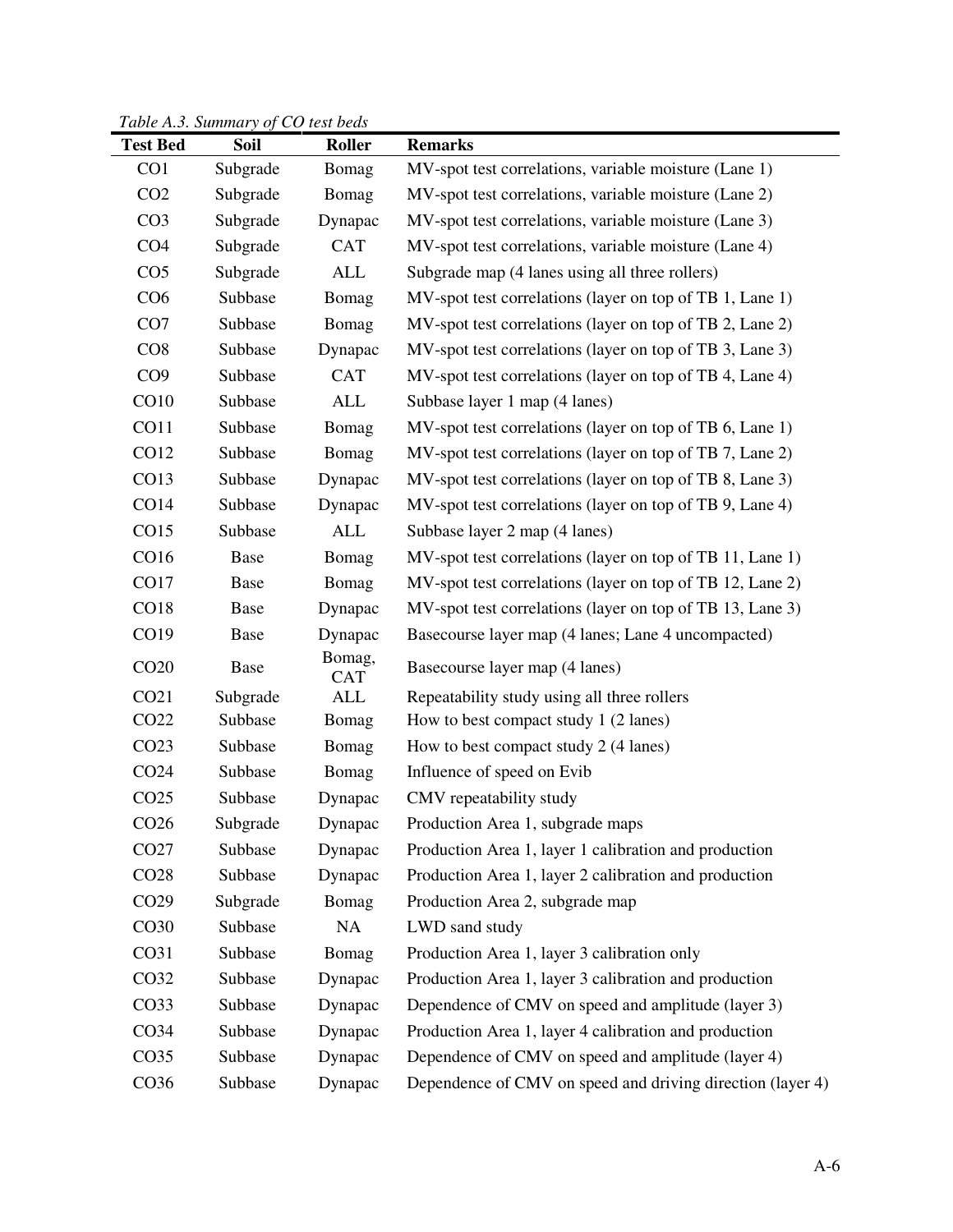| <b>Test Bed</b>  | Soil           | Roller  | <b>Remarks</b>                                        |
|------------------|----------------|---------|-------------------------------------------------------|
| CO <sub>37</sub> | Subbase        | Dynapac | Soft spot test (layer 4)                              |
| CO <sub>38</sub> | Subgrade       | Bomag   | Production Area 3, subgrade map                       |
| CO39             | <b>Subbase</b> | Bomag   | Production Area 3, layer 1 calibration and production |
| CO40             | <b>Subbase</b> | Bomag   | Dependence of Evib on vibration amplitude             |
| CO <sub>41</sub> | Subbase        | Bomag   | Evib repeatability and forward-reverse repeatability  |
| CO42             | Subbase        | Bomag   | Dependence of Evib on speed                           |
| CO43             | Subbase        | Bomag   | Production Area 3, layer 3 calibration and production |

*Table A.3. Summary of CO test beds, Continued*

*Table A.4: Index properties of CO soils* 

|                                                                    |                 |                         | Soil               |                                                       |                                       |
|--------------------------------------------------------------------|-----------------|-------------------------|--------------------|-------------------------------------------------------|---------------------------------------|
| <b>Parameter</b>                                                   |                 | Subgrade                |                    | <b>Subbase</b>                                        | <b>Base</b>                           |
| <b>Material Description</b>                                        | Sandy lean clay | Clayey to silty<br>sand | Sandy lean<br>clay | Well graded<br>gravel to<br>silty gravel<br>with sand | Poorly<br>graded<br>sand with<br>silt |
| Maximum dry unit weight $(kN/m3)$ and optimum moisture content (%) |                 |                         |                    |                                                       |                                       |
| <b>Standard Proctor</b>                                            | 18.74 (11.8)    | 18.54 (14.2)            | 16.48(17.8)        |                                                       | 21.25(8.0)                            |
| <b>Modified Proctor</b>                                            | 19.82(9.8)      | 19.48 (10.2)            | 18.54(10.5)        |                                                       | 21.54(7.1)                            |
| Gravel Content (%)<br>(> 4.75mm)                                   | $\mathbf{1}$    | 11                      | $\mathbf{1}$       | 66                                                    | 44                                    |
| Sand Content (%)<br>$(4.75$ mm $-75$ µm $)$                        | 31              | 47                      | 30                 | 28                                                    | 49                                    |
| Silt Content $(\%)$<br>$(75 \mu m - 2 \mu m)$                      | 39              | 28                      | 37                 | 3                                                     | $\overline{4}$                        |
| Clay Content $(\%)$<br>$(< 2 \mu m)$                               | 29              | 14                      | 22                 | 3                                                     | 3                                     |
| Coefficient of<br>Uniformity $(cu)$                                |                 | 69.4                    |                    | 150.7                                                 | 32.3                                  |
| Coefficient of<br>Curvature $(c_c)$                                |                 | 5.0                     |                    | 2.0                                                   | 0.3                                   |
| Liquid Limit, LL (%)                                               | 30              | 30                      | 27                 | NP                                                    | NP                                    |
| Plasticity Index, PI                                               | 13              | $\boldsymbol{7}$        | 10                 | NP                                                    | NP                                    |
| <b>AASHTO</b>                                                      | $A-6(7)$        | $A-4$                   | $A-4(3)$           | $A-1-a$                                               | $A-1-a$                               |
| <b>USCS</b>                                                        | CL              | SC-SM                   | CL                 | GW-GM                                                 | SP-SM                                 |
| $G_{s}$                                                            | $2.65*$         | 2.57                    | 2.74               | 2.65                                                  | 2.65                                  |

\* Assumed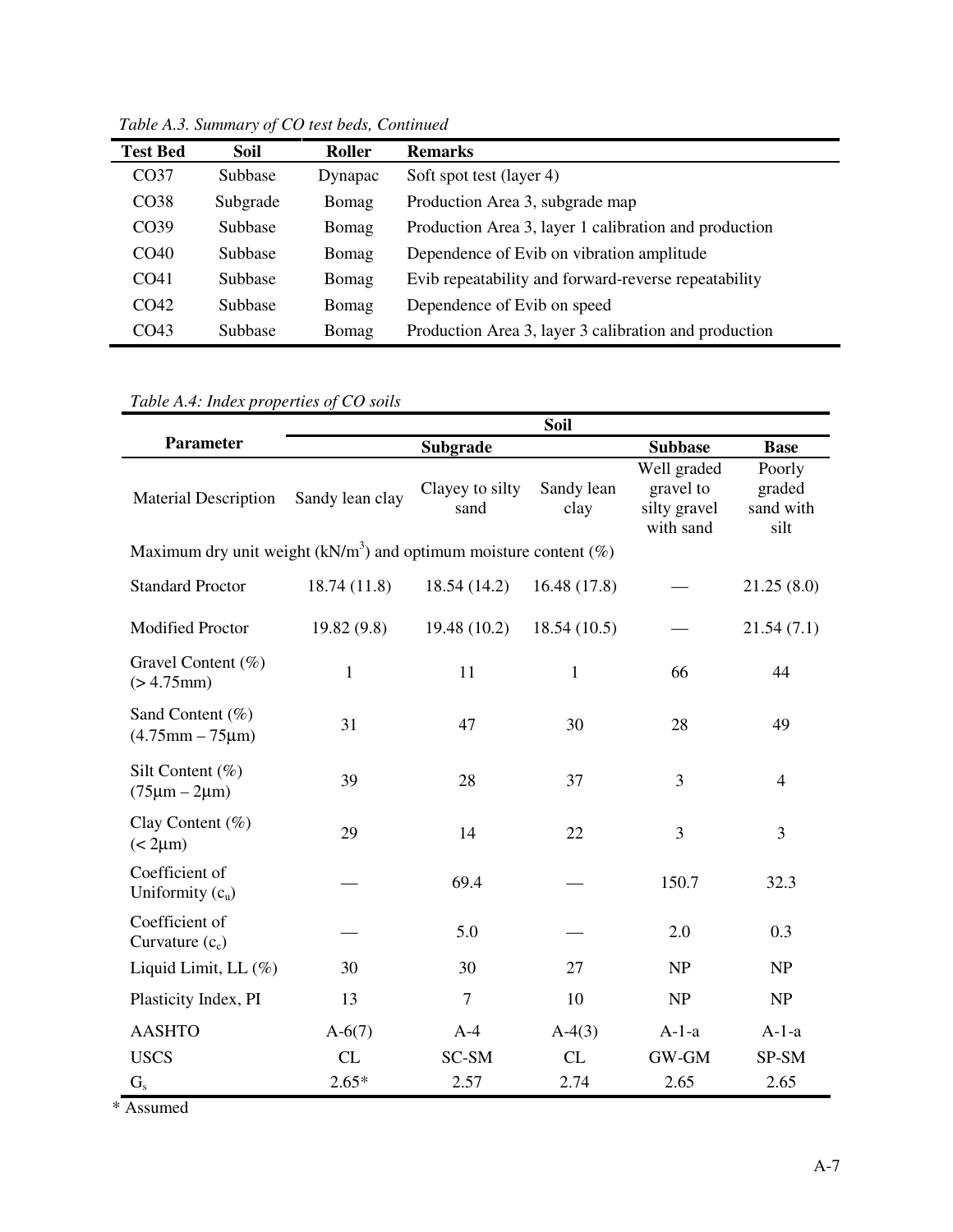### **A.3 MARYLAND FIELD SITE**

Field testing was conducted from October  $22<sup>nd</sup>$  through November 9<sup>th</sup>, 2007 at the I-70 interchange and accompanying roads construction project in Frederick, Maryland. The site involved 1-2 m (3-6 ft) fill sections (silty clay/clayey silt) in numerous locations and 30 cm (12 in) of aggregate base course. The project also included compaction of pond basins with 30 cm (12 in) of granular material.

Heavy rains during the week of October  $22<sup>nd</sup>$  forced modifications to the correlation study and production compaction research plans. Though large production areas of subgrade and base material placement and compaction were planned by the contractor for this time frame, no production compaction took place during the research team's time on site due to the weather and contractor delays. To evaluate the implementation of specification options during production compaction, researchers must rely on contractor production and the cooperation of weather. This is an unavoidable risk, and given the existing scheduling challenges (two universities, 3 roller manufacturers, the construction site personnel, open houses), these time frames can not be rescheduled at the last minute. With that said, the research team was able to modify the work plan to accommodate the site conditions and conduct valuable investigations.

IC rollers from Bomag (smooth drum), Dynapac (smooth drum and pad foot via shell kit) and Sakai (smooth drum) were used. All rollers were equipped with RTK GPS. The Bomag roller was equipped with the Bomag Compaction Monitor (BCM) measurement system, employing the  $E_{vib}$  MV. The Dynapac roller was equipped with the Dynapac Compaction Analyzer (DCA) employing the Geodynamik *CMV* MV. The Sakai roller was equipped with a prototype version of the Compaction Information System (CIS) employing the *CCV* MV. The measurement systems and roller MVs are discussed in detail in Chapter 2.

ISU field testing involved preparation of one subgrade test bed for repeatability testing and fourteen test beds comprised of a subgrade layer and two overlying aggregate base layers. The test bed area for ISU testing consisted of a 60 m (200 ft) x 15 m (50 ft) section with variable underlying conditions consisting of subgrade soil and concentrations of fractured rock. The subgrade layer was scarified several times over a two day period with a motor grader in an effort to aerate and dry the soil and to provide a relatively uniform uncompacted condition. The scarification depth was approximately 25 cm (10 in). Insitu moisture content measurements showed that the subgrade was generally wet of optimum moisture content based on standard Proctor results. Two base layers of approximately 18-20 cm (7-8 in) loose thickness each were placed over the subgrade layer and compacted using three rollers in four or five different lanes.

The test objectives were to (1) Develop linear and multiple regression relationships between roller MVs and in-situ soil properties (soil moisture, dry unit weight, strength, stiffness, and pad foot penetration depth) for the subgrade soil and base layers; (2) Understand the influence of speed and amplitude on the compaction process and roller MVs; and (3) Evaluate the benefits of feedback control.

The CSM research team performed several roller MV repeatability studies and investigations of the influence of soil heterogeneity on roller MVs. For these studies, all smooth drum rollers were employed. Spot testing included Zorn LWD and moisture/density (via nuclear gage performed by Maryland DOT personnel). In total, 5 subgrade and 2 base course test beds were completed. In addition, due to the weather-induced modifications required, we expanded the scope of in ground instrumentation in a trench type test bed. Test objectives included (1) gathering in-situ stress strain data from a layered system comprised of base course (stiff material) atop soft subgrade material (clay wet of optimum moisture), (2) gathering in-situ stress strain data from a layered system comprised of base course (stiff material) atop a stiffer subgrade material (clay near optimum moisture), (3) gathering roller MV data during layer buildup to further the measurement depth analysis initiated in Minnesota. This test bed was conducted over eight days.

Table A.5 summarizes the 23 test beds that were constructed on subgrade, and aggregate subbase and base course materials in Maryland. Table A.6 summarizes the index properties of the soils encountered.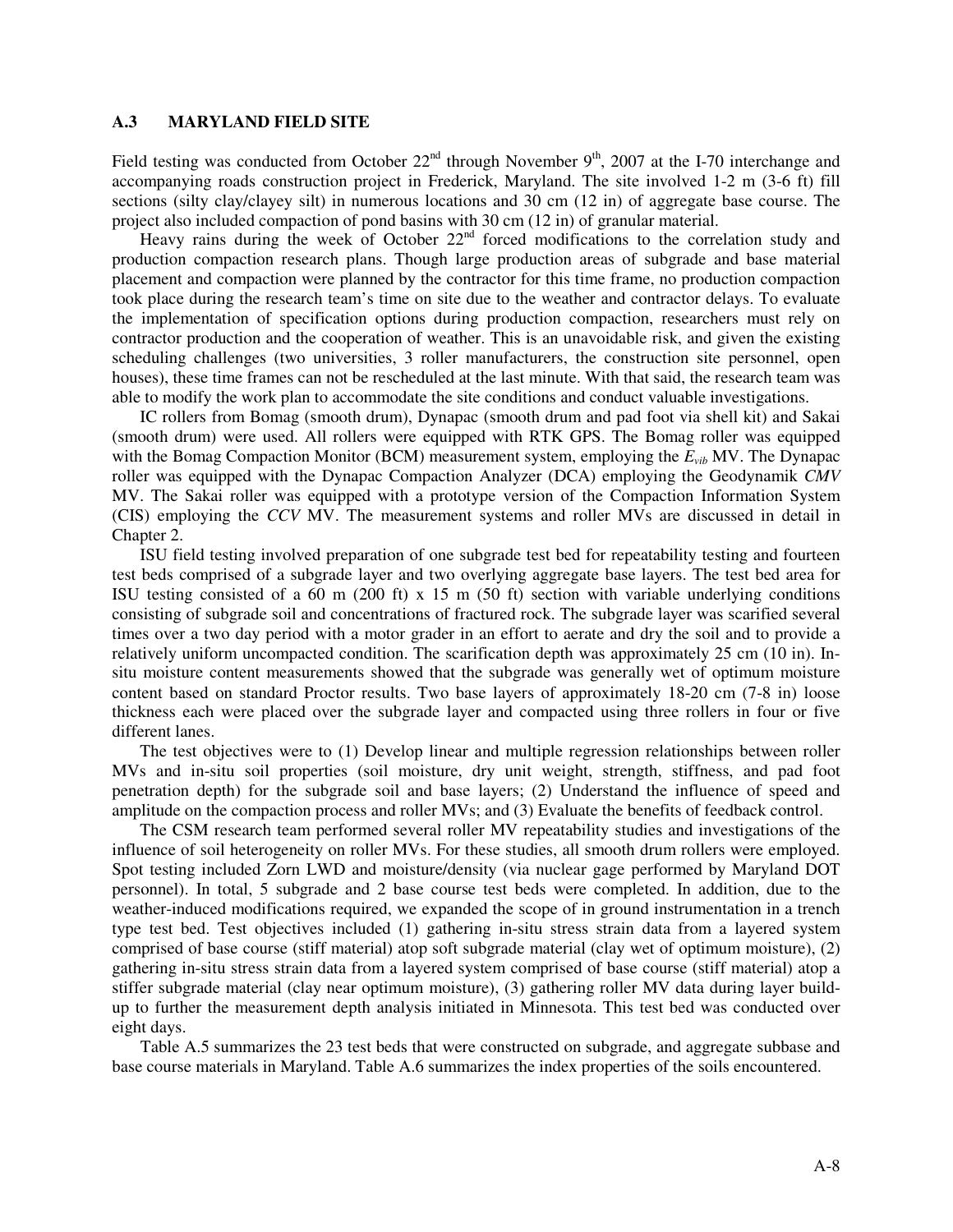*Table A.5. Summary of MD test beds*

| <b>Test Bed</b> | Soil                 | Roller(s)                                  | <b>Remarks</b>                               |
|-----------------|----------------------|--------------------------------------------|----------------------------------------------|
| MD1             | Subgrade             | Dynapac (PD),<br>Bomag (SD),<br>Sakai (SD) | Roller MV repeatability                      |
| $MD2-5$         | Subgrade             | Dynapac (PD),<br>Bomag (SD),<br>Sakai (SD) | <b>MV-Spot Test Correlations</b>             |
| $MD6-10$        | Base                 | All $(SD)$                                 | <b>MV-Spot Test Correlations</b>             |
| MD11-15         | Base                 | All $(SD)$                                 | <b>MV-Spot Test Correlations</b>             |
| MD16            | Subgrade             | Bomag (SD)                                 | Local Variability                            |
| MD17            | Subgrade             | Dynapac (PD)                               | Roller MV repeatability                      |
| MD18            | Subgrade             | Bomag (SD)                                 | Local Variability                            |
| MD19            | Subgrade,<br>Subbase | All $(SD)$                                 | In-ground instrumentation, measurement depth |
| MD20            | Subgrade             | All $(SD)$                                 | Roller MV repeatability, local variability   |
| MD21            | Subgrade             | Bomag (SD)                                 | Roller MV position reporting errors          |
| MD22            | Base                 | All $(SD)$                                 | Roller MV repeatability, local variability   |
| MD23            | Subgrade             | All $(SD)$                                 | Roller MV repeatability, local variability   |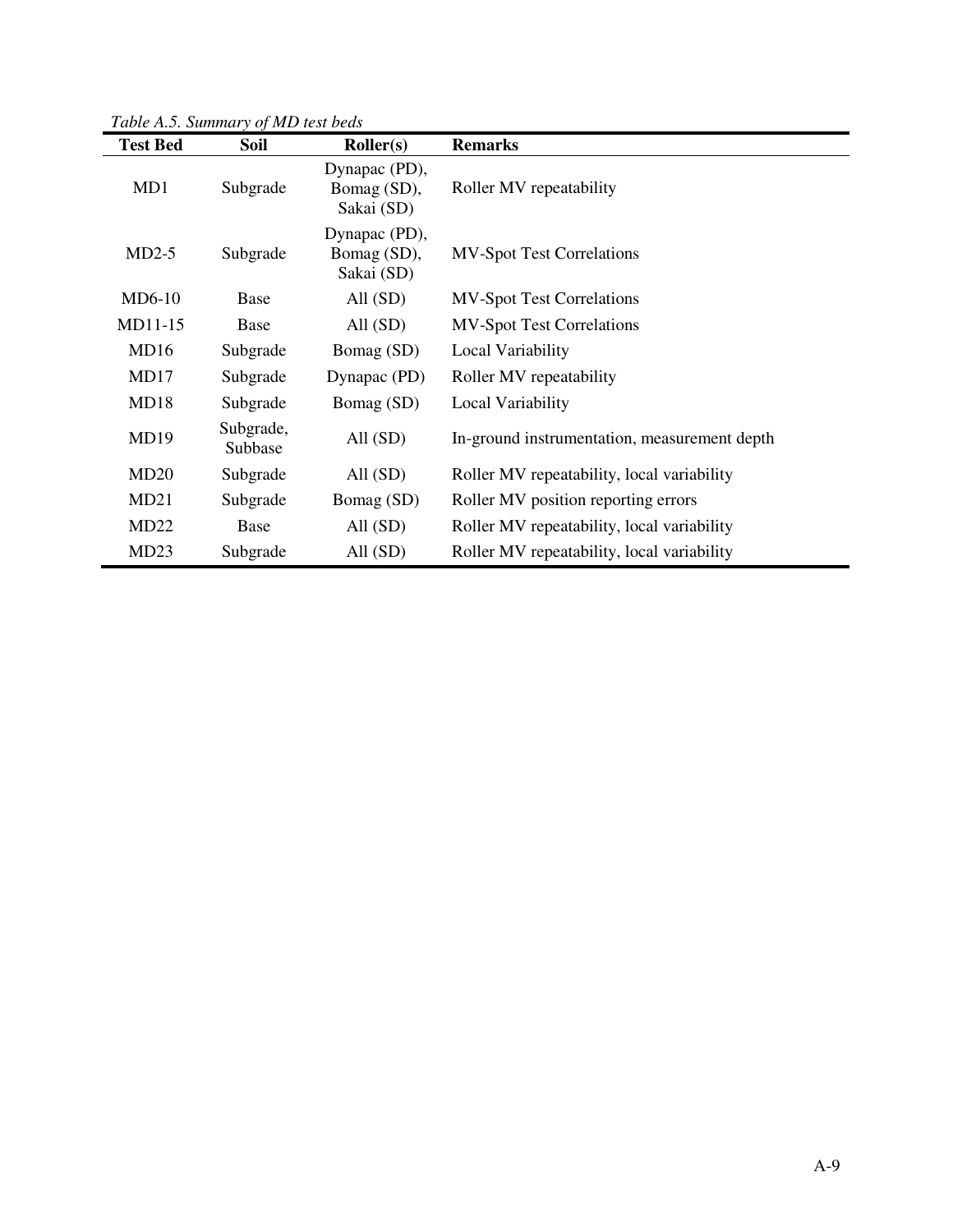| <b>Parameter</b>                              | Soil                                                               |             |                |                                               |  |  |
|-----------------------------------------------|--------------------------------------------------------------------|-------------|----------------|-----------------------------------------------|--|--|
|                                               | <b>Subgrade</b>                                                    | Subgrade    | <b>Subbase</b> | <b>Base</b>                                   |  |  |
| Description<br>Silty sand                     |                                                                    | Clayey Sand | Silty sand     | Poorly graded<br>sand with silt<br>and gravel |  |  |
|                                               | Maximum dry unit weight $(kN/m3)$ and optimum moisture content (%) |             |                |                                               |  |  |
| <b>Standard Proctor</b>                       | 18.93 (11.9)                                                       |             |                | 22.48 (5.9)                                   |  |  |
| Modified Proctor                              | 20.09(9.7)                                                         |             |                | 22.97(5.2)                                    |  |  |
| <b>Gravel Content</b><br>$(\%)$ (> 4.75mm)    | 6                                                                  | 8           | $\overline{4}$ | 42                                            |  |  |
| Sand Content (%)<br>$(4.75$ mm $-75$ µm)      | 65                                                                 | 43          | 81             | 46                                            |  |  |
| Silt Content $(\%)$<br>$(75 \mu m - 2 \mu m)$ | 10                                                                 | 25          | 12             | 12                                            |  |  |
| Clay Content (%)<br>$(< 2 \mu m)$             | 19                                                                 | 18          | 3              | $\boldsymbol{0}$                              |  |  |
| Coefficient of<br>Uniformity $(cu)$           |                                                                    |             | 66             |                                               |  |  |
| Coefficient of<br>Curvature $(c_c)$           |                                                                    |             | $\overline{4}$ |                                               |  |  |
| Liquid Limit, LL<br>$(\%)$                    | 22                                                                 | 30          |                | NP                                            |  |  |
| Plasticity Index,<br>PI                       | NP                                                                 | 9           |                | NP                                            |  |  |
| <b>AASHTO</b>                                 | $A-2-4$                                                            | $A-4(1)$    | $A-1-b$        | $A-1-a$                                       |  |  |
| <b>USCS</b>                                   | SM                                                                 | <b>SC</b>   | <b>SM</b>      | SP-SM                                         |  |  |
| $Gs$ (assumed)                                | 2.65                                                               | 2.65        | 2.70           | 2.70                                          |  |  |

| Table A.6. Summary of soil index properties from Maryland project |  |  |  |  |
|-------------------------------------------------------------------|--|--|--|--|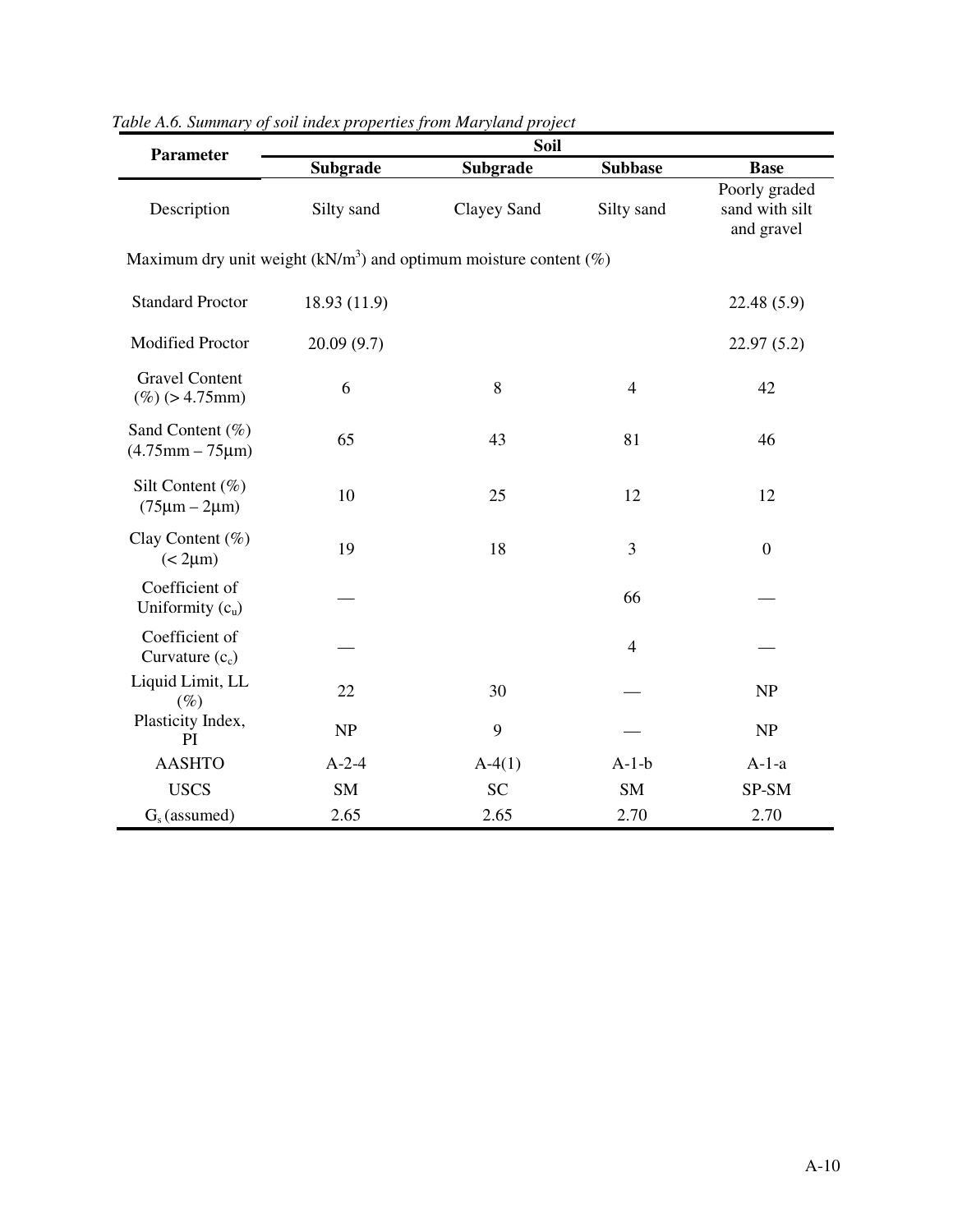#### **A.4 FLORIDA FIELD SITE**

Field testing was conducted from April 4-24, 2008 at the Branan Field Chaffe/I-10 Interchange and accompanying divided highway project near Jacksonville, FL. In total, 26 test beds were constructed to allow the evaluation of three different materials: (1) fine sand subgrade; (2) ash stabilized fine sand subgrade; and (3) limerock base material. The rollers used for testing included Case/Ammann smooth drum, Dynapac smooth drum and Sakai smooth drum. The Sakai roller was instrumented to measure drum and frame acceleration and eccentric position by the CSM research team, allowing independent calculation of the various MVs. All rollers were equipped with RTK GPS. The CSM research team conducted field testing from April 4-17 followed by the ISU research team which conducted testing from April 16-24. This staggered approach was used to allow both teams to use the rollers and to minimize the daily impact on the contractor.

While on site, the CSM research team performed several roller MV repeatability studies, investigations of the influence of soil heterogeneity and anisotropy on roller MVs and studies to help determine how to best compact soil using IC rollers. For these studies, all smooth drum rollers were employed. Spot testing included Zorn LWD, Dynatest LWD, Dynatest FWD (performed by FDOT personnel) surface seismic and moisture/density (via nuclear gage performed by FDOT personnel). In total, four subgrade, nine stabilized subgrade and five base course test beds were completed. In-ground instrumentation was employed in a large, layered test bed. Instrumentation was installed in embankment and stabilized subgrade (atop the embankment) layers and subsequently, four 15 cm (6 in) layers of base material were placed and compacted. Instrumented test bed objectives included: (1) gathering three dimensional in-situ stress-strain data from a layered system consisting of embankment, stabilized subgrade and base course material, (2) collecting data to determine how the stress-strain field varies across the width of the drum, (3) collecting data to determine how forward velocity, driving direction and excitation amplitude and frequency affect the stress-strain field and roller MVs and (4) collecting roller and spot test data during the compaction of thin, stiff layers atop softer subgrade material.

The ISU research team focused their efforts on the evaluation of specification options. Test bed construction involved compacting and testing calibration test strips to develop target roller MVs in relationship with target QA values, and compacting and testing production areas. Testing focused on developing datasets for evaluating proposed specification options. Samples of embankment subgrade and aggregate base material were reconstituted for laboratory resilient modulus (*Mr*) testing. Results were used to develop empirical relationships between roller MVs and laboratory *M<sup>r</sup>* for specification option 3c. A total of seven test beds were constructed. Of these, four test beds consisted of aggregate base material (15-30 cm [6-12 in] thick) over compacted stabilized subgrade, two test beds consisted of embankment subgrade materials, and one test bed consisted of stabilized embankment subgrade material. In-situ tests included static plate load, lightweight deflectometer, nuclear moisture-density gage, and dynamic cone penetrometer tests.

Table A.7 summarizes the 26 test beds that were constructed on subgrade, stabilized subgrade and aggregate base course materials in Florida. Table A.8 summarizes the index properties of the soils encountered.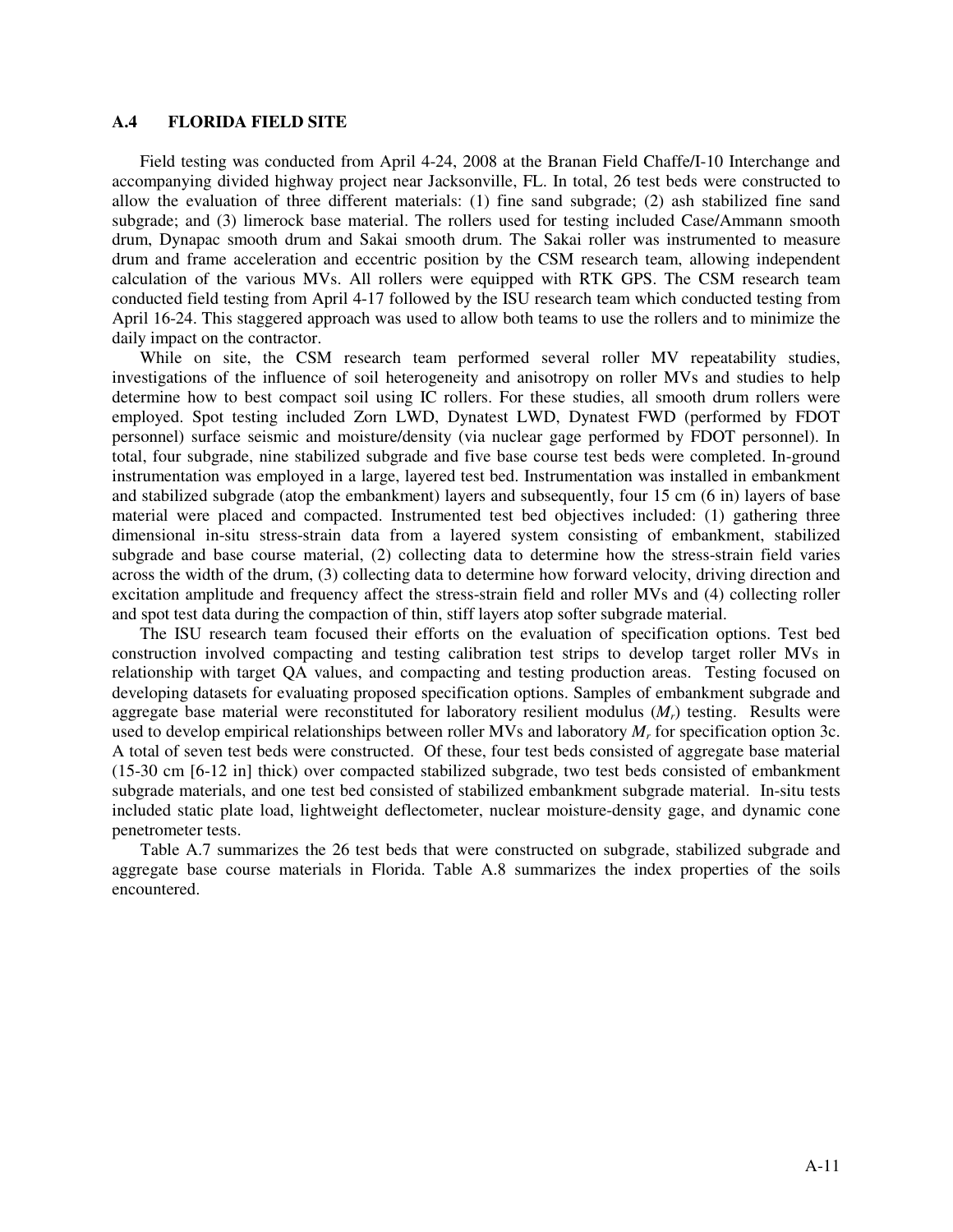| 1 avrc 11.7 . Dammar y 01 1 L icsi ocas<br><b>Test Bed</b> | Soil       | <b>Roller(s)</b> | <b>Remarks</b>                                                                                         |
|------------------------------------------------------------|------------|------------------|--------------------------------------------------------------------------------------------------------|
| FL1                                                        | Subgrade   | Sakai            | In-ground instrumentation - Compacting & mapping of subsurface, $\&$<br>full testing of subgrade layer |
| FL <sub>2</sub>                                            | Stab. Sub. | Sakai            | In-ground instrumentation - Full testing of stabilized subgrade layer                                  |
| FL3                                                        | Base       | Sakai            | In-ground instrumentation - Full testing of base layer 1                                               |
| FL <sub>4</sub>                                            | Base       | All              | In-ground instrumentation - Full testing of base layer 2 (incl. FWD)                                   |
| FL5                                                        | Base       | Sakai            | In-ground instrumentation - Full testing of base layer 3                                               |
| FL <sub>6</sub>                                            | Base       | All              | In-ground instrumentation - Full testing of base layer 4 (incl. FWD)                                   |
| FL7                                                        | Stab. Sub. | Sakai            | Heterogeneity                                                                                          |
| FL <sub>8</sub>                                            | Stab. Sub. | Sakai            | Heterogeneity, Low amp, High amp, multiple frequencies on main road                                    |
| FL9                                                        | Stab. Sub. | Sakai            | Heterogeneity, lower area, low amp, several frequencies                                                |
| FL10                                                       | Subgrade   | Sakai            | How to best compact - confinement study 1 (on TB1, subsurface)                                         |
| FL11                                                       | Subgrade   | Sakai            | How to best compact - amplitude variation (on TB1, subgrade layer)                                     |
| FL12                                                       | Stab. Sub. | Sakai            | Measurement error & repeatability                                                                      |
| <b>FL13</b>                                                | Stab. Sub. | Sakai            | Same as TB8 but on lower area                                                                          |
| <b>FL14</b>                                                | Stab. Sub. | Sakai            | Heterogeneity 4 lane study on lower area                                                               |
| FL15                                                       | Stab. Sub. | Sakai            | Calibration on FL2 (In-ground TB - stab. subgrade), Zorn LWD & Nuke                                    |
| <b>FL16</b>                                                | Subgrade   | Sakai            | Anisotropy                                                                                             |
| <b>FL17</b>                                                | Base       | Sakai            | Calibration on FL4 (In-ground TB - 2nd layer of base), Zorn LWD                                        |
| <b>FL18</b>                                                | Stab. Sub. | All              | Position error/repeatability (wood tests)                                                              |
| <b>FL19</b>                                                | Stab. Sub. | Dynapac          | MV-Spot Test correlation                                                                               |
| <b>FL20</b>                                                | Base       | Case             | MV-Spot Test correlation                                                                               |
| FL21                                                       | Base       | Case             | MV-Spot Test correlation                                                                               |
| <b>FL22</b>                                                | Base       | Case,<br>Dynapac | MV-Spot Test correlation                                                                               |
| FL <sub>23</sub>                                           | Subgrade   | Case,<br>Dynapac | MV-Spot Test correlation                                                                               |
| <b>FL24</b>                                                | Stab. Sub. | Case,<br>Dynapac | MV-Spot Test correlation                                                                               |
| <b>FL25</b>                                                | Stab. Sub  | Case,<br>Dynapac | Roller MV repeatability                                                                                |
| <b>FL26</b>                                                | Subgrade   | Case,<br>Dynapac | MV-Spot Test correlation                                                                               |

*Table A.7. Summary of FL test beds*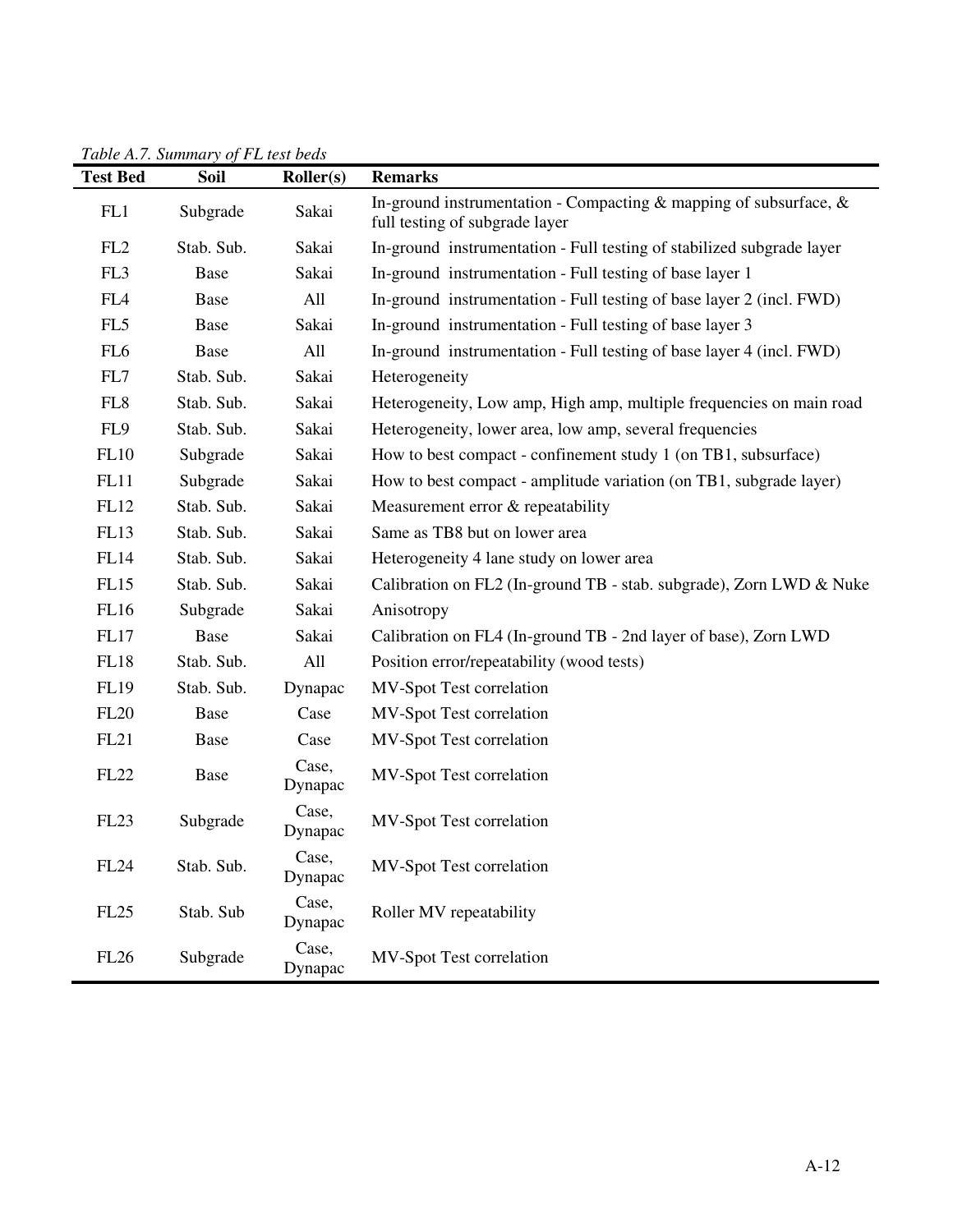| <b>Parameter</b>                                                              | <b>Soil</b> |                           |                                        |                |              |                                        |  |  |
|-------------------------------------------------------------------------------|-------------|---------------------------|----------------------------------------|----------------|--------------|----------------------------------------|--|--|
|                                                                               |             | <b>Base</b>               | <b>Stabilized Subgrade</b>             |                |              | Subgrade                               |  |  |
| Silty sand with<br><b>Material Description</b><br>gravel                      |             | Silty sand with<br>gravel | Poorly graded<br>sand to silty<br>sand | Silty sand     | Silty sand   | Poorly graded<br>sand to silty<br>sand |  |  |
| Maximum dry unit weight (kN/m <sup>3</sup> ) and optimum moisture content (%) |             |                           |                                        |                |              |                                        |  |  |
| <b>Standard Proctor</b>                                                       | 17.93(13.1) | 18.38 (14.2)              | 15.9(8.3)                              | 16.12(18.0)    | 16.4(17.3)   | 15.6(12.5)                             |  |  |
| <b>Modified Proctor</b>                                                       | 18.22(11.5) | 19.01 (12.2)              | 16.3(8.3)                              | 17.28(15.8)    | 17.5(15.0)   | 15.8(10.9)                             |  |  |
| Gravel Content (%)<br>(> 4.75mm)                                              | 30          | 28                        | $\mathbf{1}$                           | 6              | $\mathbf{1}$ | $\boldsymbol{0}$                       |  |  |
| Sand Content $(\% )$<br>$(4.75$ mm $- 75 \mu m)$                              | 49          | 48                        | 94                                     | 81             | 85           | 94                                     |  |  |
| Silt Content $(\% )$<br>$(75 \mu m - 2 \mu m)$                                | 16          | 17                        | $\mathbf{1}$                           | 10             | 11           | $\overline{2}$                         |  |  |
| Clay Content $(\%)$<br>$(< 2 \mu m)$                                          | 5           | $\overline{7}$            | $\overline{4}$                         | $\overline{3}$ | 3            | $\overline{4}$                         |  |  |
| Coefficient of<br>Uniformity $(cu)$                                           | 283.9       | 333.4                     | 2.4                                    | 5.9            | 4.8          | 2.4                                    |  |  |
| Coefficient of<br>Curvature $(c_c)$                                           | 2.3         | 3.6                       | 1.0                                    | 2.4            | 1.6          | 1.1                                    |  |  |
| Liquid Limit, LL $(\%)$                                                       | NP          | NP                        | NP                                     | NP             | NP           | NP                                     |  |  |
| Plasticity Index, PI                                                          | NP          | NP                        | NP                                     | NP             | NP           | NP                                     |  |  |
| <b>AASHTO</b>                                                                 | $A-1-b$     | $A-1-b$                   | $A-3$                                  | $A-2-4$        | $A-2-4$      | $A-3$                                  |  |  |
| <b>USCS</b>                                                                   | <b>SM</b>   | <b>SM</b>                 | SP-SM                                  | <b>SM</b>      | <b>SM</b>    | SP-SM                                  |  |  |
| $Gs$ (assumed)                                                                | 2.65        | 2.65                      | 2.65                                   | 2.65           | 2.65         | 2.65                                   |  |  |

### *Table A.8. Summary of soil index properties from Florida project*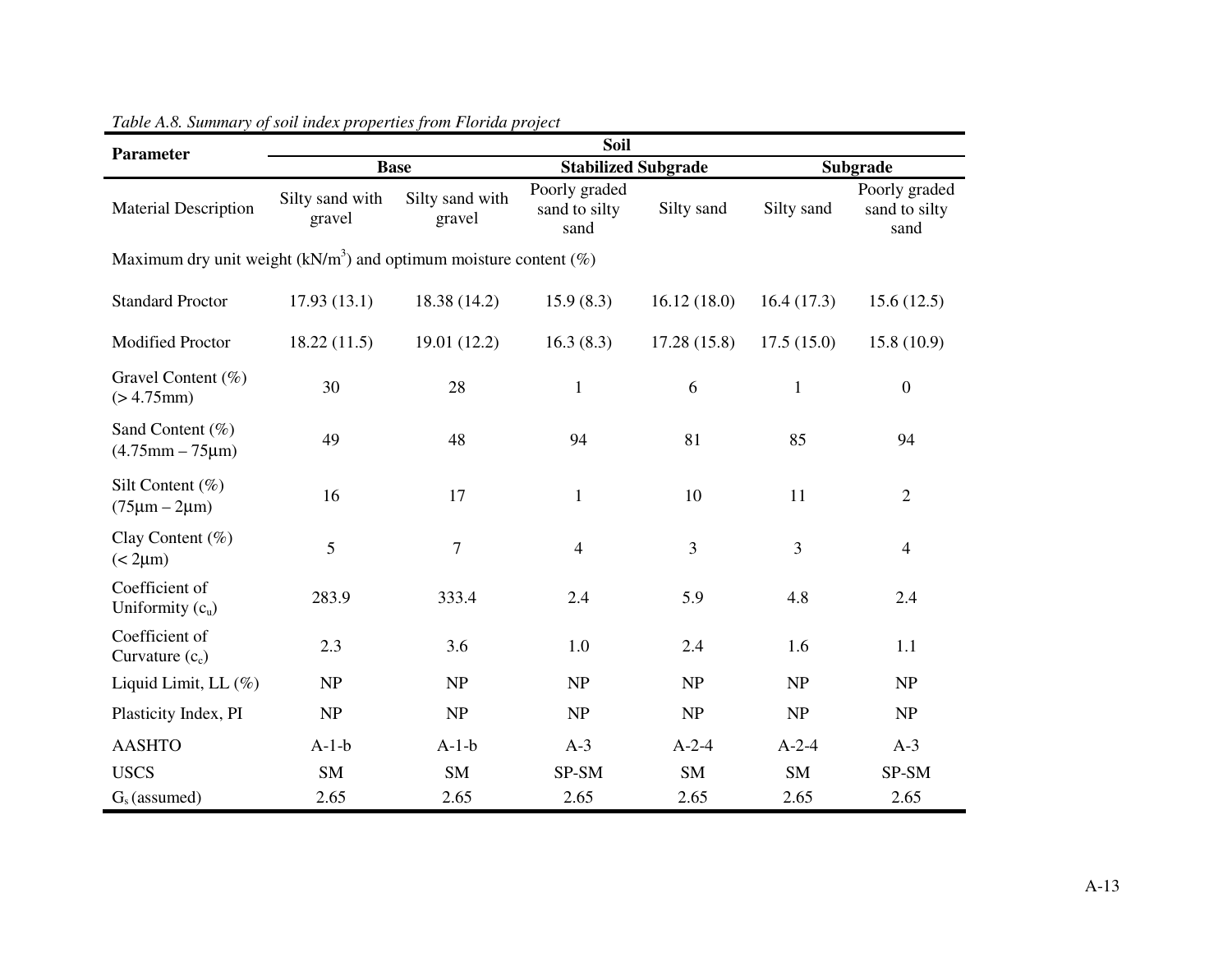#### **A.5 NORTH CAROLINA FIELD SITE**

Field testing was conducted from May 19 – June 7, 2008 at the NC311/I-85 divided highway project near High Point, NC (5 miles south of Greensboro). This 7-mile long project was a new construction of divided Interstate highway. Earthwork sections were 12-15 m (40-50 ft) wide. In total, 36 test beds were created with cohesive and granular subgrade materials as well as aggregate base material. The ISU research team conducted testing from May 19 - May 27, followed by CSM testing from May 27 - June 7. As with testing in Florida, this staggered approach was used to allow both teams to use the rollers and to minimize the daily impact on the contractor.

The rollers used for testing included Bomag smooth drum, Case/Ammann smooth drum, Sakai smooth drum and Caterpillar pad foot. The CSM research team installed independent instrumentation on the Sakai roller to measure drum and frame acceleration and eccentric position and on the Bomag roller to measure drum acceleration. All rollers were equipped with RTK GPS.

The ISU research team was on site from May 19 - 27. A detailed work plan was developed for evaluating specification options with three test beds on embankment subgrade material, two test beds on stabilized subgrade, and three test beds on aggregate base material. Due to weather delays and some site restrictions, the field testing focused on three test beds with subgrade material and one test bed with aggregate base material. In-place embankment subgrade and aggregate base layers were scarified to a depth of about 15-20 cm (6-8 in) in preparation of the test beds.

Samples of embankment subgrade and aggregate base material were reconstituted for laboratory *M<sup>r</sup>* testing. Results were used to develop empirical relationships between roller MVs and laboratory *M<sup>r</sup>* for option 3c. Test bed construction involved compacting and testing calibration test strips for developing target MVs (in relationship with QA target values) and compacting and testing production areas. In-situ tests included static plate load, lightweight deflectometer, nuclear moisture-density gauge, and dynamic cone penetrometer tests. Results are expected to help populate correlations between roller MVs and insitu spot tests for the specification options. The Caterpillar pad foot roller equipped with the machine drive power (*MDP*) based *CCV* measurement system was used to compact embankment subgrade material in an area with variable slope conditions. The *CCV* data indicated that the measurements were sensitive to slope angle, i.e., high *CCV*-values uphill and low *CCV*-values downhill. The results are being analyzed by the manufacturer to re-evaluate calibration input parameters. Since the *CCV* data did not appear reliable, additional spot test measurements were not performed.

The CSM research team performed several studies to help determine how to best compact soil using IC rollers. In addition, investigations of the influence of soil heterogeneity and anisotropy on roller MVs and production scale test beds to evaluate the European specification options were also performed. For these studies, all smooth drum rollers were employed. Spot testing included Zorn LWD, Prima LWD, Dynatest FWD (performed by NCDOT personnel) surface seismic and moisture/density (via nuclear gage and the balloon method, both performed by NCDOT personnel). In total, 18 granular subgrade and 14 base course material test beds were completed. In addition, in-ground instrumentation was employed in a layered test bed similar to that constructed in Florida. Instrumentation was installed in subgrade material and subsequently a 15 cm (6 in) layer of base material was placed and compacted. After all testing on this layer was complete, this 15 cm (6 in) layer was scarified and an additional 15 cm (6 in) of base material was placed. Instrumentation was then installed in this now 30 cm (12 in) thick layer. The layer was compacted and tested. This lift sequence was repeated atop the first 30 cm (12 in) of base material, for a total of 60 cm (24 in) of base material atop the subgrade (no further instrumentation was installed in the third or fourth layers). This testing occurred over 5 days. Instrumented test bed objectives included: (1) gathering three dimensional in-situ stress-strain data from a layered system consisting of subgrade and base course material, (2) collecting data to determine how the stress-strain field varies across the width of the drum, (3) collecting data to determine how forward velocity, driving direction and excitation amplitude and frequency affect the stress-strain field and roller MVs, (4) collecting roller and spot test data during the compaction of thin, stiff layers atop softer subgrade material and (5) to determine the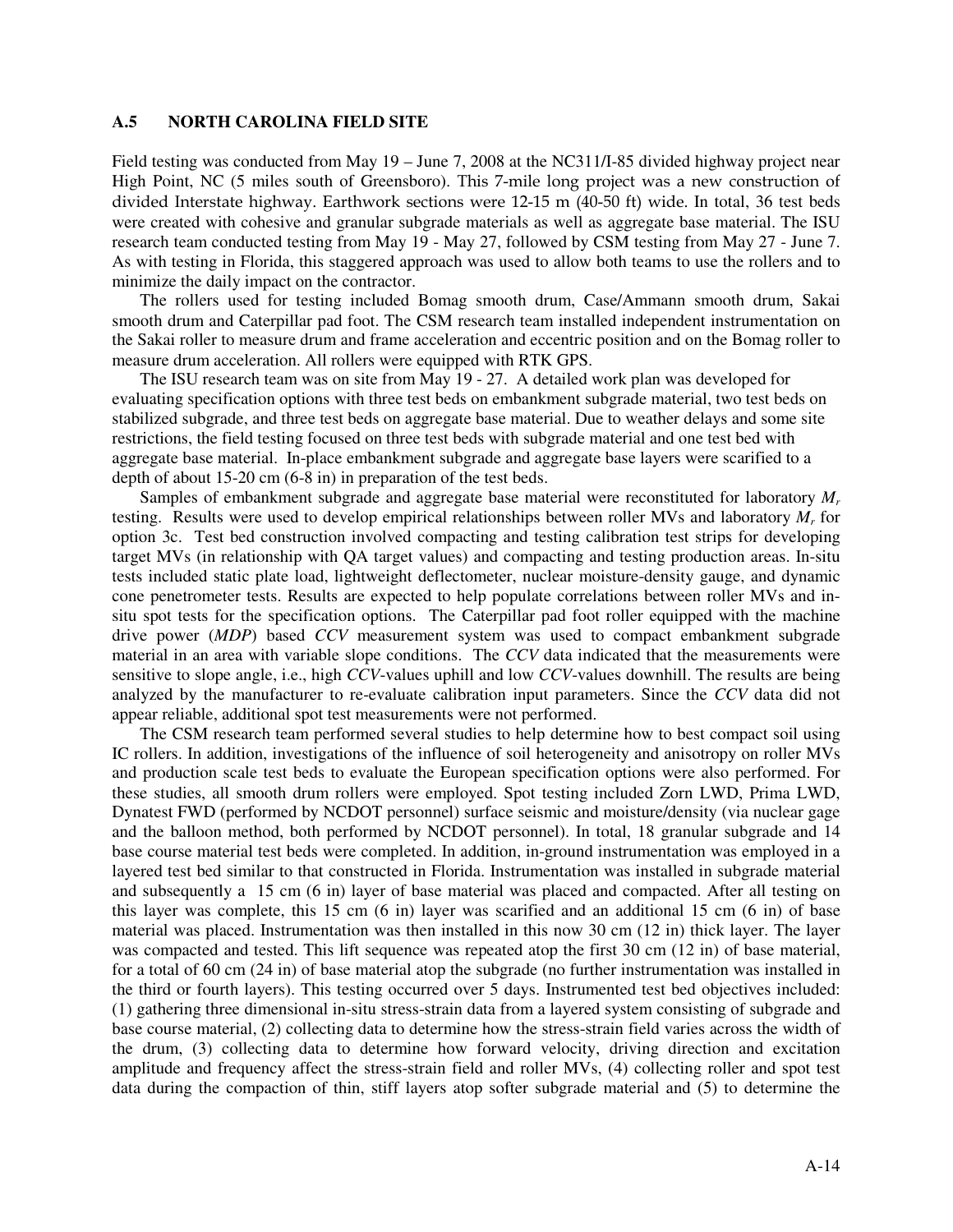effects of stiff layer thickness on material compactability, roller-induced stress-strain field and the roller's ability to sense stiff layers atop softer layers.

Table A.9 summarizes the 26 test beds that were constructed on subgrade and aggregate base course materials in North Carolina. Table A.10 summarizes the index properties of the soils encountered.

|                 |             | $v_{\rm J}$ $\sim$ $\sim$ $\sim$ $\sim$ $\sim$ $\sim$ $\sim$ |                                               |
|-----------------|-------------|--------------------------------------------------------------|-----------------------------------------------|
| <b>Test Bed</b> | Soil        | Roller(s)                                                    | <b>Remarks</b>                                |
| NC1             | Subgrade    | Bomag                                                        | MV-Spot Test correlation                      |
| NC <sub>2</sub> | Subgrade    | Bomag, Case                                                  | MV-Spot Test correlation                      |
| NC <sub>3</sub> | Subgrade    | $Cat$ (PD)                                                   | MV-Spot Test correlation                      |
| NC <sub>4</sub> | Base        | Bomag, Case                                                  | MV-Spot Test correlation                      |
| NC <sub>5</sub> | Subgrade    | Sakai                                                        | Spot test-MV correlation study                |
| NC <sub>6</sub> | Subgrade    | Sakai, Bomag                                                 | In-ground sensors TB – subgrade layer         |
| NC7             | Base        | Bomag                                                        | In-ground sensors $TB - 6$ " base layer       |
| NC <sub>8</sub> | Base        | Sakai, Bomag                                                 | In-ground sensors $TB - 12$ " base layer      |
| NC <sub>9</sub> | Base        | Bomag                                                        | In-ground sensors $TB - 6$ " base layer       |
| <b>NC10</b>     | Base        | Sakai, Bomag                                                 | In-ground sensors $TB - 12$ " base layer      |
| NC11            | Subgrade    | Sakai                                                        | MV dependence on Operating parameters         |
| <b>NC12</b>     | Subgrade    | Sakai                                                        | Influence of amplitude on compaction          |
| <b>NC13</b>     | Subgrade    | Sakai                                                        | Influence of confinement on compaction        |
| <b>NC14</b>     | Subgrade    | Sakai                                                        | Influence of confinement on compaction        |
| <b>NC15</b>     | Subgrade    | Sakai                                                        | Influence of amplitude on compaction          |
| <b>NC16</b>     | Subgrade    | Sakai                                                        | Influence of speed on compaction              |
| <b>NC17</b>     | Subgrade    | Sakai, Bomag                                                 | Local variability                             |
| <b>NC18</b>     | Subgrade    | Sakai, Bomag                                                 | Local variability                             |
| <b>NC19</b>     | Base        | Bomag                                                        | Spot test-MV correlation                      |
| <b>NC20</b>     | Subgrade    | Sakai, Case                                                  | Subgrade calibration area                     |
| NC21            | Base        | Sakai, Bomag                                                 | <b>Base Evaluation Section (Layer 1)</b>      |
| <b>NC22</b>     | Base        | Sakai, Bomag                                                 | Base Evaluation Section (Layer 2)             |
| NC23            | Subgrade    | Sakai, Bomag                                                 | <b>Subgrade Evaluation Section</b>            |
| NC24            | Subgrade    | Sakai                                                        | Local variability study                       |
| NC25            | Base        | Sakai, Bomag                                                 | <b>Base Evaluation Section</b>                |
| <b>NC26</b>     | Base        | Case                                                         | Feedback control study                        |
| NC27            | Subgrade    | Sakai, Case                                                  | Local variability study                       |
| <b>NC28</b>     | Subgrade    | Bomag                                                        | Local variability study                       |
| <b>NC29</b>     | Subgrade    | Sakai                                                        |                                               |
| <b>NC30</b>     | <b>Both</b> | Sakai                                                        | Subgrade & Base Evaluation Section proof roll |
| NC31            | Subgrade    | Sakai, Bomag                                                 | Subgrade Evaluation Section proof roll        |
| NC32            | Subgrade    | Sakai, Case                                                  | Local variability study                       |
|                 |             |                                                              |                                               |

*Table A.9. Summary of NC test beds*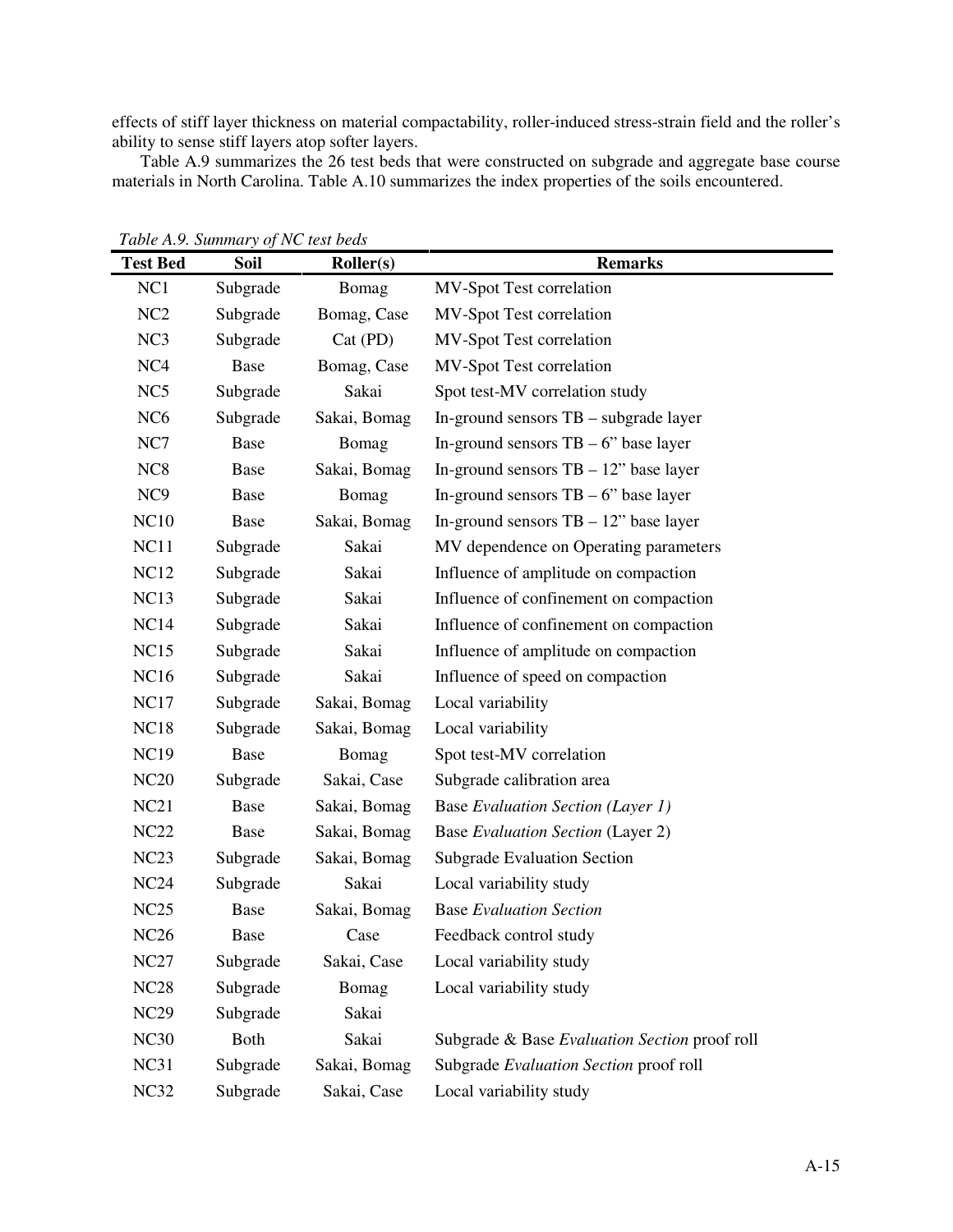| <b>Test Bed</b>  | Soil     | Roller(s) | <b>Remarks</b>                |
|------------------|----------|-----------|-------------------------------|
| NC33             | Subgrade | Case      | MV dependence on amplitude    |
| NC <sub>34</sub> | Subgrade | Case      | Influence of feedback control |
| NC35             | Subgrade | Bomag     | Influence of feedback control |
| NC36             | Subgrade | Sakai     | Stationary vibration          |

*Table A.9. Summary of NC test beds, Continued*

# *Table A.10. Summary of soil index properties from North Carolina project*

| <b>Parameter</b>                                                     | Subgrade    | <b>Base</b>    |                                                    |  |  |  |  |  |  |  |  |
|----------------------------------------------------------------------|-------------|----------------|----------------------------------------------------|--|--|--|--|--|--|--|--|
| <b>Material Description</b>                                          | Silty sand  | Silty sand     | Poorly graded sand<br>to silty sand with<br>gravel |  |  |  |  |  |  |  |  |
| Maximum dry unit weight ( $kN/m3$ ) and optimum moisture content (%) |             |                |                                                    |  |  |  |  |  |  |  |  |
| <b>Standard Proctor</b>                                              | 19.13(11.0) | 17.39(12.8)    | 21.21(6.3)                                         |  |  |  |  |  |  |  |  |
| <b>Modified Proctor</b>                                              | 20.39(8.1)  | 19.01 (11.2)   | 21.85(5.9)                                         |  |  |  |  |  |  |  |  |
| Gravel Content (%)<br>(> 4.75mm)                                     | 5           | $\mathbf{1}$   | 42                                                 |  |  |  |  |  |  |  |  |
| Sand Content (%)<br>$(4.75$ mm $- 75 \mu m)$                         | 69          | 61             | 47                                                 |  |  |  |  |  |  |  |  |
| Silt Content $(\%)$<br>$(75 \mu m - 2 \mu m)$                        | 11          | 31             | 9                                                  |  |  |  |  |  |  |  |  |
| Clay Content $(\%)$<br>$(< 2 \mu m)$                                 | 15          | $\overline{7}$ | $\overline{2}$                                     |  |  |  |  |  |  |  |  |
| Coefficient of<br>Uniformity $(cu)$                                  |             | 90.5           | 85.4                                               |  |  |  |  |  |  |  |  |
| Coefficient of<br>Curvature $(c_c)$                                  |             | 1.9            | 0.8                                                |  |  |  |  |  |  |  |  |
| Liquid Limit, LL $(\%)$                                              | 19.5        | 28.4           | <b>NP</b>                                          |  |  |  |  |  |  |  |  |
| Plasticity Index, PI                                                 | NP          | NP             | NP                                                 |  |  |  |  |  |  |  |  |
| <b>AASHTO</b>                                                        | $A-2-4$     | $A-4$          | $A-1-a$                                            |  |  |  |  |  |  |  |  |
| <b>USCS</b>                                                          | <b>SM</b>   | <b>SM</b>      | SP-SM                                              |  |  |  |  |  |  |  |  |
| $Gs$ (assumed)                                                       | 2.65        | 2.65           | 2.65                                               |  |  |  |  |  |  |  |  |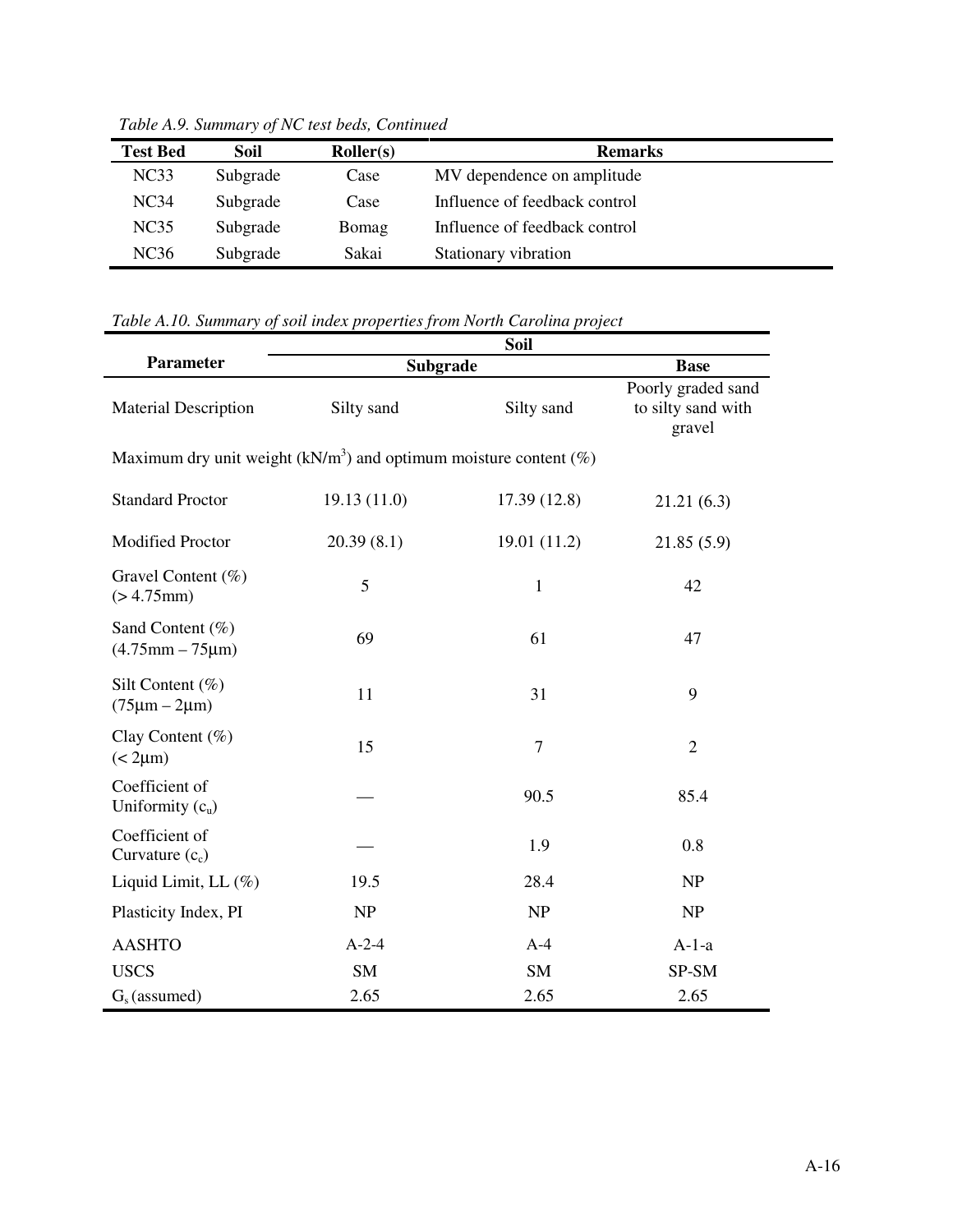## **A.6 LAB TESTING METHODS**

Laboratory testing involved determining soil index properties, moisture-density relationships, resilient modulus, and shear strength properties. A brief overview of the objectives, laboratory testing methods, and discussion of the test results and findings is presented in this section.

## **A.6.1 Soil Index Properties**

Soil index properties were determining using following ASTM standard test procedures

- Grain size distribution ASTM D422-63: Standard Test Method for Particle-Size Analysis of Soils (dispersion of soil sample using air-jet dispersion tube).
- Atterberg limits ASTM D4318-05: Liquid Limit, Plastic Limit, and Plasticity Index of Soils (using the wet preparation method and Method A (multi-point method)).
- Specific gravity ASTM D854-06: Standard Test Methods for Specific Gravity of Soil Solids by Water Pyconometer (Method A procedure for oven**-**dried specimens)*.*
- Soil classification (USCS) ASTM D 2487-00: Standard Practice for Classification of Soils for Engineering Purposes
- Soil classification (AASHTO) AASHTO M145: Standard Specifications for Classification of Soils and Soil-Aggregate Mixtures for Highway Construction Purposes.

## **A.6.2 Soil Compaction Characteristics**

Compaction methods employed in this research include: impact, static, vibratory, and gyratory. A brief overview of the test procedures is described below.

## *A.6.2.1 Impact Compaction*

Laboratory impact compaction tests were performed in accordance with the following standard procedures. An automated, calibrated mechanical rammer was used to perform these tests.

- Standard Proctor test ASTM D698–00: Standard Test Methods for Laboratory Compaction Characteristics of Soil Using Standard Effort
- Modified Proctor test ASTM D 1557–02: Standard Test Methods for Laboratory Compaction Characteristics of Soil Using Modified Effort

## *A.6.2.2 Vibratory Compaction*

Vibratory compaction tests were performed to determine the maximum and minimum index densities of granular soil samples in accordance with the following standard procedures. Tests were performed at different moisture contents.

- Maximum index density ASTM D4253-00: Standard Test Method for Maximum Index Density and Unit Weight of Soils using a Vibratory Table.
- Minimum index density ASTM D4254-00: Standard Test Method for Minimum Index Density and Unit Weight of Soils and Calculation of Relative Density.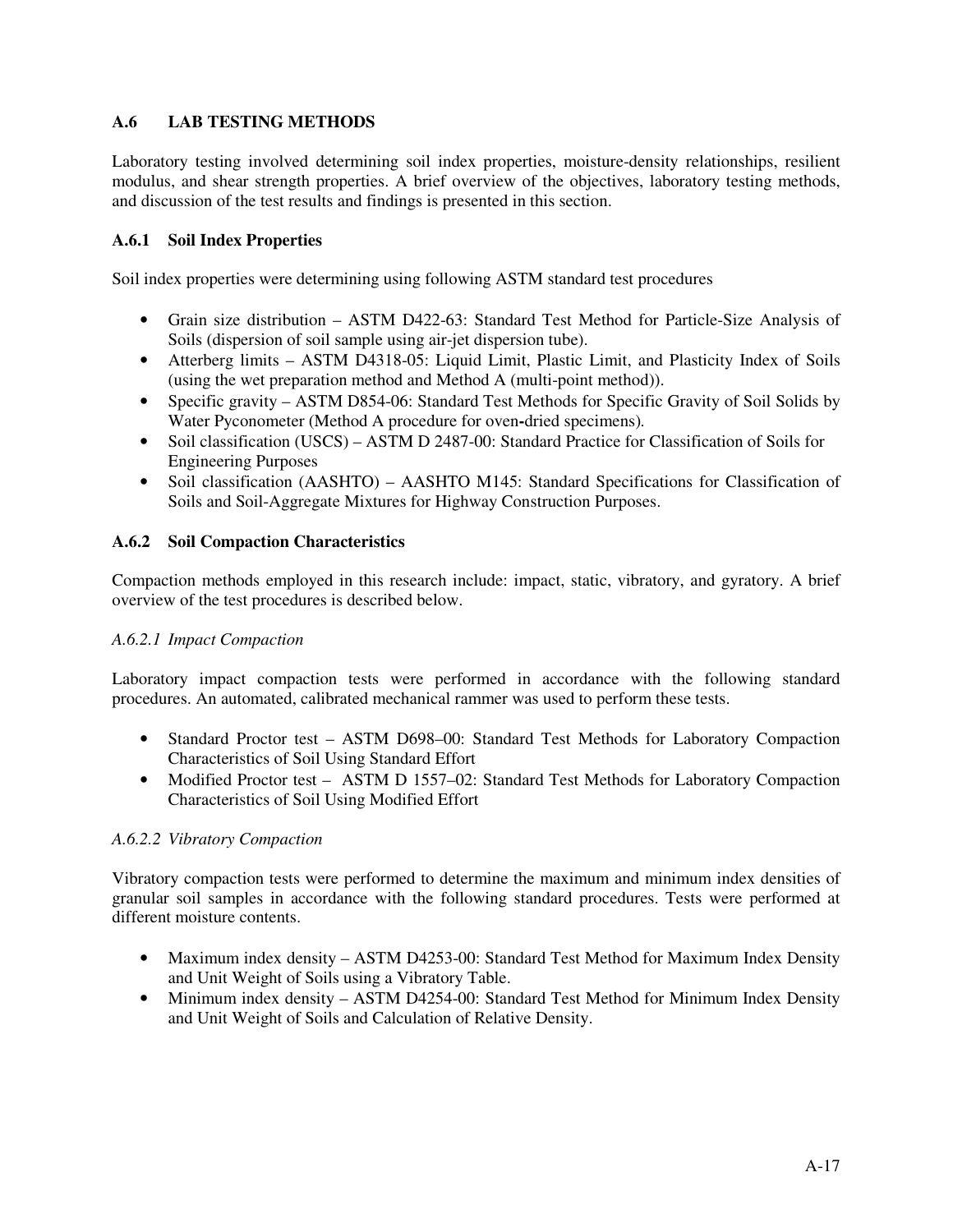### *A.6.2.3 Static Compaction*

A standard test procedure is currently not available for performing static compaction tests. Two compaction molds that are custom made similar to Proctor tests (101.6 mm [4 in] diameter x 116.4 mm [4.583 in] height mold and a 152.4 mm [6 in] diameter x 116.4 mm [4.583] height molds) were used for these tests. Following the same criteria as ASTM D698 and D1557, the mold size was selected from the particle size distribution. Prior to compaction testing, samples were moisture conditioned and left to mellow as suggested in ASTM D698. Moist soil (approximately 2500 gm [5.5 lb] for 101.6 [4 in] mm mold and 5200 gm [11.5 lb] for 152.4 mm [6 in] mold) was placed in the mold in one lift and compacted using a manual hydraulic compression device. A load cell and two LVDT's connected to a computer with data acquisition system were setup such that soil deformation and the corresponding applied load were continuously recorded during the test.

## *A.6.2.4 Gyratory Compaction*

A procedure for performing gyratory compaction tests on base and subgrade materials was suggested by McRae (1965). Recommendations on gyratory variables (applied pressure, angle, number of gyrations, gyration rate) are not yet standardized. Smith (2000), Ping *et al.* (2003), and Kim and Labuz (2006) used vertical applied stresses ranging from 200 kPa to 1380 kPa (29-200 psi), 1.0 to 1.25 degree gyration angle,  $30 - 90$  gyrations, and at a rate of 20 to 30 gyrations per minute for base and subgrade materials in their research. Vertical pressures of 600 kPa (87 psi), constant gyration angle of 1.25 degree, 50 gyrations, and at a rate 30 gyrations per minute were used in this study. The machine used in this study is a Pine Superpave Gyratory compactor.

## **A.6.3 Resilient Modulus and Shear Strength**

Resilient modulus tests were performed in general accordance with AASHTO T-307 (1999), *"Standard Method of Test for Determining Resilient Modulus of Soils and Aggregate Materials"*. The Geocomp automated resilient modulus test setup was used in this study (*see* Marr *et al.* 2003 for details of this system). In the test setup, the LVDT is mounted to the piston rod to measure strain values in the sample during the test. According to Marr *et al. (*2003), the use of one versus two LVDT's (two LVDT's is suggested in AASHTO T-307) does not introduce error as the LVDT's rest on a rigid surface.

 Resilient modulus is a highly stress-dependent parameter (Huang 1993). Many non-linear models have been proposed to incorporate the effects of stress levels and predict resilient modulus. Some of the popular models include the power-law model for granular soils (Monismith et al., 1971) and the deviator stress model for cohesive soils (Mohammad and Puppala, 1995). In reality, most soils exhibit the effects of increasing stiffness with increasing confinement and decreasing stiffness with increasing shear stress (Andrei *et al.* 2004). Witczak and Uzan (1988) proposed a "universal" model that combines both of these effects into a single equation (Equation A.1). Regression coefficients presented for the  $M_r$  tests performed in this study are based on this "universal" model. Tests were performed on compacted samples or Shelby tube samples, using standard conditioning and loading sequences suggested in the AASHTO T-307 for subgrade and base course materials. Summary results based on the average of the last five cycles of a loading sequence are output by the Geocomp Resilient Modulus software. Regression coefficients of the "universal" model are also shown in the summary chart provided by the software. Following the resilient modulus test, an unconsolidated undrained test (UU) was performed. The UU test was performed up to a maximum of 5% strain in the sample, or failure, whichever occurs first.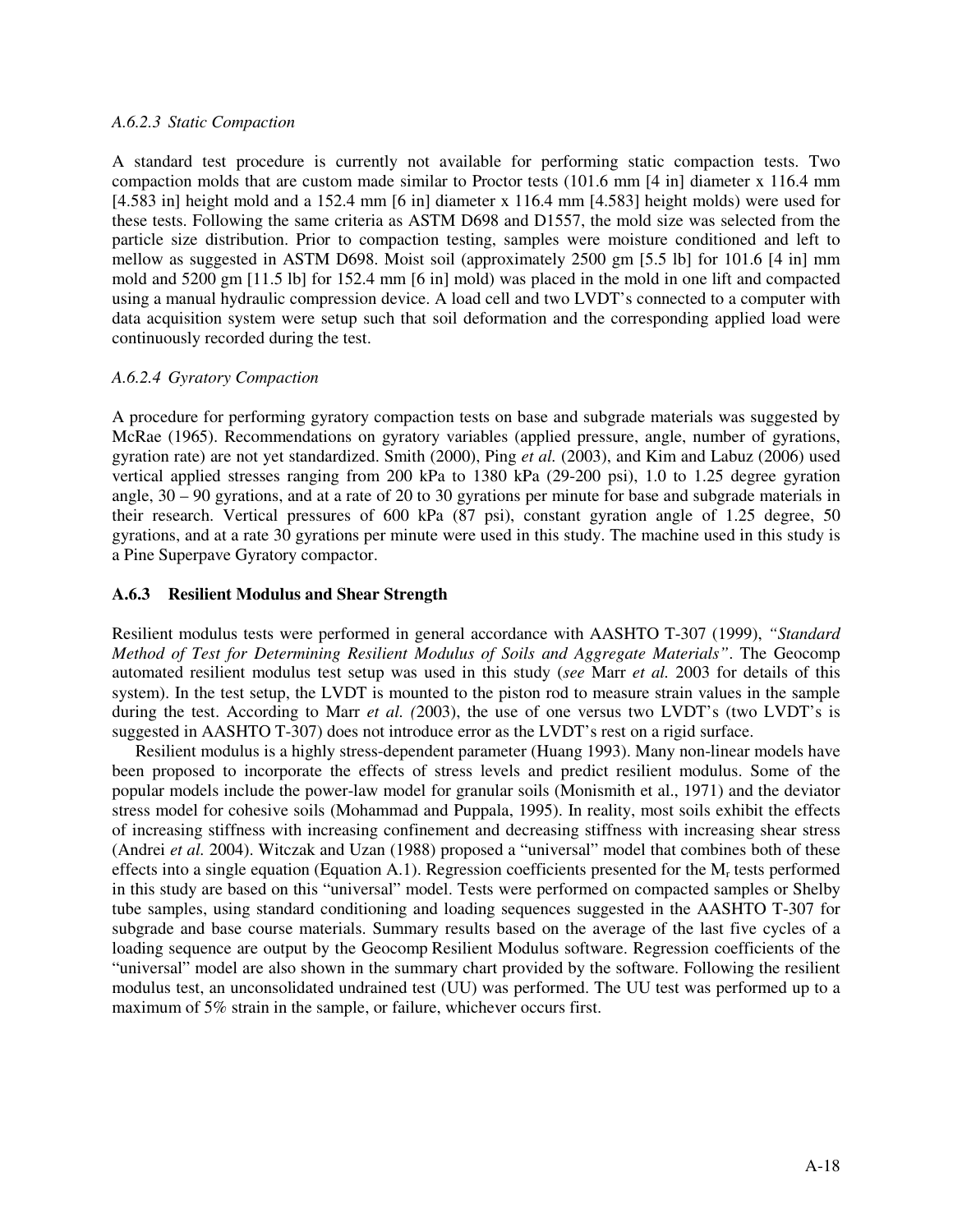$$
\mathbf{M}_{\mathbf{r}} = \mathbf{k}_1 \ P_a \left(\frac{\theta}{P_a}\right)^{k_2} \left(\frac{\sigma_d}{P_a}\right)^{k_3} \tag{A.1}
$$

where:

 $k_1, k_2, k_3$  = regression coefficients, with  $k_1 > 0$ ,  $k_2 \ge 0$ , and  $k_3 \le 0$ .  $θ = sum of principle stresses or bulk stress (σ<sub>1</sub> + σ<sub>2</sub> + σ<sub>3</sub>)$  $P_a$  = atmospheric pressure, same units as  $M_r$  and  $\theta$  $\sigma_d$  = deviator stress, same units as  $M_r$  and  $\theta$ 

### *A.6.3.1 Granular Soil Specimen Preparation*

For impact compaction, the samples were compacted in six layers of equal mass and thickness (33.9 mm [1.335 in]). Each layer was compacted using the standard Proctor hammer until a target density was achieved (see Figure A.1a). Vibratory compaction was also performed in six layers of equal mass and thickness. Vibratory compaction was achieved using an electric rotary drill hammer (see Figure A.1b). The compaction process was continued until the predetermined density was reached. After compaction, a filter paper, a porous stone and the top platen were placed on the sample, and the rubber membrane was rolled off the split mold. Two O-rings were placed on the top platen to secure the membrane. Vacuum pressure was applied to the specimen and the split mold was removed. The triaxial chamber was then assembled for testing.

#### *A.6.3.1 Non-Granular Soil Specimen Preparation*

Static compaction was used in preparing cohesive soil specimens following the procedure suggested in AASHTO T-307 for Type 2 soils. Specimens were prepared to achieve a target density at a selected moisture content. Specimens were compacted in five 14.2 mm (0.559 in) thick layers statically using a hydraulic jack (see Figure A.2a) with the aid of spacer plugs. Each layer consisted of an equal mass of material. The mold was inverted after compacting each layer, and the layer was scarified before placing a new layer. For impact compaction, the specimens were also compacted in five layers of equal mass and thickness (14.2 mm [0.559 in]). Each layer was compacted using a Marshall Hammer with the aid of spacer plugs (see Figure A.2b). Similar to the static compaction method, the mold was inverted after compaction of each layer and the layer was scarified before placing a new layer. Impact blows were applied until the plug was level with the top of the sample mold. Vibratory compaction was also performed in five layers of equal mass and thickness (14.2 mm [0.559 in]). A new layer was placed directly on top of the previous layer without inverting the mold. Vibratory compaction was achieved using an electric rotary drill hammer. The compaction process was continued until reaching a predetermined target height. This process is shown in Figure A.2c. After compaction, the specimens were extruded into the extrusion mold and weighed for dry unit weight calculations. The specimens were then placed in the triaxial chamber with membranes and O-rings for testing.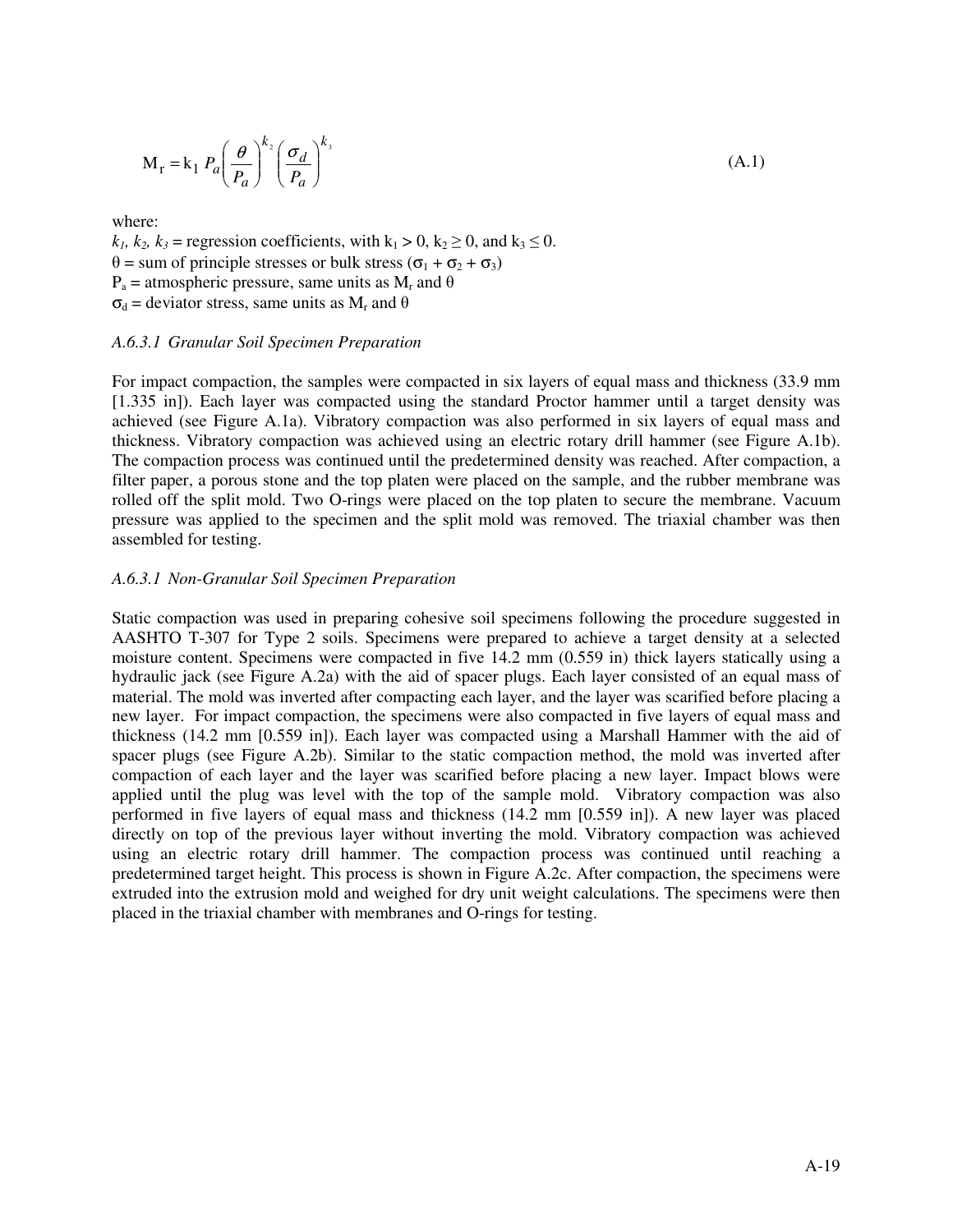

*Figure A.1: Different compaction procedures for cohesionless soil specimen preparation: (a) impact, and (b) vibratory* 



*Figure A.2: Different compaction procedures for cohesive soil specimen preparation: (a) static, (b) impact (Marshall Hammer), and (c) vibratory* 

## **A.7 SPOT TEST MEASUREMENT METHODS**

A variety of in-situ point measurement devices were used in this research. A brief description of each test device and the associated test method are provided below.

## **A.7.1 Moisture – Dry unit weight**

A calibrated nuclear moisture-density gauge (NG) device was used to provide rapid measurements of soil dry unit weight and moisture content. Tests were performed following ASTM WK218 *"New Test Method for In-Place Density and Water (Moisture) Content of Soil".* Generally, two measurements of moisture and dry unit weight were obtained at a particular location and an average value is reported. Probe penetration depths varying from 200 mm (8 in.) to 300 mm (12 in.) were used in performing the tests. In addition to *NG* tests, 72.6 mm diameter (2.86 in.) drive cylinders (*DC*) were also obtained to measure the in-situ moisture and dry densities. *DC* tests were performed in accordance with ASTM D 2937 *"Standard Test Method for Density of Soil in Place by the Drive-Cylinder Method".*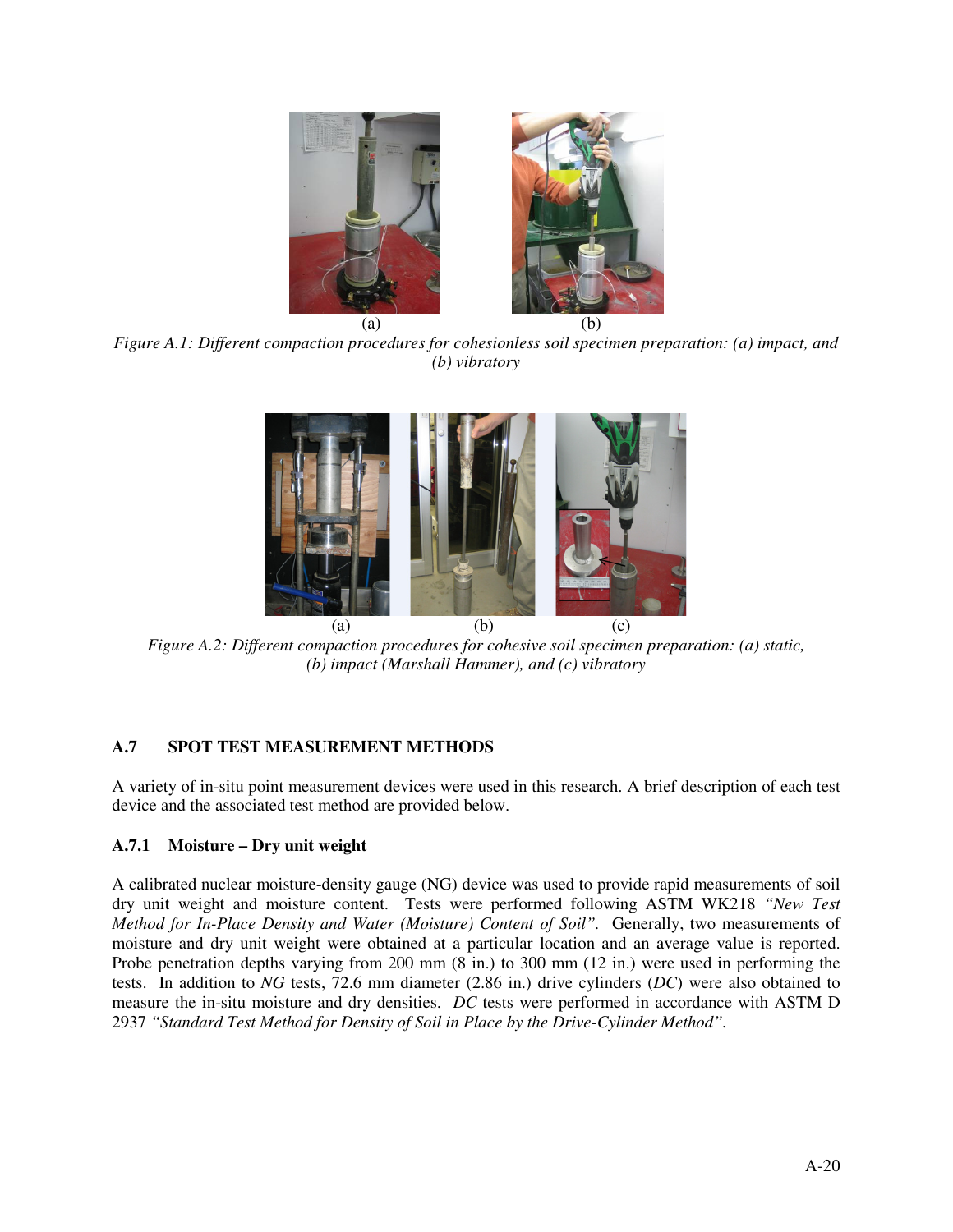#### **A.7.2 Dynamic Cone Penetrometer**

Dynamic cone penetrometer (DCP) is used to measure of strength characteristics of compacted fill materials according to ASTMD 6951 *"Standard Test Method for Use of Dynamic Cone Penetrometer for Shallow Pavement Applications"*. The test involves dropping an 8 kg (17.64 lb) hammer 575 mm (22.64 in) and measuring the penetration rate of a 20 mm (0.787 in) diameter cone. Dynamic penetration index (DPI) with units of mm/blow is estimated from the test. The DPI values are inversely related to penetration resistance (i.e. soil strength). DCP testing is well discussed in literature (e.g. Gabr *et al*. 2000; Livneh *et al*. 2000) with a general focus of correlating DCP index to other measures of pavement performance (e.g. CBR, modulus). An average DPI value of the compaction layer was calculated as the ratio of thickness of the compaction layer and cumulative number of blows required to reach that penetration depth. CBR was then determined using following equation presented in ASTM D6951.

$$
CBR = \frac{292}{(DCPI)^{1.12}}
$$
 (A.2)

#### **A.7.3 Light Weight Deflectometer (LWD)**

Three different light weight deflectometers (LWDs) were used in this study to determine elastic modulus: (a) Zorn, (b) Keros, and (c) Dynatest. A 10 kg (22.05 lb) drop weight is used to produce a dynamic load on the bearing plate. The Keros and Dynatest models use a load sensor to measure the load pulse, and a geophone at the center of the plate to measure the corresponding soil deflection. The Zorn model assumes a contact plate stress based on calibration of the falling weight, and plate deflection is obtained from an in-built accelerometer in the loading plate. Using the applied contact stress and deflection values, the elastic modulus is then calculated as:

$$
E_{LWD} = \frac{(1 - v^2)\sigma_0 r}{d_0} \times f \tag{A.3}
$$

Where,  $E_{LWD}$  = elastic modulus determined using *LWD* (MPa),  $d_0$  = measured settlement (mm),  $v =$ Poisson's Ratio (0.4),  $\sigma_0$  = applied stress (MPa), *r* = radius of the plate (mm), *f* = shape factor assumed as  $π/2$ . The resulting E<sub>LWD</sub> values differ significantly with size of loading plate and type of LWD device (see Vennapusa and White. 2009). To differentiate the  $E_{LWD}$  values between different devices and setups the following terminology is used in presentation of the results:

- *ELWD-D2or3 ELWD* by a Dynatest device setup with 200-mm or 300-mm plate diameter.
- $\bullet$  *E*<sub>*LWD-K2or3</sub>*  $E$ *<sub><i>LWD*</sub> by a Keros device setup with 200-mm or 300-mm plate diameter.</sub>
- $E_{LWD-Z20r3} E_{LWD}$  by a Zorn device setup with 200-mm or 300-mm plate diameter.

## **A.7.4 Static Plate Load Test (PLT)**

Stress-controlled static plate load tests were performed for elastic modulus  $(E_{VI})$  of compacted materials using a 300-mm (12 in) plate, a 90-kN (10.116 ton) load cell, and three 50 mm (1.969 in) linear voltage displacement transducers (setup shown in Figure A.3a). *EV1* was calculated from the interpretation of load-deflection curves shown in Figure A.3b.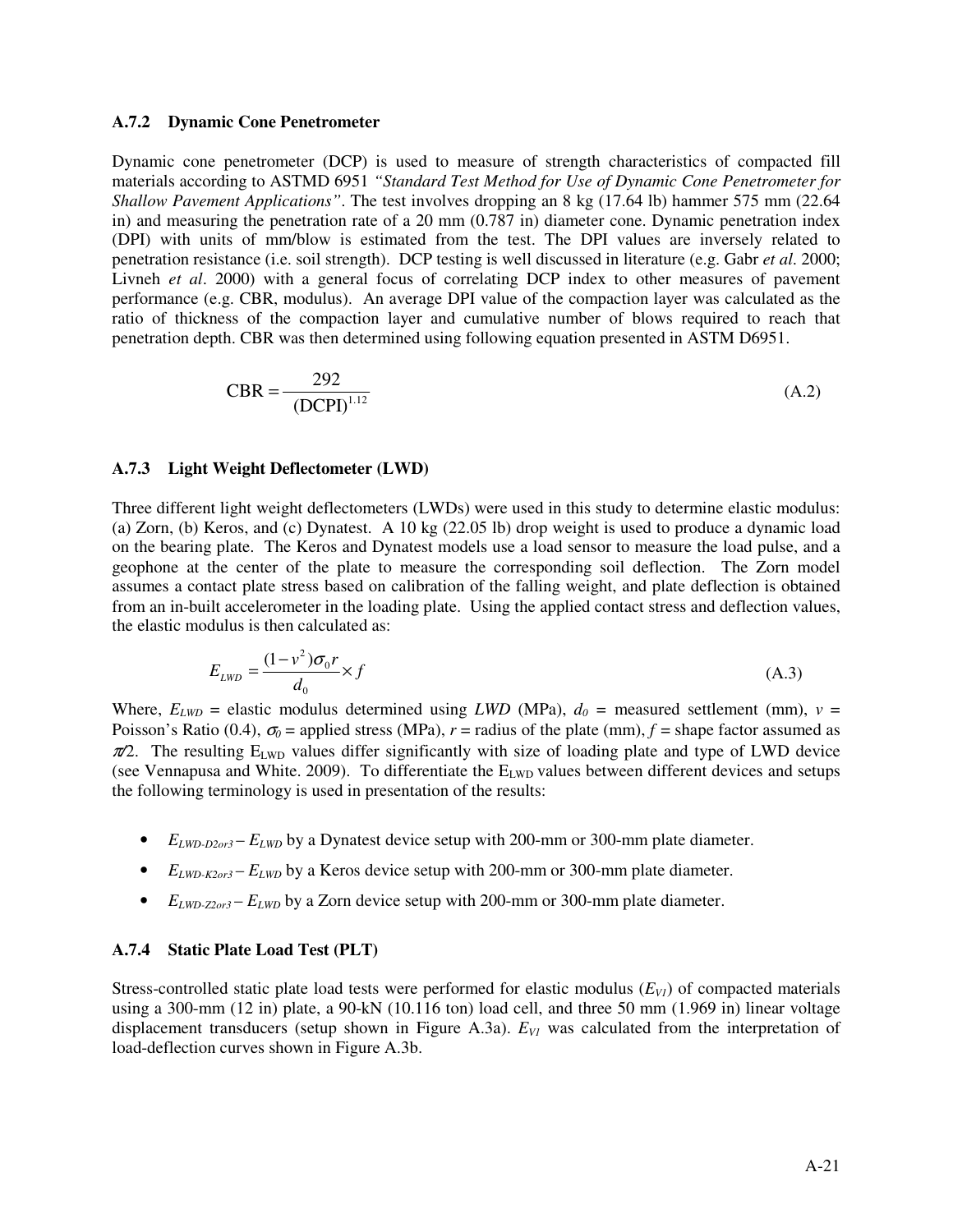

*Figure A.3: Static plate load test data modulus scheme for subgrade, subbase, and base materials* 

#### **A.7.5 Soil Stiffness Gauge (SSG)**

The soil stiffness gauge is a nondestructive test device for obtaining the in-situ deformation characteristics of soil. The device, which is also referred to as the GeoGauge, rests on the soil surface and vibrates at 25 frequencies ranging from 100 to 196 Hz. The vibrating device produces small dynamic forces and soil deflections, from which soil modulus can be calculated as (Humboldt Mfg. Co. 2000):

$$
E_{\rm ssc} = \frac{F(1 - v^2)}{\delta(1.77 \, r)}\tag{A.4}
$$

where F is a dynamic force caused by the vibrating device,  $\delta$  is the deflection measured with a geophone, *v* is Poisson's ratio, and *r* is the radius of the annular ring. Only modulus from the soil stiffness gauge (*ESSG*) was used for developing correlations with other soil properties, because stiffness and modulus from the SSG are related through a linear relationship, dependent on Poisson's ratio ( $v = 0.40$ ) and the diameter of the annular ring of the device (Humboldt Mfg. Co. 2000).

#### **A.7.6 Clegg Impact Hammer**

Clegg impact tests were performed on select test beds for obtaining the measure of soil stability. The Clegg impact value  $(CIV_{4,5,kg}$  or  $CIV_{20,kg}$ ) is derived from the peak deceleration of a 4.5 kg (9.92 lb) or 20 kg (44.09 lb) hammer free falling 450 mm (17.717 in) in a guide sleeve for four consecutive drops.

#### **A.7.6 Surface Wave Testing**

Surface wave testing (Nazarian et al., 1999, Ryden and Lowe, 2004) was performed on chosen test beds. The velocity of surface waves is measured using multiple hammer impacts at different distances from a fixed accelerometer on the surface (see Figure A.4). The surface wave technique can be used to profile the shear wave velocity (or modulus) versus depth to several meters below the surface using a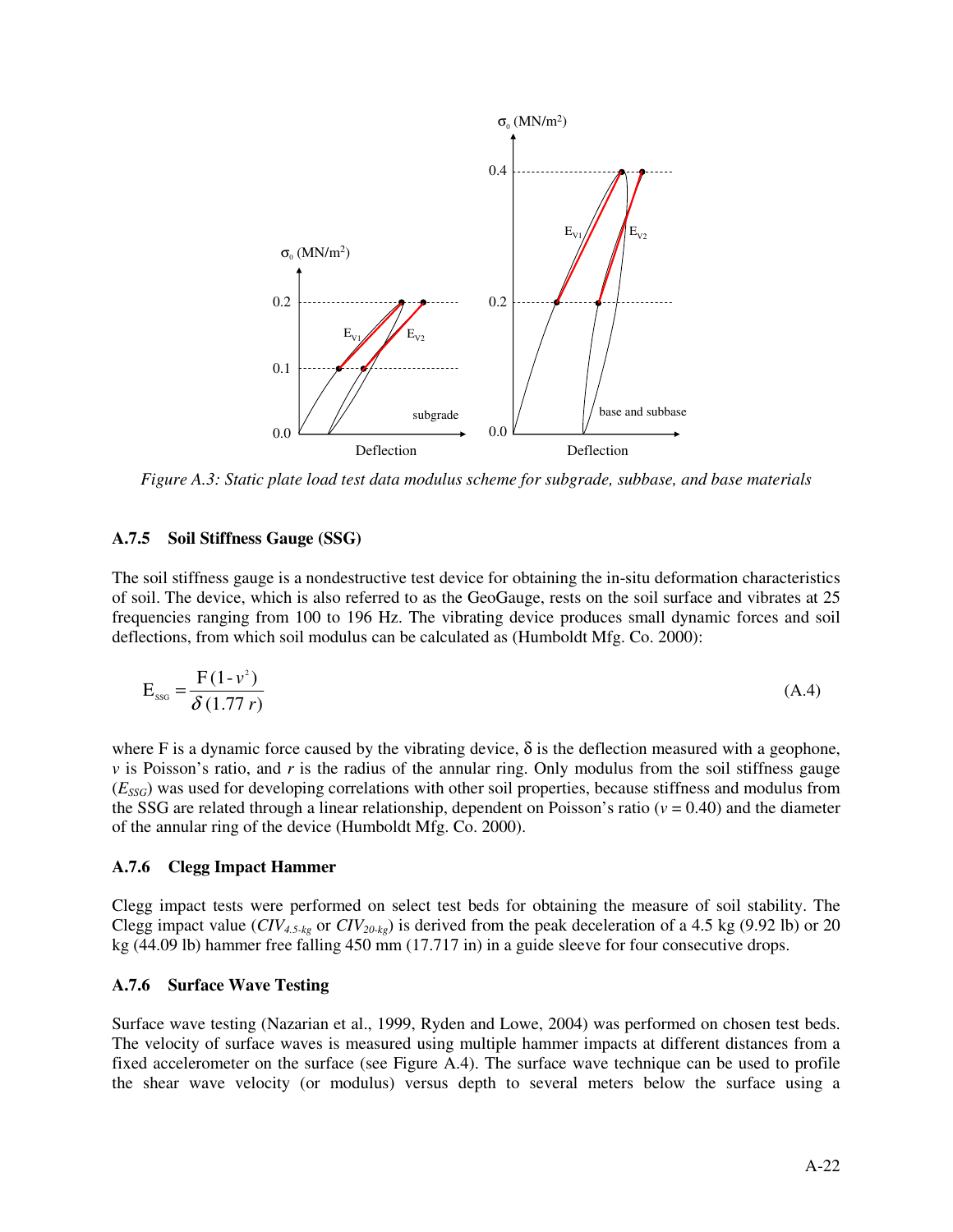backcalculation procedure (inversion) (Ryden and Park, 2006). Alternatively, a mean value analysis of a uniform top layer (e.g., a lift of soil) can be performed directly from the raw data (Nazarian et al. 1999).



*Figure A.4. Schematic illustration of surface wave measurements using one source and one receiver* 

## **A.8 LABORATORY TEST RESULTS AND DISCUSSION**

## **A.8.1 Compaction Test Results**

A cohesive material (mixed subgrade B) and a granular base material (class 5 base) from MnROAD project site were selected to study compaction characteristics of these soils using different compaction methods. This study was intended to identify the differences in moisture-density relationships with different compaction methods. Figures A.5 and A.6 present moisture-density curves using static, impact, vibratory, and gyratory compaction methods for the mixed subgrade B and class 5 base materials, respectively.

## *A.8.1.1 Subgrade Materials*

Figure A.5a show for subgrade clay material that increasing the impact compaction energy increases the maximum dry unit weight and lowers the optimum moisture content. The portion of the moisture-dry unit weight curves on the wet side of optimum generally parallel the zero air void line (100% saturation). The points of optimum moisture content also tend to parallel the zero air void line. These relationships are commonly seen for fine-grained soils subject to impact compaction test methods.

The moisture-density curves from static compaction tests are shown in Figure A.5b. Similar to impact test results, the static test results show that with increasing applied stresses (compaction energy) the maximum dry unit weight increases and the optimum moisture content decreases. Further, with increasing moisture content, the applied stress to achieve a dry unit weight tends to decrease. Similar behavior has been observed by others (e.g. Lambe and Whitman 1969, Bell 1977, and Zhang *et al.* 2005). The maximum dry unit weight achieved with an applied stress of 4000 kPa (580 psi) is approximately 106% of maximum dry unit weight and +0.8% of optimum moisture content from the standard Proctor test.

Figure A.5c shows the moisture-density curve for the vibratory compaction test. Vibration was applied for a standard duration time of 8 minutes. An unusual moisture-density curve was observed from this test. The densities generally decrease up to about 15% moisture content (which is close to standard Proctor optimum moisture content) and then increase thereafter up to about 23% moisture content and then again decreased with increasing moisture content. Above 23% moisture content, the curve parallels the zero air void line. Low densities at moisture contents dry of optimum are typically observed in cohesionless sands due to "bulking". This phenomenon is typically not expected for fine-grained cohesive soils. A maximum dry unit weight of about 95% of the standard Proctor maximum dry unit weight was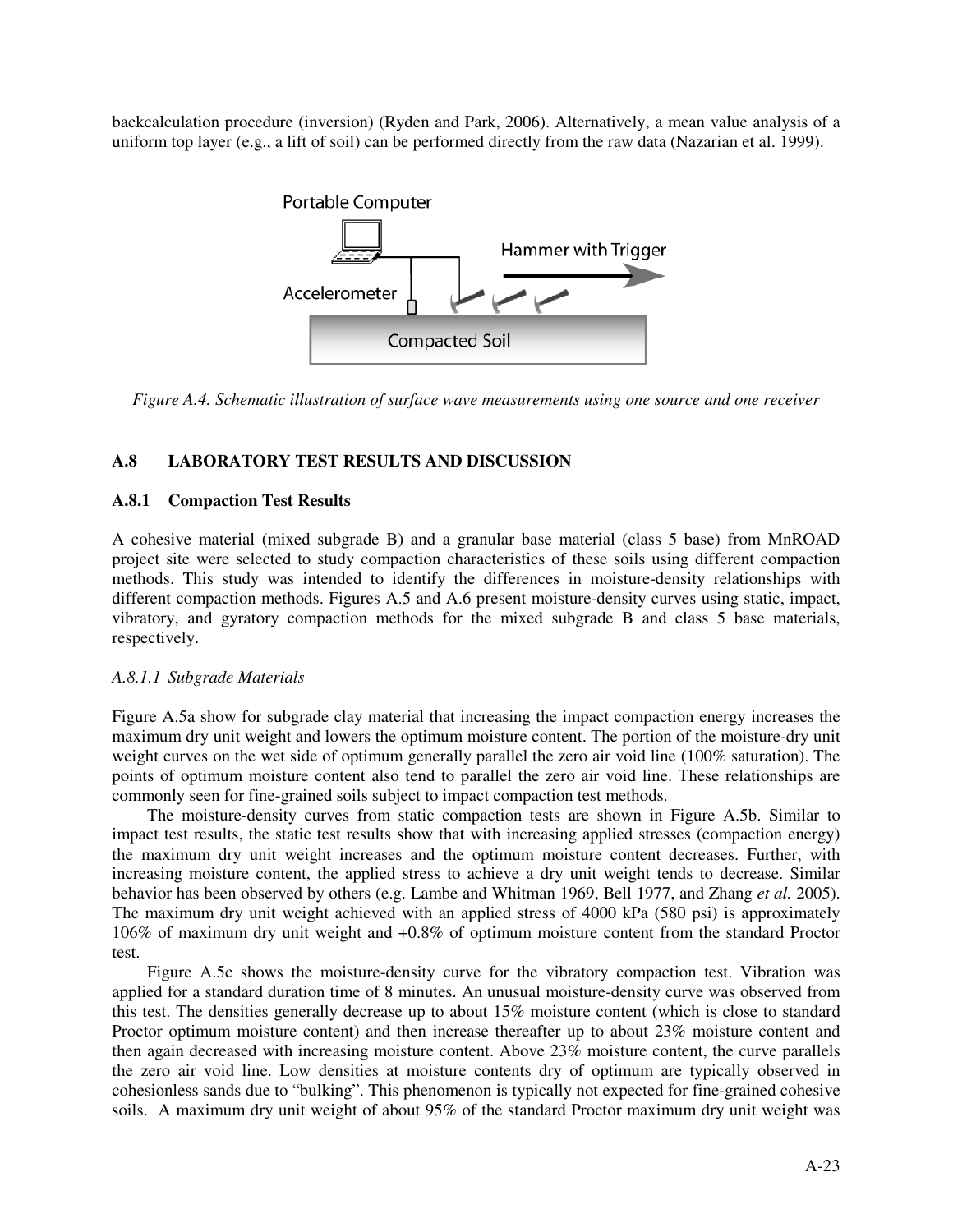achieved for the air dry sample at 2.7% moisture. Webster (1984) performed similar tests using a vibratory compactor on fine-grained cohesive soils (classified as CL), and showed a similar moisturedensity curve with maximum densities at air dry moisture contents.

Results from the gyratory compaction test are shown in Figure A.5d. A constant vertical pressure  $(\sigma$ <sup>v</sup>) of 600 kPa (87 psi) with gyration angle 1.25 degrees, and 50 gyrations at the rate of 30 gyrations per minute were applied during the test. The optimum moisture content from the test  $(14.7%)$  is close to the standard Proctor optimum (15.0%); however, the maximum dry unit weight is approximately 108% of the standard Proctor maximum dry unit weight. Similar to the static test, the optimum moisture is closer to the zero air void line. The curve on the wet side of optimum tends to parallel the zero air void line.

#### *A.8.1.2 Class 5 Base Material*

Figure A.6a shows the moisture-density relationships for impact compaction tests at standard and modified Proctor energies. As shown, no significant variations in density with increasing moisture content and compaction energy are realized. Maximum dry unit weight determined by modified Proctor method is only about 103% of the standard Proctor maximum dry unit weight. The curves on the wet side of optimum generally tend to parallel the zero air void line.

The moisture-density curves from static compaction tests at applied stresses varying from 500 kPa to 2500 kPa (73-363 psi) are shown in Figure A.6b. With increase in moisture, the applied stress to achieve a dry unit weight tends to decrease. Approximately 96% of the standard Proctor maximum dry unit weight is achieved at 9.6% moisture with 2,500 kPa (363 psi) applied stress. Porter (1930) indicated that with a static pressure of about 13,800 kPa (2002 psi), the moisture density results were similar to impact compaction tests on some granular materials. Maximum stress applied in these tests was about 2,500 kPa (363 psi). Greater applied stress could result in higher dry unit weights, however, an applied stress of 2,500 kPa (363 psi) is itself considered higher than what is typically observed during construction. Therefore, no attempt was made to apply additional vertical stresses.

Figure A.6c shows the moisture-density curve for a vibratory compaction test. The bulking phenomenon can be observed at about 3% moisture content from the figure. The maximum dry unit weight is approximately 102% of the standard Proctor maximum dry unit weight. Optimum moisture content is approximately -1% of the standard Proctor optimum. The curve on the wet side of optimum tends to parallel the zero air void line.

Results from the gyratory compaction test are shown in Figure A.6d. The optimum moisture content is less well defined, but similar to the standard Proctor optimum. The maximum dry unit weight is approximately 104% of the standard Proctor maximum dry unit weight. The moisture-dry unit weight curve approached the zero air void line.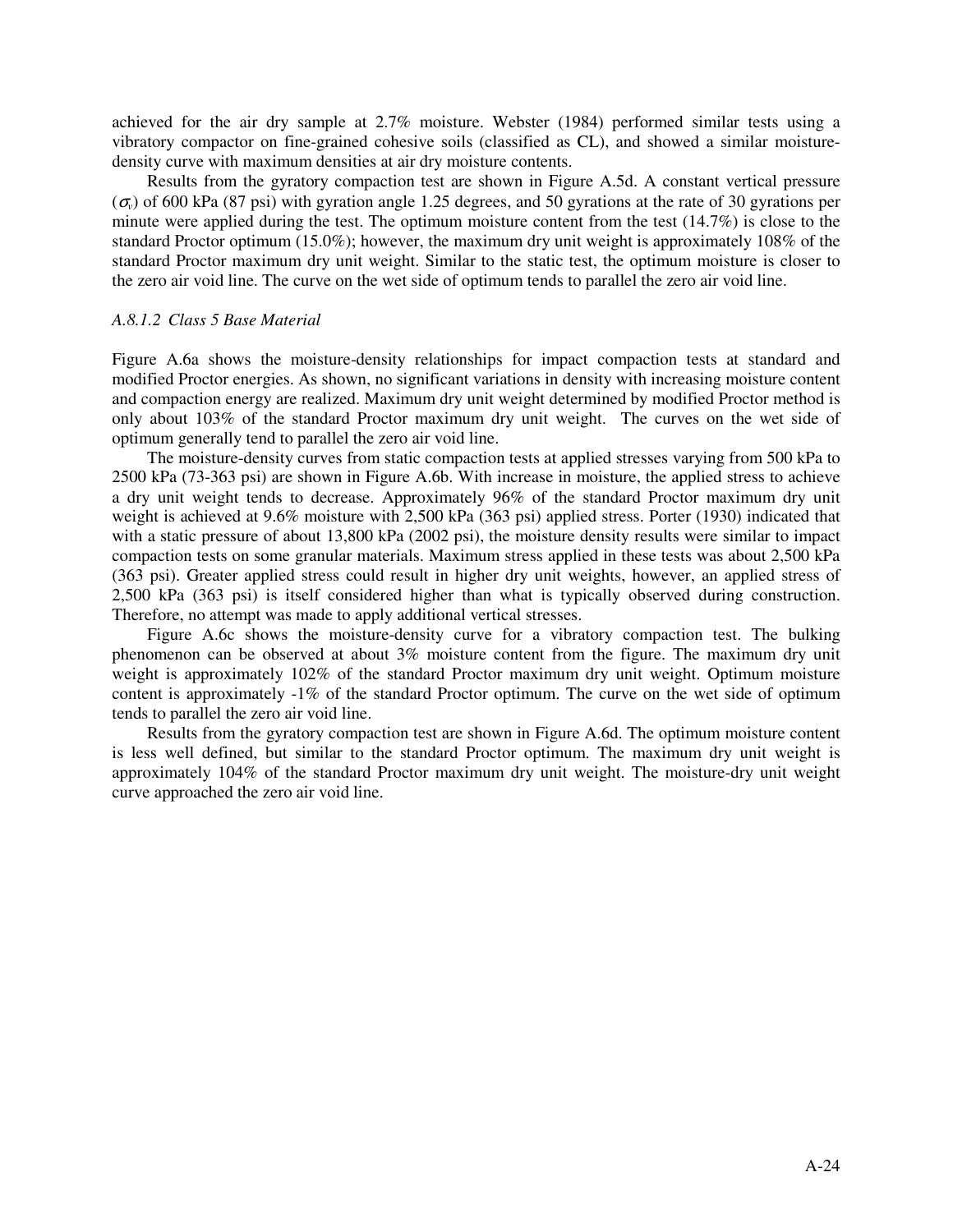

*Figure A.5: Moisture density relationships for mixed subgrade B material using (a) impact, (b) static, (c) vibratory, and (d) gyratory compaction methods*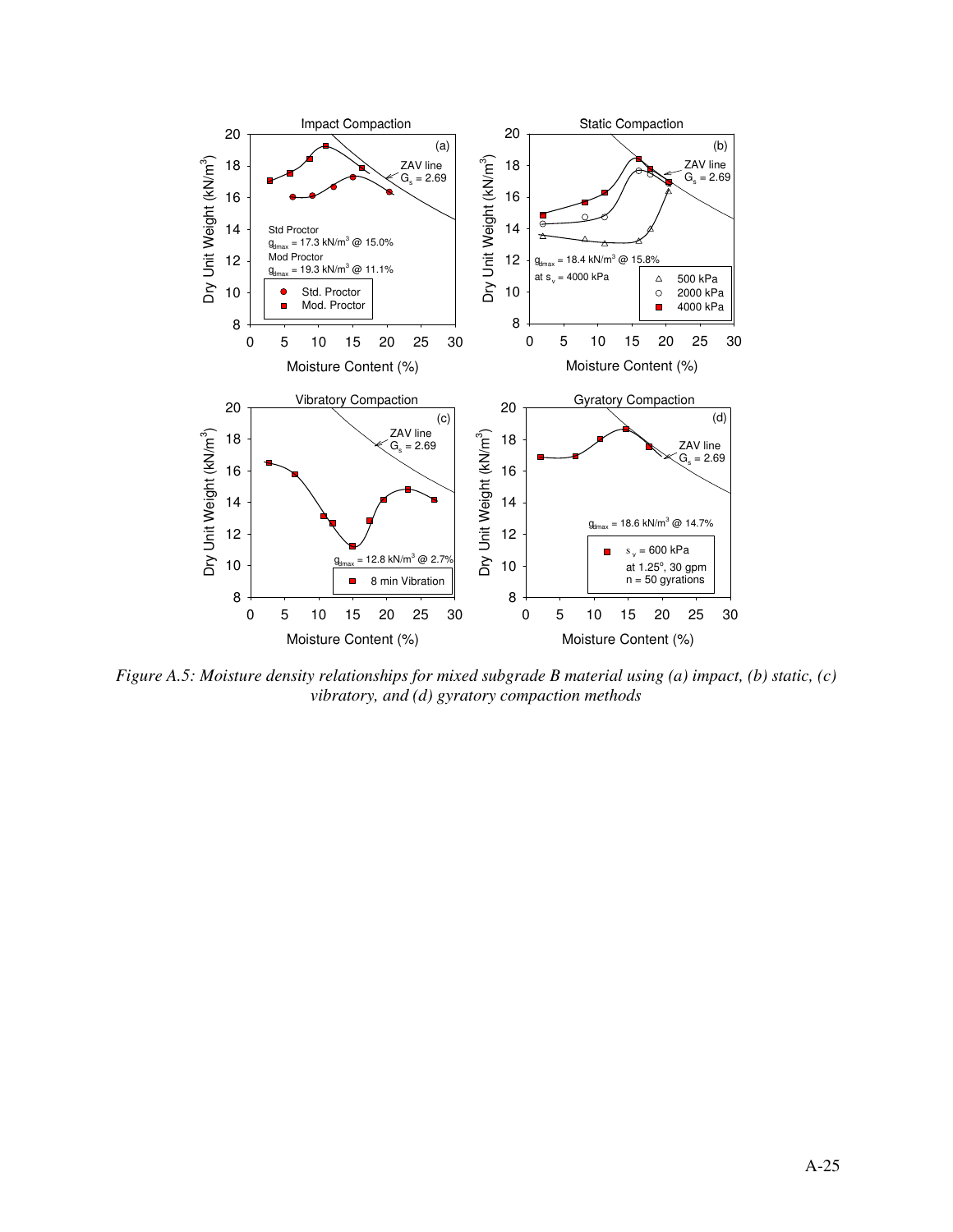

*Figure A.6: Moisture density relationships for class 5 base material using (a) impact, (b) static, (c) vibratory, and (d) gyratory compaction methods* 

## **A.8.2 Relationship between Moisture-Density and Resilient Modulus**

Moisture and density affect the resilient properties of soil. Results reported by Seed *et al.* (1962), Tanimoto and Nishi (1970), Thomson and Robnett (1979), and Lee *et al.* (1997) showed that Mr is higher on the dry side of optimum moisture content and decreases with increasing moisture content. Lee *et al.*  1997 showed that keeping moisture constant, increasing density can increase M<sup>r</sup> . The relationships between moisture, density and resilient modulus vary, however, widely between different soils.

To establish target  $M_r$  values relating to moisture and density, laboratory  $M_r$  tests were performed on materials prepared at a wide range of moisture contents and dry unit weights. Tests were performed on three cohesive subgrade materials, two granular subgrade materials, and five granular base materials. The standard Proctor and modified Proctor moisture and density values were generally used as target values during sample preparation. The  $M_r$  tests were performed following the testing sequences described in AASTHO T-307 procedure – Type 2 for cohesive and granular subgrade materials and Type 1 for granular base materials. The cohesive subgrade materials were compacted using static compaction method and granular subgrade and base materials were compacted using vibratory compaction method as suggested in AASHTO T-307.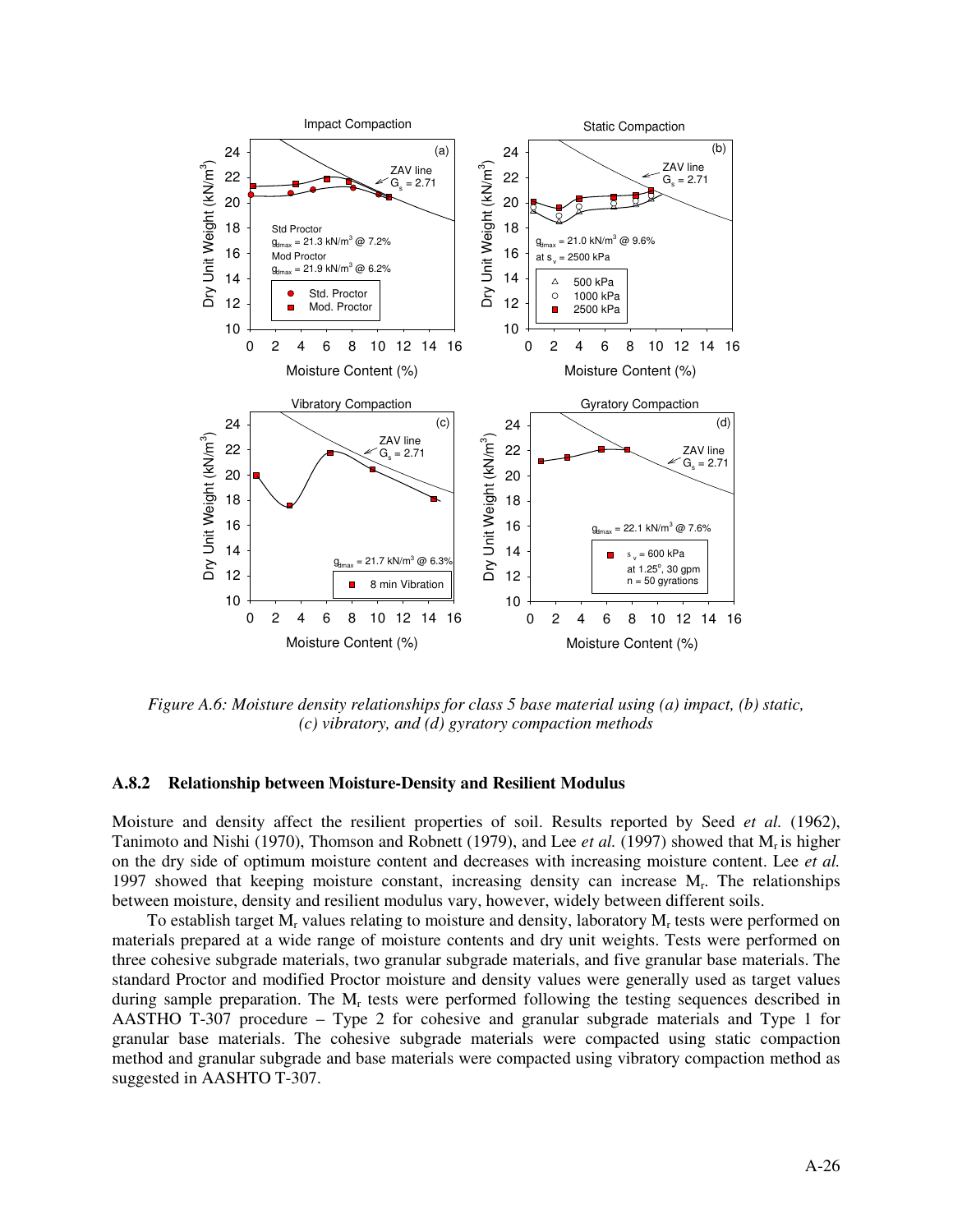#### *A.8.2.1 Effects of Stress State on Resilient Modulus*

Results showing effects of deviator and confining stresses are presented in Figure A.7 for a cohesive subgrade material, and in Figure A.8 for a granular base material. Summary test results for Phase I and Phase II soils are presented in Tables A.11 and A.12 along with the constuitive model coefficients (Equation A.1) 4.1.

Figure A.6 shows results of a cohesive subgrade material compacted to standard Proctor densities at moisture conditions varying from -7.5% of optimum (top left corner) to +6% of optimum (bottom right corner). The results show two commonly observed effects on fine-grained cohesive soils: (a) increasing moisture content decreases the  $M_r$  for any given stress condition; and (b) increasing deviator stress generally decreases M<sup>r</sup> . Some differences with respect to these typical behaviors were observed in the results. For samples prepared at dry state of optimum (-7.5%), the confining stress effects the Mr values more than the deviator stress. Increasing confining stress tends to increase the  $M_r$  value (up to about 1.5 times), while increasing deviator stress did not produce a significant change in  $M_r$ . On the other hand, as the moisture increases, for example at  $+2\%$  of optimum, the confining stress only slight effected M<sub>r</sub> while increasing deviator stress caused a significant decrease in  $M_r$  (up to about 2 times). According to Witczak and Uzan (1988), the model coefficients k<sub>1</sub> and k<sub>2</sub> are > 0 and k<sub>3</sub> is  $\leq$  0. The smaller the k<sub>3</sub> value the greater the influence of deviator stress. Some samples exhibited a positive  $k_3$  value which suggests an increase in  $M_r$  with increasing deviator stress. This behavior is sometimes observed in some stiff granular materials, but is not typical for fine-grained cohesive soils.

For granular base material shown in Figure A.7 shows that the effect of confining stresses on  $M_r$  is significantly more than for deviator stress. An increase in confining stress caused an increase in  $M_r$  for all three samples (by 2 to 4 times). Also, an increase in deviator stress generally up to about 41 kPa showed an increasing trend in  $M_r$  and then decrease or no change in  $M_r$  with further increase in deviator stresses up to about 69 kPa (10 pisi). A similar trend of  $M_r$  with deviator stress was reported by Brown (1974) and Zeghal (2004). However, this trend is not always true for all granular materials. For example, Hicks (1970) found that for granular materials the confining stress has a most significant effect while deviator stress has almost no effect on M<sup>r</sup> . Morgan (1966) found that increasing deviator stresses caused a decrease in  $M_r$  for granular materials.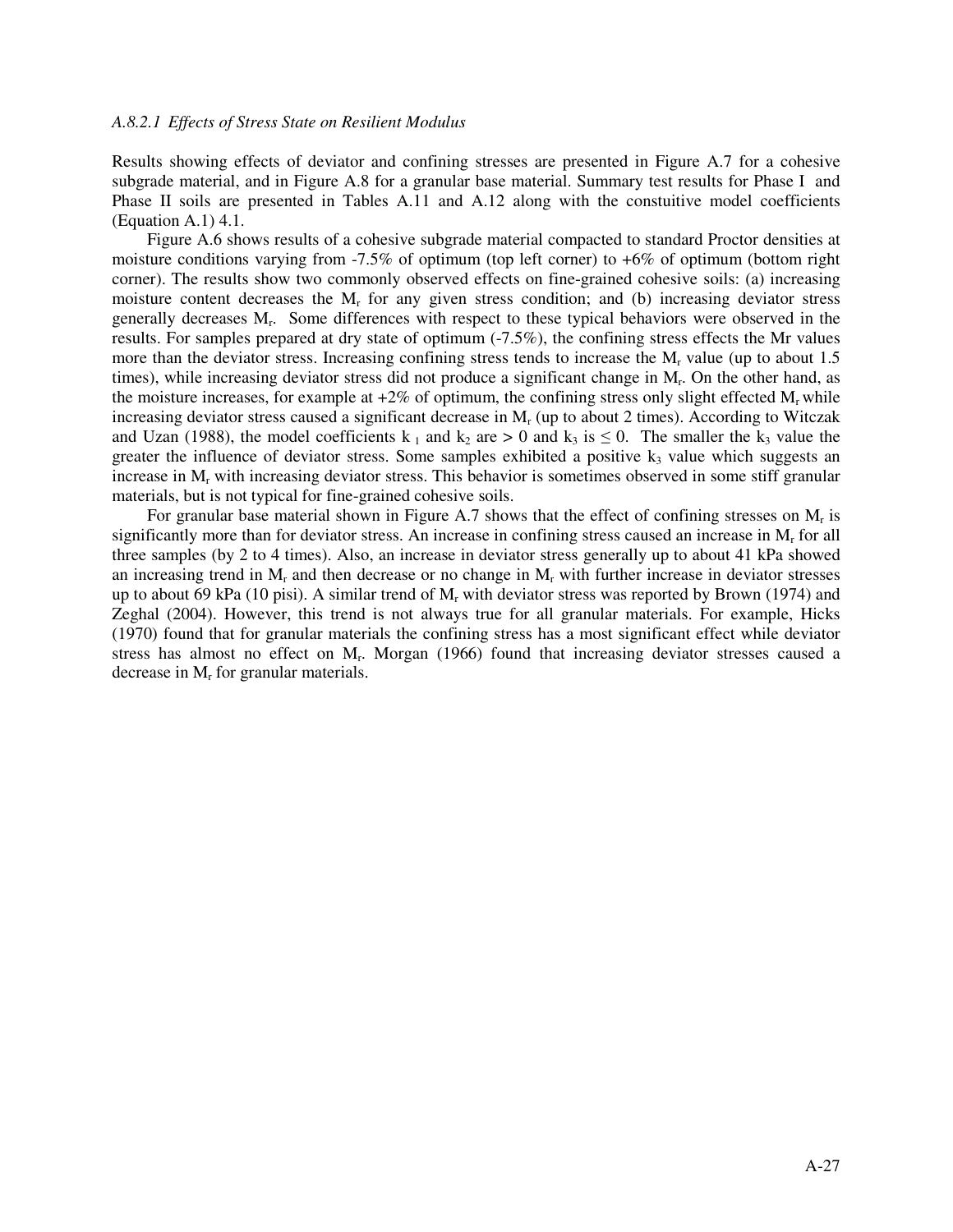

*Figure A.7 Effect of* <sup>σ</sup>*<sup>c</sup> and* <sup>σ</sup>*d on compacted MN10 subgrade material at different target w-*γ*<sup>d</sup>*



*Figure A.8: Effect of confining and deviator stresses on class 5 base material*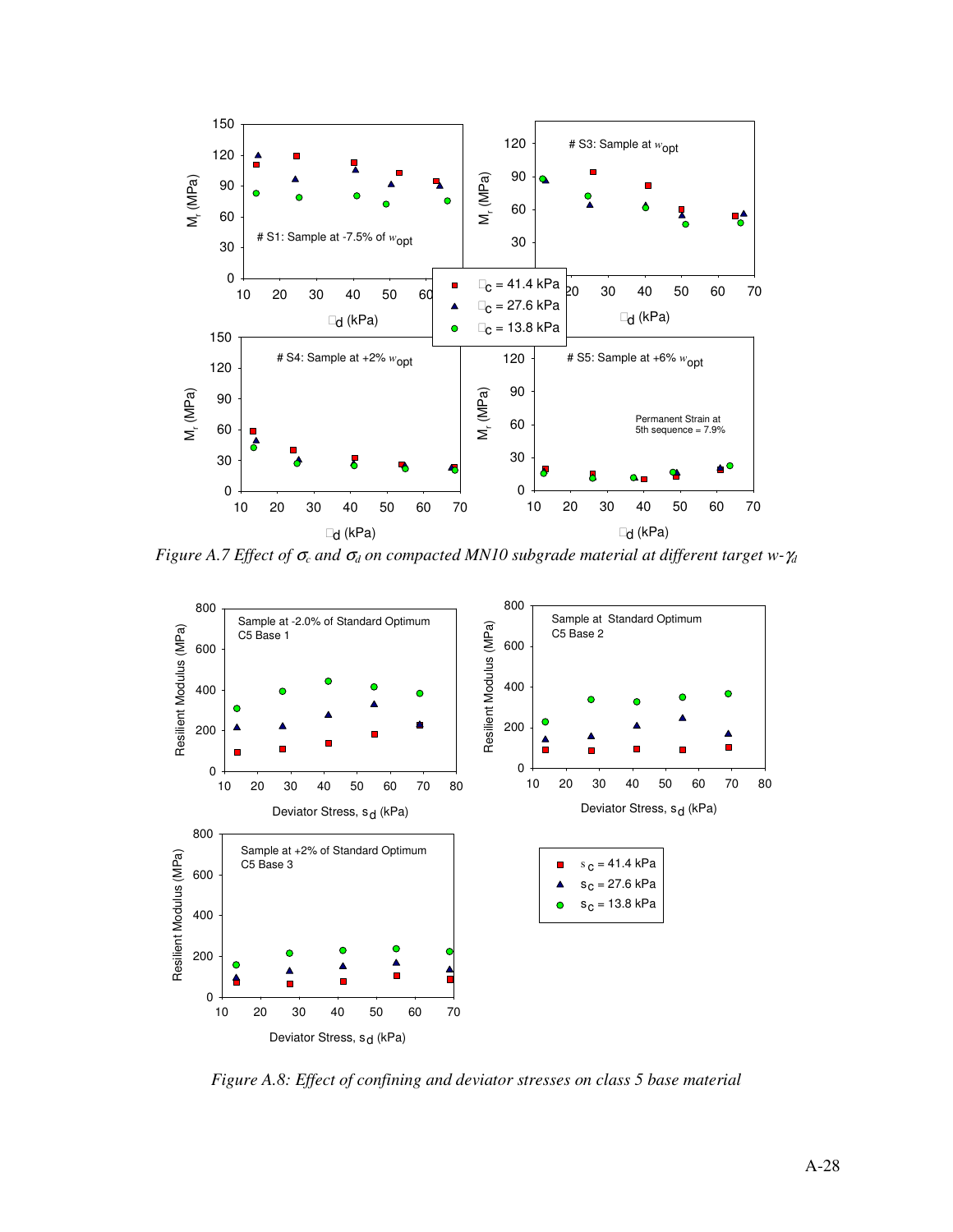|                                            |           |       |                                    |       | $M_r$ at                     |             |             |                       |                       |
|--------------------------------------------|-----------|-------|------------------------------------|-------|------------------------------|-------------|-------------|-----------------------|-----------------------|
|                                            |           |       |                                    |       | $\sigma_d$ = 68.9 kPa        |             |             |                       |                       |
| <b>Material</b><br>[classification] Series |           | $w\%$ | $\gamma_d$<br>(kN/m <sup>3</sup> ) | $S\%$ | and $\sigma_c = 41.4$<br>kPa | $k_I$       | $k_2$       | $k_3$                 | $\mathbf{R}^2$        |
|                                            | S         | 8.9   | 16.10                              | 37.5  | 86.5                         | 675.4       | 0.45        | $-0.24$               | 0.8                   |
|                                            | S         | 11.9  | 16.80                              | 56.1  | 87.7                         | 706.7       | 0.00        | $-0.14$               | 0.4                   |
|                                            | ${\bf S}$ | 16.2  | 17.40                              | 84.4  | 69.9                         | 431.5       | 0.17        | $-0.34$               | 0.7                   |
| <b>Borrow</b>                              | S         | 18.5  | 16.80                              | 87.2  | 16.0                         | 149.6       | 0.35        | $-0.60$               | 1.0                   |
| Subgrade<br>MN10/11                        | S         | 22.0  | 15.70                              | 86.9  | $\equiv$ <sup>a</sup>        | $-$ a       | $-{}^a$     | $\equiv$ <sup>a</sup> | $\equiv$ <sup>a</sup> |
| CL)<br>$(A-6(5))$                          | M         | 8.8   | 16.90                              | 42.2  | 126.2                        | 969.6       | 0.13        | $-0.11$               | 0.3                   |
|                                            | M         | 11.1  | 19.30                              | 81.3  | 217.0                        | 1755.9      | 0.17        | 0.08                  | 0.5                   |
|                                            | M         | 13.6  | 18.30                              | 82.8  | 141.6                        | 952.6       | $-0.01$     | $-0.04$               | 0.5                   |
|                                            | M         | 18.0  | 16.70                              | 83.5  | 16.6                         | 159.8       | 0.43        | $-0.50$               | 1.0                   |
|                                            | M         | 20.8  | 15.70                              | 82.2  | $-$ a                        | $ ^{\rm a}$ | $ ^{\rm a}$ | $ ^{\rm a}$           | $ ^{\rm a}$           |
|                                            | S         | 6.1   | 16.30                              | 26.5  | 135.9                        | 1059.3      | 0.11        | 0.09                  | 0.2                   |
|                                            | S         | 8.4   | 16.70                              | 38.9  | 114.9                        | 1363.6      | $-0.14$     | 0.02                  | 0.2                   |
| Mixed                                      | ${\bf S}$ | 11.5  | 17.50                              | 60.9  | 107.5                        | 707.1       | 0.17        | $-0.30$               | 0.7                   |
| Subgrade                                   | ${\bf S}$ | 14.6  | 17.90                              | 82.8  | 67.9                         | 560.4       | 0.00        | $-0.29$               | 0.4                   |
| CL)                                        | S         | 23.3  | 15.30                              | 86.5  | $\mathbf{a}$                 | $-{}^a$     | $-{}^a$     | $\equiv$ <sup>a</sup> | $\equiv$ <sup>a</sup> |
| $(A-6(5))$                                 | M         | 11.6  | 19.50                              | 88.3  | 267.0                        | 2758.5      | $-0.05$     | 0.12                  | 0.2                   |
|                                            | M         | 13.5  | 18.70                              | 88.3  | 158.1                        | 1234.1      | 0.23        | 0.08                  | 0.4                   |
|                                            | M         | 20.8  | 15.80                              | 83.5  | $\mathbf{a}$                 | $-{}^a$     | $-{}^a$     | $-{}^a$               | $ ^{\rm a}$           |

| Table A.11: Summary of resilient modulus test results and model coefficients: |
|-------------------------------------------------------------------------------|
| Phase I MnROAD project soils                                                  |

<sup>a</sup> Samples with strains generally  $> 5\%$  - test terminated at an intermediate sequence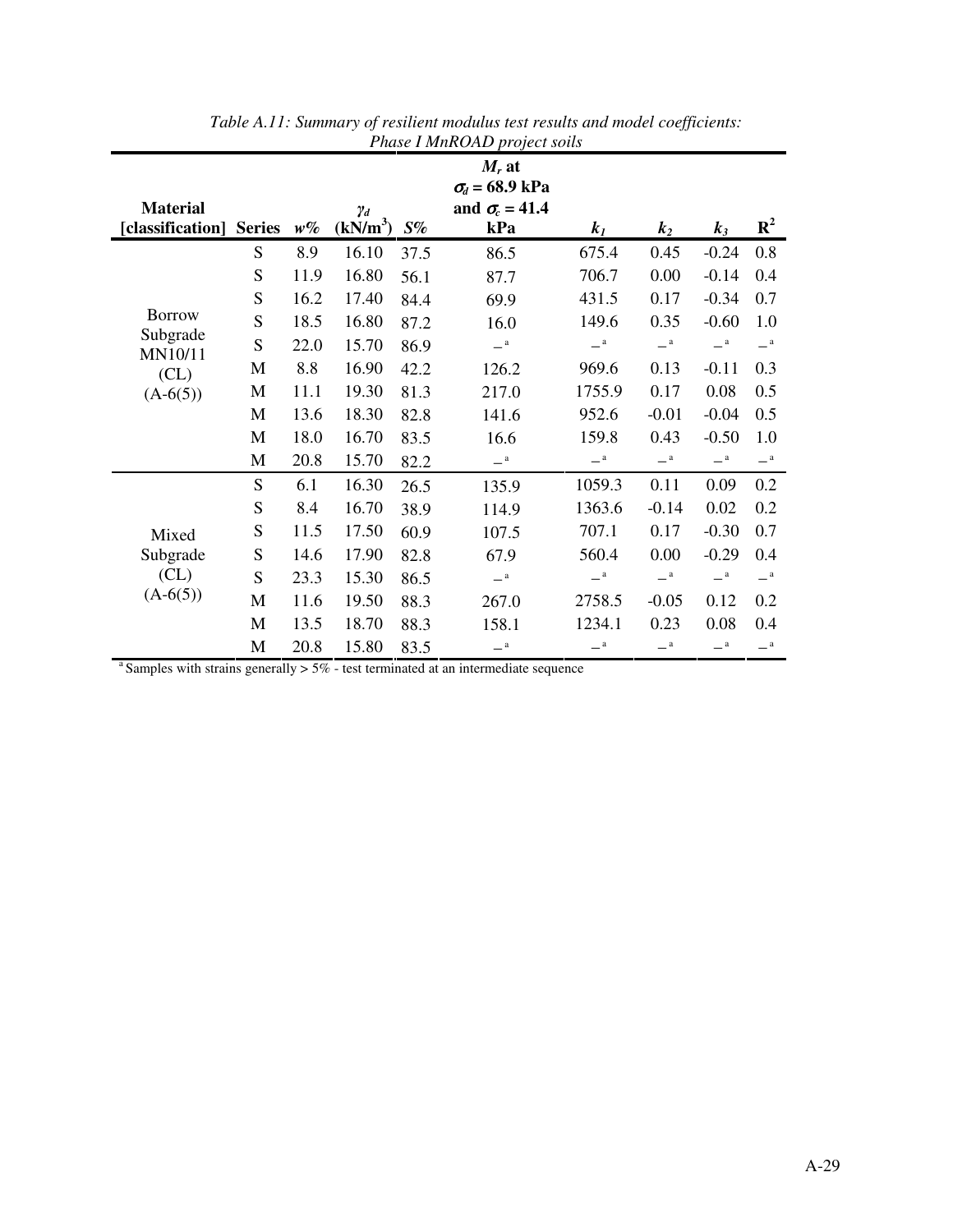| $M_r$ at                           |                           |      |            |      |                                     |         |       |          |                |                  |
|------------------------------------|---------------------------|------|------------|------|-------------------------------------|---------|-------|----------|----------------|------------------|
| <b>Material</b>                    | <b>Seri</b>               |      | $\gamma_d$ |      | $\sigma_d$ = 68.9 kPa               |         |       |          |                | $\tau_{\rm max}$ |
| [classification]                   | $\mathbf{\mathfrak{e}} s$ | w%   |            |      | $(kN/m^3)$ S% $\sigma_c = 41.4$ kPa | $k_I$   | $k_2$ | $k_3$    | $\mathbf{R}^2$ | (kPa)            |
|                                    | $\overline{\phantom{0}}$  | 10.4 | 18.79      | 71.9 | 32.813                              | 255.62  | 0.351 | $-0.027$ | 0.7            |                  |
| Colorado                           | $\overline{\phantom{0}}$  | 10.3 | 18.19      | 63.6 | 50.017                              | 394.03  | 0.166 | $-0.307$ | 1.0            | 110.5            |
| Subgrade                           | $\overline{\phantom{0}}$  | 14.0 | 18.41      | 90.0 | 35.605                              | 257.98  | 0.391 | $-0.148$ | 0.7            | 96.9             |
| CO <sub>3</sub><br>CL)             | $\qquad \qquad -$         | 14.0 | 17.96      | 82.9 | 22.742                              | 123.79  | 0.614 | $-0.517$ | 1.0            | 112.9            |
| $(A-6(7)^{a}$                      |                           | 16.7 | 17.09      | 84.9 | 9.148                               | 64.37   | 0.291 | $-0.391$ | 0.9            | 62.7             |
|                                    | $\qquad \qquad -$         | 17.1 | 17.14      | 87.7 | 8.516                               | 71.56   | 0.122 | $-0.213$ | 0.8            | 86.8             |
|                                    | $\mathbf{M}$              | 1.1  | 20.25      | 10.3 | 142.375                             | 459.61  | 0.631 | $-0.092$ | 1.0            | 121.3            |
|                                    | M                         | 3.2  | 20.63      | 32.6 | 168.272                             | 692.36  | 0.423 | 0.064    | 0.9            | 239.7            |
|                                    | M                         | 5.1  | 21.25      | 60.5 | 205.587                             | 454.86  | 0.838 | $-0.111$ | 1.0            | 268.8            |
| Colorado Base                      | M                         | 7.6  | 21.38      | 93.3 | 151.145                             | 607.70  | 0.517 | $-0.093$ | 0.9            | 215.3            |
| CO17 to CO20                       | M                         | 8.5  | 20.88      | 91.9 | 92.501                              | 284.74  | 0.601 | 0.013    | 1.0            | 226.1            |
| $(SP-SM)$                          | S                         | 0.9  | 19.37      | 7.0  | 141.194                             | 382.93  | 0.796 | $-0.234$ | 1.0            | 137.0            |
| $(A-1-a)$                          | S                         | 3.8  | 19.54      | 30.5 | 151.911                             | 548.37  | 0.556 | $-0.060$ | 0.9            | 138.1            |
|                                    | S                         | 6.5  | 20.70      | 67.3 | 154.611                             | 429.18  | 0.704 | $-0.081$ | 0.9            | 226.1            |
|                                    | S                         | 5.6  | 18.52      | 36.8 | 124.434                             | 340.43  | 0.769 | $-0.191$ | 1.0            | 226.1            |
|                                    | S                         | 7.9  | 19.73      | 65.9 | 121.615                             | 501.95  | 0.436 | 0.036    | 0.9            | 127.8            |
|                                    | $\mathbf{M}$              | 5.8  | 18.85      | 40.5 | 86.8                                | 628.118 | 0.428 | $-0.090$ | 0.8            | 967.4            |
|                                    | $\mathbf M$               | 7.8  | 19.46      | 61.5 | 67.6                                | 516.288 | 0.323 | $-0.125$ | 0.8            | 653.1            |
| Maryland                           | M                         | 9.5  | 20.06      | 85.1 | 40.2                                | 138.734 | 1.112 | $-0.869$ | 0.9            | 309.6            |
| Subgrade                           | M                         | 11.7 | 19.32      | 89.7 | 36.0                                | 164.821 | 0.872 | $-0.534$ | 0.9            | 310.5            |
| MD <sub>2</sub> to MD <sub>5</sub> | M                         | 13.7 | 18.44      | 88.6 | 33.1                                | 175.637 | 0.771 | $-0.321$ | 1.0            | 168.7            |
| (SM)                               | S                         | 5.8  | 17.04      | 29.2 | 88.5                                | 505.690 | 0.866 | 0.030    | 0.8            | 492.7            |
| $(A-2-4)$                          | S                         | 7.8  | 17.55      | 42.9 | 64.7                                | 325.376 | 0.684 | $-0.606$ | 0.9            | 272.5            |
|                                    | S                         | 9.4  | 16.49      | 43.2 | 40.1                                | 240.081 | 0.594 | $-0.305$ | 0.7            | 187.8            |
|                                    | S                         | 11.6 | 18.91      | 82.0 | 37.5                                | 200.529 | 0.712 | $-0.397$ | 0.8            | 258.0            |
|                                    | $\mathbf{M}$              | 1.2  | 21.46      | 15.0 | 234.0                               | 725.910 | 0.655 | $-0.098$ | 1.0            | 155.9            |
|                                    | $\mathbf{M}$              | 2.2  | 21.52      | 28.0 | 233.3                               | 833.244 | 0.526 | 0.008    | 0.9            | 313.4            |
|                                    | M                         | 3.6  | 22.12      | 54.4 | 143.0                               | 669.687 | 0.323 | 0.126    | 0.9            | 342.8            |
| <b>Maryland Base</b>               | M                         | 4.5  | 21.98      | 65.3 | 166.2                               | 514.289 | 0.601 | 0.008    | 0.9            | 243.7            |
| MD6 to MD14                        | M                         | 4.4  | 22.92      | 86.9 | 170.3                               | 484.095 | 0.644 | 0.010    | 1.0            | 145.7            |
| $(SP-SM)$                          | M                         | 5.2  | 22.12      | 78.6 | 115.5                               | 389.972 | 0.537 | 0.043    | 1.0            | 164.4            |
| $(A-1-a)$                          | S                         | 1.1  | 20.66      | 11.3 | 167.9                               | 560.435 | 0.587 | $-0.041$ | 0.9            | 95.9             |
|                                    | ${\mathbf S}$             | 2.3  | 20.47      | 22.6 | 176.6                               | 701.714 | 0.475 | $-0.001$ | 0.9            | 124.8            |
|                                    | S                         | 3.8  | 22.09      | 56.9 | 201.8                               | 618.231 | 0.621 | $-0.020$ | 0.9            | 213.2            |
|                                    | S                         | 4.9  | 21.98      | 71.1 | 124.1                               | 469.561 | 0.497 | 0.006    | 0.9            | 76.8             |
| Florida Subgrade                   | M                         | 0.3  | 15.50      | 1.2  | 84.5                                | 589.383 | 0.518 | $-0.035$ | 0.8            | 77.7             |
| <b>FL23</b>                        | M                         | 3.5  | 15.82      | 14.4 | 93.7                                | 642.263 | 0.576 | 0.016    | 0.8            | 71.0             |
| $(SP-SM)$<br>$(A-3)$               | M                         | 5.8  | 16.07      | 24.9 | 102.3                               | 795.917 | 0.474 | 0.175    | 0.9            | 66.5             |
|                                    | M                         | 8.2  | 16.26      | 36.3 | 95.4                                | 713.973 | 0.493 | 0.105    | 0.6            | 71.7             |

*Table A.12: Summary of resilient modulus test results and model coefficients – Phase II soils*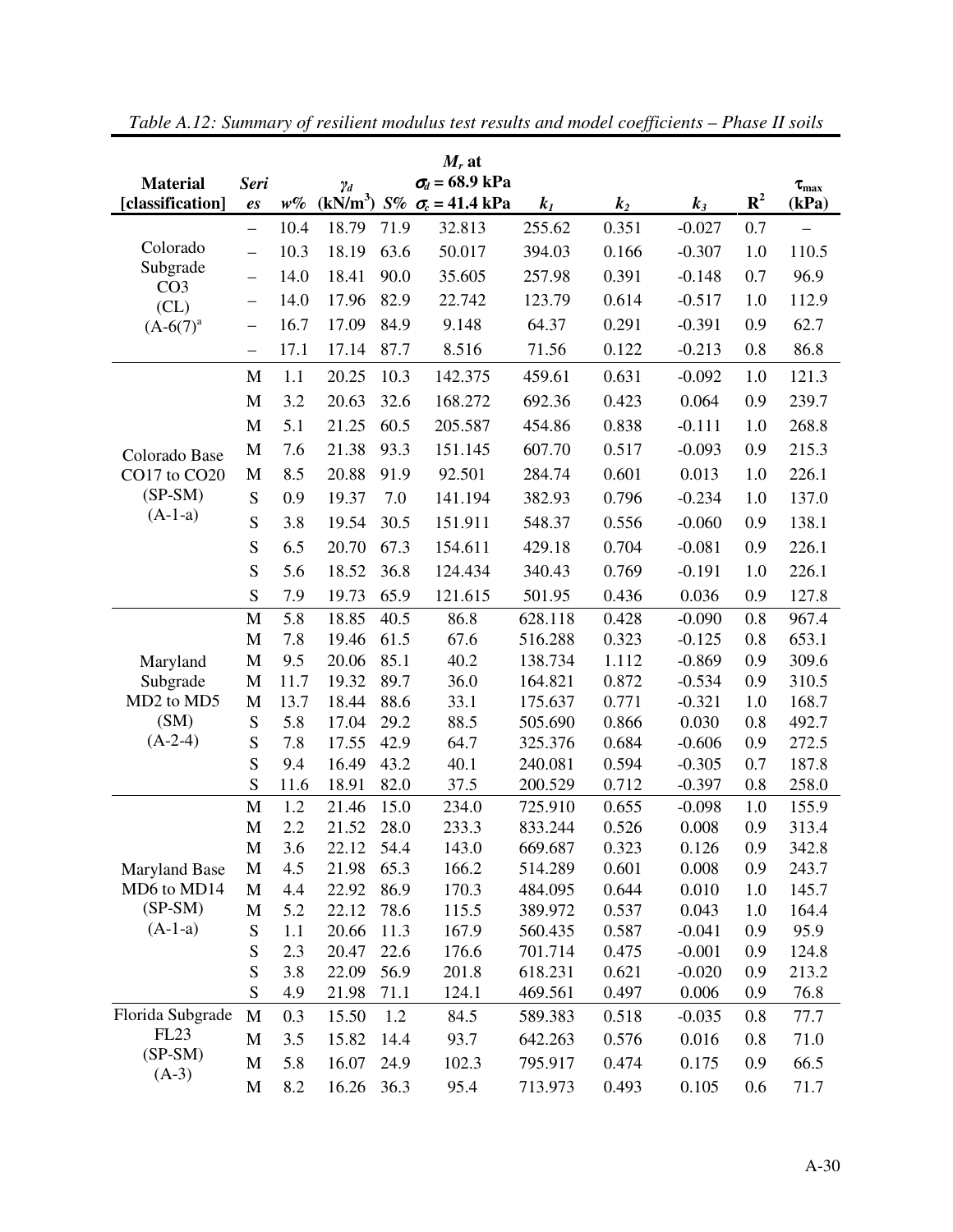|                      | M                                                | 13.2       | 15.68          | 53.2         | 83.5           | 547.011            | 0.631          | $-0.009$             | 0.7        | 42.8           |
|----------------------|--------------------------------------------------|------------|----------------|--------------|----------------|--------------------|----------------|----------------------|------------|----------------|
| Florida Subgrade     | S                                                | 0.1        | 15.05          | 0.4          | 65.8           | 310.281            | 1.024          | $-0.205$             | 0.9        | 42.8           |
| <b>FL23</b>          | S                                                | 3.9        | 15.36          | 14.9         | 79.8           | 461.408            | 0.748          | $-0.137$             | 0.8        | 93.9           |
| $(SP-SM)$<br>$(A-3)$ | S                                                | 5.8        | 15.77          | 23.7         | 106.6          | 896.371            | 0.431          | 0.304                | 0.8        | 69.8           |
|                      | S                                                | 8.3        | 15.91          | 34.7         | 87.7           | 599.021            | 0.611          | 0.066                | 0.8        | 97.6           |
|                      | S                                                | 15.9       | 14.86          | 56.2         | 83.7           | 595.728            | 0.532          | 0.041                | 0.7        | 55.0           |
|                      | $\overline{\phantom{a}}^{\phantom{a}b}$          | 3.4        | 16.76          | 16.3         | 71.2           | 505.673            | 0.512          | 0.002                | 0.9        | 105.3          |
|                      | $\overline{\phantom{a}}^{\phantom{a}b}$          | 9.2        | 15.38          | 35.3         | 61.8           | 483.276            | 0.347          | $-0.023$             | 0.7        | 81.2           |
|                      | $-{}^{\rm b}$                                    | 13.0       | 16.65          | 61.4         | 95.0           | 514.910            | 0.830          | $-0.166$             | 0.8        | 105.1          |
|                      | $-{}^{\rm b}$                                    | 4.9        | 17.42          | 26.4         | 190.2          | 899.068            | 0.407          | $-0.044$             | 0.8        | 251.3          |
| Florida Base         | $\overline{\phantom{a}}^{\phantom{a}b}$          | 7.8        | 18.54          | 51.4         | 202.4          | 668.296            | 0.649          | $-0.149$             | 0.9        | 474.5          |
| FL19                 | $\overline{-}^{\mathbf{b}}$                      | 9.5        | 17.99          | 56.6         | 236.1          | 447.850            | 1.020          | $-0.306$             | 0.8        | 267.5          |
| (SM)                 | $\overline{-}^{\mathbf{b}}$                      | 2.4        | 16.59          | 11.2         | 181.3          | 767.271            | 0.435          | 0.013                | 0.9        | 121.2          |
| $(A-1-b)$            | $\overline{\phantom{a}}^{\phantom{a}b}$          | 7.7        | 16.86          | 37.7         | 206.4          | 948.452            | 0.426          | $-0.052$             | 0.8        | 237.2          |
|                      | $\overline{\phantom{a}}^{\phantom{a}b}$          | 12.0       | 18.07          | 72.5         | 167.9          | 575.074            | 0.667          | $-0.220$             | 1.0        | 285.2          |
|                      | M                                                | 5.8        | 17.94          | 34.2         | 28.6           | 171.988            | 0.585          | $-0.306$             | 0.8        | 150.5          |
|                      | $\mathbf{M}$                                     | 8.4        | 18.90          | 59.3         | 41.7           | 268.421            | 0.536          | $-0.213$             | 0.6        | 400.4          |
|                      | $\mathbf M$                                      | 11.1       | 18.87          | 77.9         | 35.5           | 287.034            | 0.139          | $-0.286$             | 0.7        | 287.5          |
|                      | $\mathbf{M}$                                     | 12.5       | 18.74          | 85.5         | 20.3           | 166.314            | 0.255          | $-0.062$             | 0.9        | 309.6          |
|                      | $\mathbf M$                                      | 14.6       | 18.13          | 89.2         | 28.1           | 166.914            | 0.548          | $-0.397$             | 0.9        | 187.1          |
| North Carolina       | $\mathbf{M}$                                     | 16.7       | 17.42          | 89.9         | 23.0           | 124.512            | 0.676          | $-0.431$             | 0.6        | 152.5          |
| Subgrade             | ${\bf S}$                                        | 8.4        | 18.90          | 59.3         | 28.3           | 112.541            | 1.003          | $-0.680$             | 0.9        | 192.2          |
| NC <sub>2</sub>      | S                                                | 11.0       | 17.30          | 58.0         | 31.9           | 201.400            | 0.517          | $-0.294$             | 0.8        | 183.2          |
| $(A-4)$              | S                                                | 12.8       | 17.37          | 68.3         | 28.0           | 173.319            | 0.464          | $-0.438$             | 0.8        | 187.5          |
| <b>SM</b>            | S                                                | 14.7       | 17.04          | 74.1         | 25.7           | 132.608            | 0.669          | $-0.568$             | 0.9        | 177.8          |
|                      | S<br>$\overline{\phantom{a}}^{\phantom{a}b}$     | 16.7       | 16.65          | 78.8         | 19.8           | 94.392             | 0.809          | $-0.534$             | 0.9        | 109.9          |
|                      | $\overline{\phantom{a}}^{\phantom{a}b}$          | 4.9<br>4.6 | 18.74<br>16.51 | 33.5<br>21.2 | 44.1<br>34.7   | 273.713<br>256.098 | 0.572<br>0.323 | $-0.248$<br>$-0.213$ | 0.9<br>0.5 | 467.6<br>165.9 |
|                      | $\overline{\phantom{a}}^{\phantom{a}b}$          | 10.6       | 18.07          | 64.0         | 31.4           | 246.222            | 0.235          | $-0.206$             | 0.7        | 293.9          |
|                      | $\overline{\phantom{a}}^{\phantom{a}b}$          | 11.0       | 16.65          | 51.9         | 27.9           | 148.703            | 0.763          | $-0.324$             | 0.9        | 97.9           |
|                      | $\overline{\phantom{a}}^{\phantom{a}b}$          | 17.9       | 16.64          | 84.4         | 21.2           | 124.644            | 0.643          | $-0.266$             | 0.7        | 99.5           |
|                      | $\overline{\phantom{a}^{b}}$                     | 0.3        | 20.83 3.2      |              | 145.7          | 357.413            | 0.782          | $-0.107$             | $1.0\,$    | 194.1          |
|                      | $\mathsf{-}^{\mathsf{b}}$                        | 2.5        | 20.83          | 26.7         | 171.4          | 480.206            | 0.641          | 0.030                | 1.0        | 218.3          |
|                      | $\overline{-}^{\mathfrak{b}}$                    | 3.9        | 21.24          | 46.2         | 175.8          | 497.435            | 0.683          | $-0.060$             | 1.0        | 224.2          |
|                      | $\overline{-}^b$                                 | 6.0        | 21.82          | 83.1         | 159.4          | 457.635            | 0.647          | $-0.005$             | 1.0        | 258.2          |
| North Carolina       | $\overline{-}^{\mathfrak{b}}$                    | 7.0        | 21.74          | 94.7         | 129.1          | 280.292            | 0.831          | $-0.079$             | 1.0        | 271.9          |
| <b>Base</b>          | $\overline{\phantom{a}}^{\mathrm{b}}$            | 0.2        | 20.28          | 1.9          | 118.7          | 329.168            | 0.669          | $-0.013$             | 1.0        | 138.5          |
| NC <sub>4</sub>      | $\mathsf{-}^{\mathsf{b}}$                        | 2.5        | 20.47          | 24.5         | 139.2          | 405.771            | 0.606          | 0.058                | 1.0        | 188.6          |
| $(A-1-a)$            | $\overline{\phantom{a}}^{\phantom{a}b}$          | 3.9        | 20.85          | 41.9         | 155.9          | 518.770            | 0.525          | 0.081                | 1.0        | 192.9          |
| SP-SM                | $\overline{\phantom{a}}^{\phantom{a}b}$          | 6.0        | 21.27          | 71.6         | 128.0          | 511.460            | 0.505          | $-0.064$             | 0.9        | 224.7          |
|                      | $-$ b<br>$\overline{\phantom{a}}^{\phantom{a}b}$ | 9.0        | 20.63          | 91.7         | 106.4          | 290.013            | 0.705          | $-0.065$             | 0.9        | 111.5          |
|                      | $-{}^{\rm b}$                                    | 1.2<br>3.7 | 21.65<br>19.65 | 15.8<br>30.4 | 223.4<br>129.6 | 607.960<br>454.132 | 0.724<br>0.555 | $-0.100$<br>$-0.028$ | 0.8<br>0.9 | 242.7<br>124.4 |
|                      | $\overline{\phantom{a}}^{\phantom{a}b}$          | 3.2        | 21.63          | 42.0         | 181.2          | 516.713            | 0.741          | $-0.179$             | 0.9        | 329.1          |
|                      | $\overline{\phantom{a}}^{\phantom{a}b}$          | 6.0        | 20.58          | 60.4         | 119.0          | 419.158            | 0.552          | $-0.028$             | 1.0        | 157.5          |

<sup>a</sup> Shelby tube samples; <sup>b</sup>randomly selected points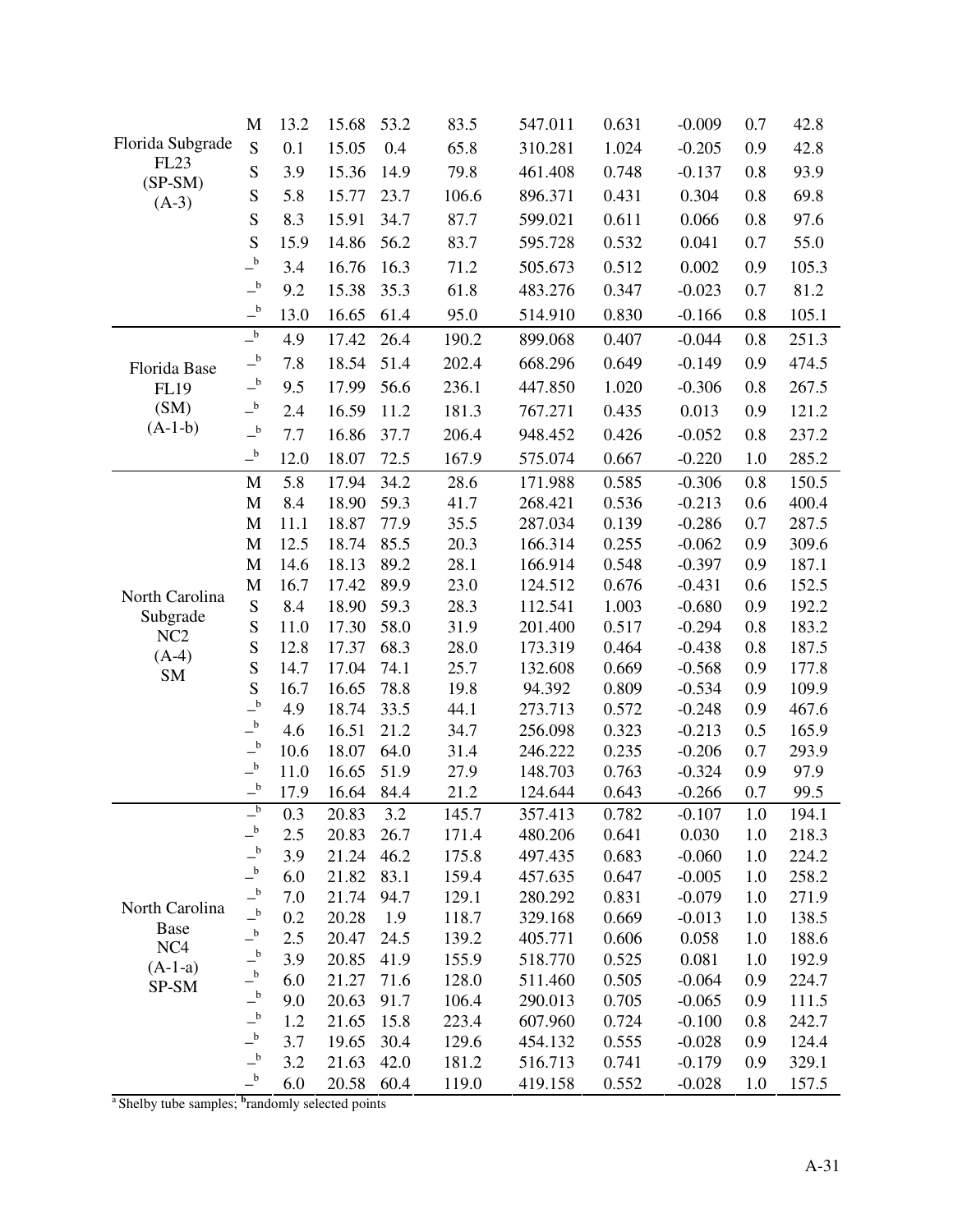#### *A.8.2.2 Predicting Resilient Modulus from Moisture and Density*

The AASHTO T-307 procedure involves a conditioning sequence followed by fifteen loading sequences with different applied deviator ( $\sigma_d$ ) and confining stress ( $\sigma_c$ ) combinations. Relationships to predict M<sub>r</sub> as a function of moisture and density are presented below. These predicted  $M_r$  values could potentially be related to roller MV's. The stresses applied during roller compaction can be significantly higher than the applied stress levels in a M<sub>r</sub> test, however. Therefore, M<sub>r</sub> results at a representative stress condition of  $\sigma_d$  $= 68.9 \text{ kPa}$  (10.0 psi) and  $\sigma_c = 41.4 \text{ kPa}$  (6.0 psi) only are presented below.

Figure A.9 shows the effect of moisture content and density on  $M_r$  of a cohesive subgrade material. M<sup>r</sup> value corresponding to a triaxial sample compacted to a target moisture and dry unit weight are presented in this figure. The triaxial  $(M_r)$  samples are divided into two groups, S and M, where group S represent the samples compacted to target standard Proctor moisture-density values and group M represent samples compacted to target modified Proctor moisture-density values. According to AASHTO T-307 when a sample reaches a permanent strain of >5%, the test shall be terminated. For both materials, the samples with moisture contents greater than about 20% resulted in permanent strains >5%, generally before reaching the selected stress condition ( $\sigma_d$  = 68.9 kPa [10.0 psi] and  $\sigma_c$  = 41.4 kPa [6.0 psi]). These samples are highlighted in Figure A.9.

Based on the  $M_r$  values shown in Figure A.9, a multiple linear regression model as a function of dry unit weight and moisture content was developed (*see* Table A.13). The model resulted in  $\mathbb{R}^2$  values of 0.96 which indicates a strong correlation. Note that the  $M_r$  values for the samples with  $>5\%$  permanent strain were not considered in the multiple linear regression analysis. Using the multiple regression relationship, contours of the predicted  $M_r$  are plotted as shown in Figures A.9. Since the parameters in the models are linear terms, the  $M_r$  contours are linear and parallel lines showing a reduction in  $M_r$  with increasing moisture content. It can be seen in Figure A.9 that the  $M_r$  values decrease rapidly along the moisture-dry unit weights curves on the wet side of optimum. These results indicate that a slight increase in moisture content over standard Proctor optimum (less than +3%) will decrease the Mr to about "zero". Additional samples with changes in moisture and dry unit weights on the wet side of optimum are warranted to help better define the contours in this region.

Results plotted in this manner can aid in determining target  $M_r$  values relating to moisture and dry unit weight, and also vise versa. Similar analysis was performed on the results obtained from tests on the other samples. A summary of multiple regression relationships are provided in Table A.13.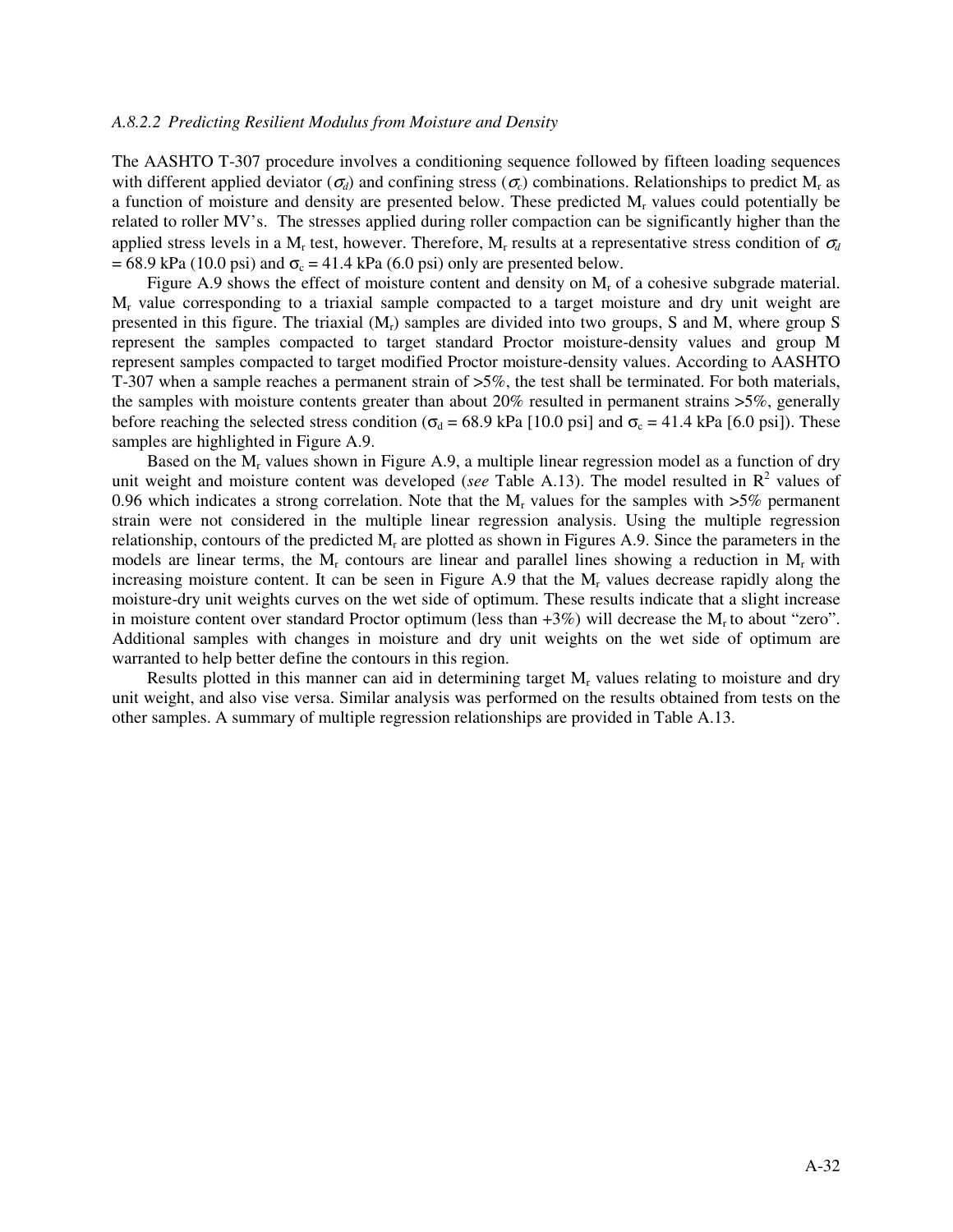

*Figure A.9 Relationship between w-* $\gamma_d$  *and*  $M_r$  *at*  $\sigma_d$  *= 68.9 kPa and*  $\sigma_c$  *= 41.4 kPa* 

|                                        |                                 | <b>USCS</b>    |                                |                           |                |                |                |  |
|----------------------------------------|---------------------------------|----------------|--------------------------------|---------------------------|----------------|----------------|----------------|--|
| <b>Material</b>                        | TB                              | (AASHTO)       | $\mathbf n$                    | $\mathbf{b}_0$            | $\mathbf{b}_1$ | $\mathbf{b}_2$ | $\mathbf{R}^2$ |  |
| Model: $M_r^* = b_0 + b_1 w + b_2 Y_d$ |                                 |                |                                |                           |                |                |                |  |
| Non-granular                           | MN10,11                         | $CL(A-6(5))$   | 8                              | $-593.33$                 | $-10.86$       | 48.23          | 0.96           |  |
| subgrade                               | $CO3$ <sup>**</sup>             | $CL (A-6(7))$  | 6<br>limited number of samples |                           |                |                |                |  |
| Granular<br>subgrade                   | MD2, 3, 4,5                     | $SM(A-2-4)$    | 9                              | 124.10                    | $-7.56$        | 0.03           | 0.85           |  |
|                                        | FL 23                           | $SP-SM(A-3)$   | 13                             |                           | <b>NS</b>      |                |                |  |
|                                        | NC2                             | $SM(A-2-4)$    | 16                             | $-28.48$                  | $-1.17$        | 4.12           | 0.94           |  |
|                                        | CO17,18                         | $SP-SM(A-1-a)$ | 9                              | $-248.29$                 | $-5.14$        | 20.95          | 0.67           |  |
| Granular base                          | MD6, 7, 8, 9,<br>11, 12, 13, 14 | $SP-SM(A-1-a)$ | 10                             | $-426.37$                 | $-30.09$       | 32.19          | 0.62           |  |
|                                        | <b>FL19</b>                     | $SM(A-1-b)$    | 5                              | limited number of samples |                |                |                |  |
|                                        | NC <sub>4</sub>                 | $SP-SM(A-1-a)$ | 14                             | $-512.01$                 | $-7.05$        | 32.85          | 0.62           |  |

*Table A.13: Summary of moisture-dry unit weight- M<sup>r</sup> relationships* 

\* for  $\sigma_d$  = 68.9 kPa and  $\sigma_c$  = 41.4 kPa; \*\*ST samples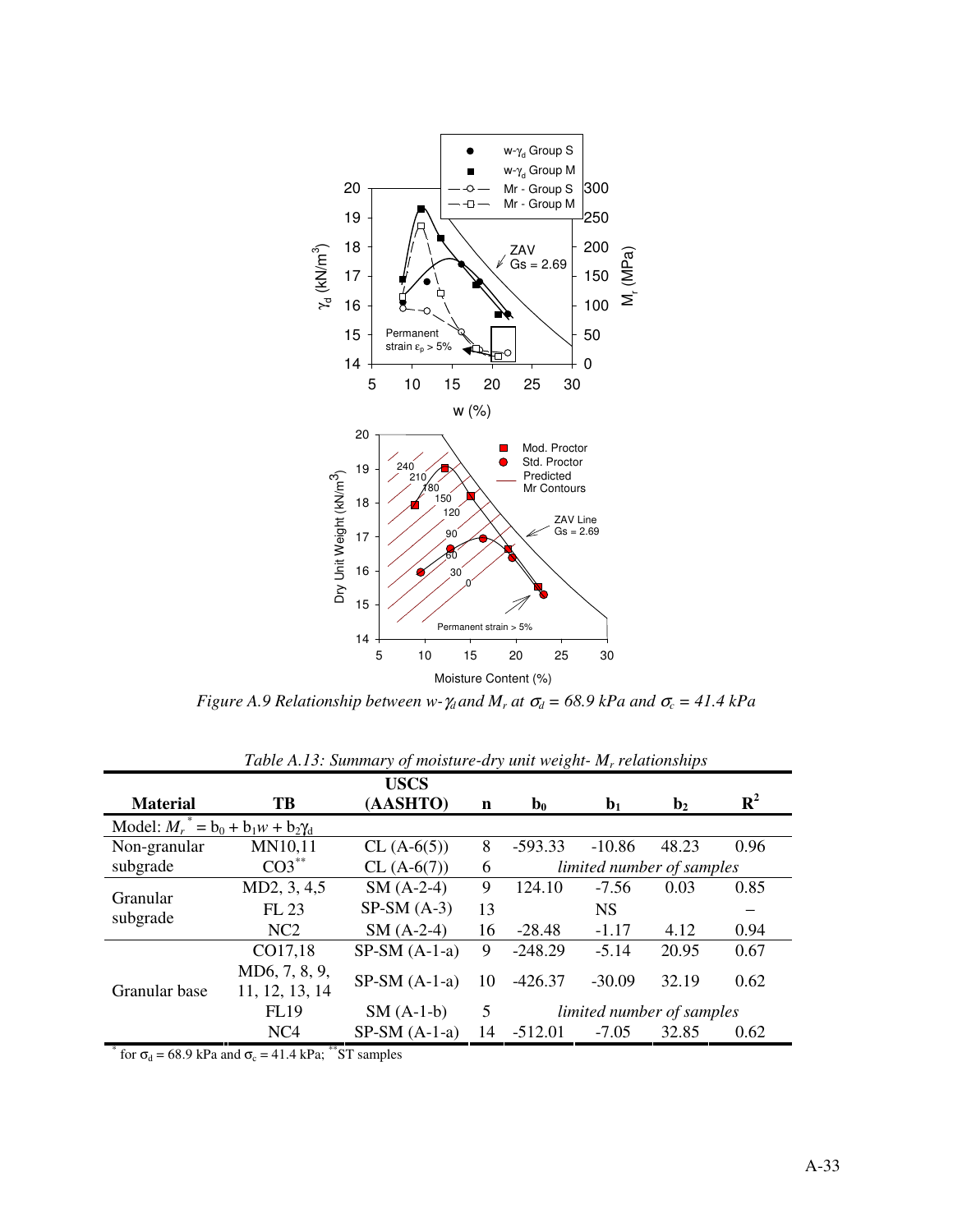#### **A.8.3 Influence of Compaction Method on Strength and Resilient Modulus**

Resilient modulus  $(M<sub>r</sub>)$  is commonly used as a measure of stiffness for unbound materials in the pavement structure. Following AASHTO T-307 standard Mr test procedure, specimens of fine-grained cohesive subgrade materials are statically compacted in five layers, while the new NCHRP 1-28 procedure implements impact compaction for fine-grained cohesive soils. As an alternate, kneading compaction is suggested in both standards. Vibratory or kneading compaction is suggested for granular materials. However, limited information was identified in the literature discussing the influence of compaction type on resilient properties of unbound materials. Elliott and Thornton (1988) found that cohesive soil samples compacted using static compaction have higher resilient modulus than those compacted using kneading compaction. Results from tests performed on granular materials by Zaman *et al.* (1994) using impact and vibratory compaction methods showed that the compaction type did not significantly influence the resilient modulus. Hoff *et al.* (2004) also indicated that no significant difference was observed between impact, vibratory, and gyratory compaction on  $M_r$  of a granular material.

As a preliminary investigation, the influence of compaction method on the strength and stiffness properties was studied on one cohesive subgrade material and one granular base material from the MnROAD project.  $M_r$  and UU shear strength tests were performed on mixed subgrade B and class 5 base materials following the AASHTO T-307 standard procedure. Specimens were compacted to target moisture contents and dry unit weights using different compaction methods. Static, impact, and vibratory compaction methods were used for the mixed subgrade B material, and impact and vibratory method for the class 5 base material.

#### *A.8.3.1 Mixed Subgrade B Material*

Samples were compacted to achieve a target of 100% standard Proctor maximum density (17.3 kN/m<sup>3</sup>) [110.1 pcf]) at moistures -3%, 0%, and +3% of optimum moisture content (15.3%). Table A.14 provides summary  $M_r$  and UU test results and the constuitive model coefficients (Equation A.1). The mean  $M_r$ values and the coefficient of variation (COV) of the value within a test are also shown in Table A.14.

The mean  $M_r$  of statically compacted samples is lower than that for samples compacted using impact or vibratory methods (Figure A.10). This difference is substantial on the dry side of the optimum moisture content (-3%) with the static method resulting in  $M_r$  values two times lower compared to impact or vibratory methods. On the wet side of optimum, the impact and static methods have similar  $M_r$  values, while the vibratory method produced  $M_r$  values about 1.3 times higher than the other two methods. In general, no significant difference in the mean  $M_r$  is realized between impact and vibratory methods.

Figure A.10 shows the change in shear strength with increasing moisture content for the three compaction methods. The static compaction specimens have consistently lower shear strengths (about 1.2 to 1.4 times) than the impact compaction specimens. Bell (1977) also found that static compaction specimens have lower strength than impact compaction specimens of similar moisture and dry density. Although the mean  $M_r$  values for impact and vibratory compaction samples were similar on the dry side of optimum, the  $\tau_{\text{max}}$  of vibratory compaction sample was lower than that of the impact compaction samples.

For all compaction methods, the mean  $M_r$  decreased with increasing moisture content with one exception – samples compacted using the static method. The static compaction specimens yielded mean lower  $M_r$  (0.7 times) at dry and wet of optimum. The mean  $M_r$  for impact and vibratory compaction samples decreased about 1.5 and 2.0 times with increasing moisture from about  $-3\%$  to  $+3\%$  of optimum moisture content. The  $\tau_{\text{max}}$  values decreased linearly with increasing moisture content from dry to wet side of optimum for all compaction methods. The static, impact, and vibratory compaction samples showed a trend of decreasing strength (2.4, 3.1, and 2.0 times, respectively), with increasing moisture contents from -3% to +3% of the optimum moisture content.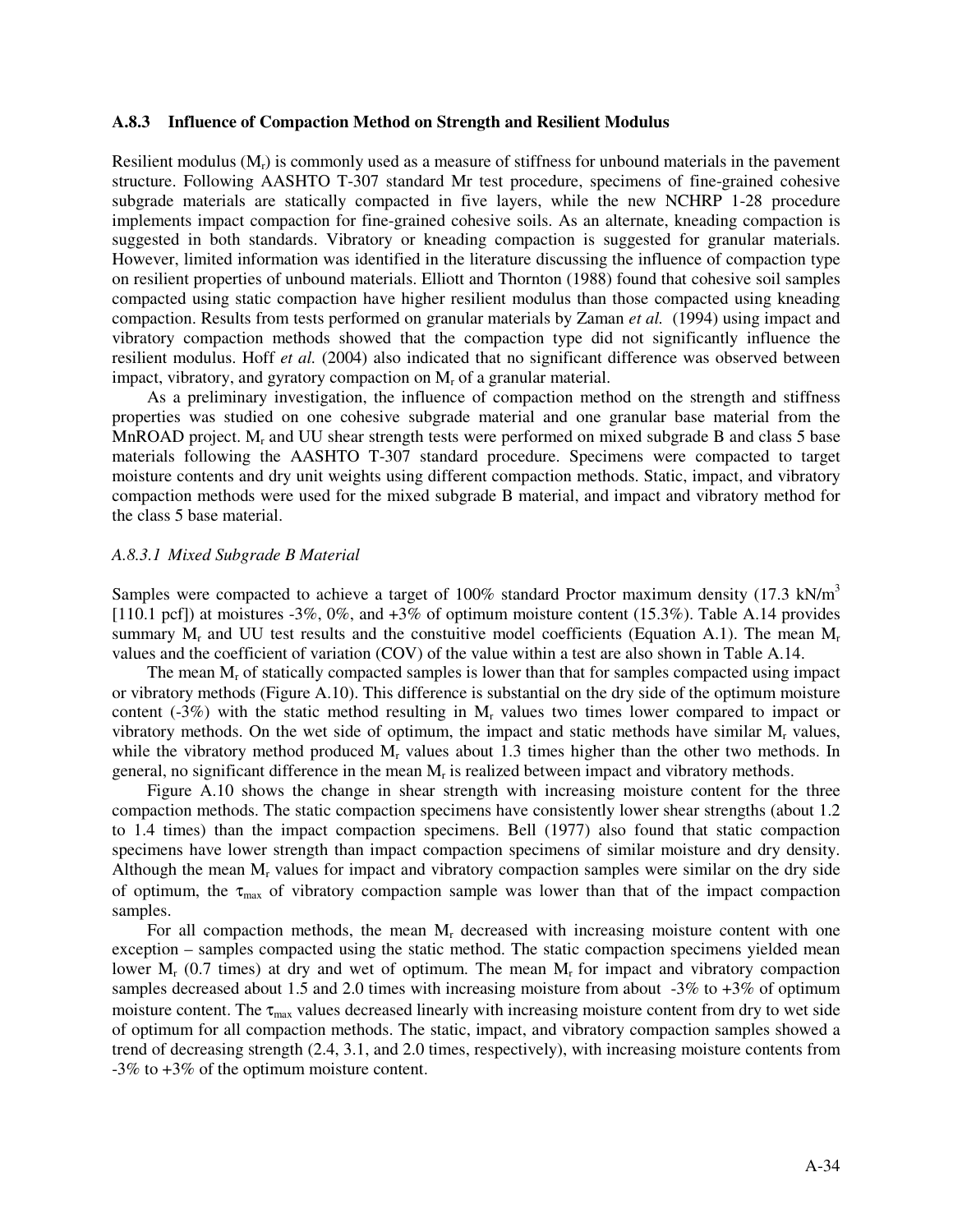It should be noted that the trends observed in  $M_r$  and  $\tau_{max}$  with changes in moisture contents are based on one test for each condition. Determining average values with replicate samples at similar conditions may help in better defining the influence of moisture content on these measurements.

| Compaction    | $\circ$<br>Dry Unit<br>Weight | <b>Moisture</b> |        | IJ<br><b>Witczak and Uzan (1988)</b><br>model coefficients |         | <b>Mean</b><br>$M_r$ | <b>COV</b> | $\tau_{\rm max}$ |       |
|---------------|-------------------------------|-----------------|--------|------------------------------------------------------------|---------|----------------------|------------|------------------|-------|
| <b>Method</b> | (kN/m <sup>3</sup> )          | $(\%)$          | $k_I$  | $k_2$                                                      | $k_3$   | $\mathbf{R}^2$       | (MPa)      | $(\%)$           | (kPa) |
| <b>Static</b> | 17.34                         | 11.7            | 679.7  | 0.38                                                       | 0.03    | 0.72                 | 72.5       | 16.3             | 269.4 |
| Impact        | 17.32                         | 11.4            | 1069.2 | 0.45                                                       | $-0.17$ | 0.64                 | 144.8      | 16.7             | 373.5 |
| Vibratory     | 17.41                         | 12.5            | 1219.7 | 0.39                                                       | $-0.08$ | 0.50                 | 148.3      | 17.7             | 250.4 |
| Static        | 17.45                         | 14.3            | 859.1  | $-0.01$                                                    | $-0.08$ | 0.10                 | 96.3       | 21.1             | 193.3 |
| Impact        | 17.53                         | 15.2            | 1011.5 | $-0.02$                                                    | $-0.21$ | 0.61                 | 130.2      | 17.3             | 180.0 |
| Vibratory     | 17.88                         | 14.2            | 1571.0 | 0.54                                                       | $-0.32$ | 0.77                 | 131.3      | 31.8             |       |
| <b>Static</b> | 17.36                         | 17.2            | 448.0  | 0.37                                                       | $-0.34$ | 0.77                 | 72.1       | 23.4             | 110.0 |
| Impact        | 17.39                         | 17.4            | 527.7  | 0.36                                                       | $-0.22$ | 0.77                 | 74.1       | 15.2             | 120.0 |
| Vibratory     | 17.6                          | 17.1            | 976.6  | 0.15                                                       | 0.04    | 0.22                 | 96.9       | 17.6             | 127.5 |

*Table A.14. Summary of resilient modulus test model coefficients, average M<sub><i>r*</sub>, and τ<sub>max</sub> values for mixed *subgrade B material compacted using different compaction methods* 



*Figure A.10: Influence of compaction method and moisture on (a) mean resilient modulus, and (b) maximum shear strength of mixed subgrade B material*

## *A.8.3.2 Class 5 Base Material*

Specimens were compacted at target moisture contents of -3%, 0%, and +3% of optimum moisture content determined by the vibratory compaction test (6.3%) to target dry unit weights. Table A.15 provides summary  $M_r$  and UU test results and the constuitive model coefficients (Equation A.1). The mean M<sub>r</sub> values and the coefficient of variation (COV) of the value within a test are also shown in Table A.14. Figure A.11a shows the change in mean  $M_r$  as a function of moisture content and compaction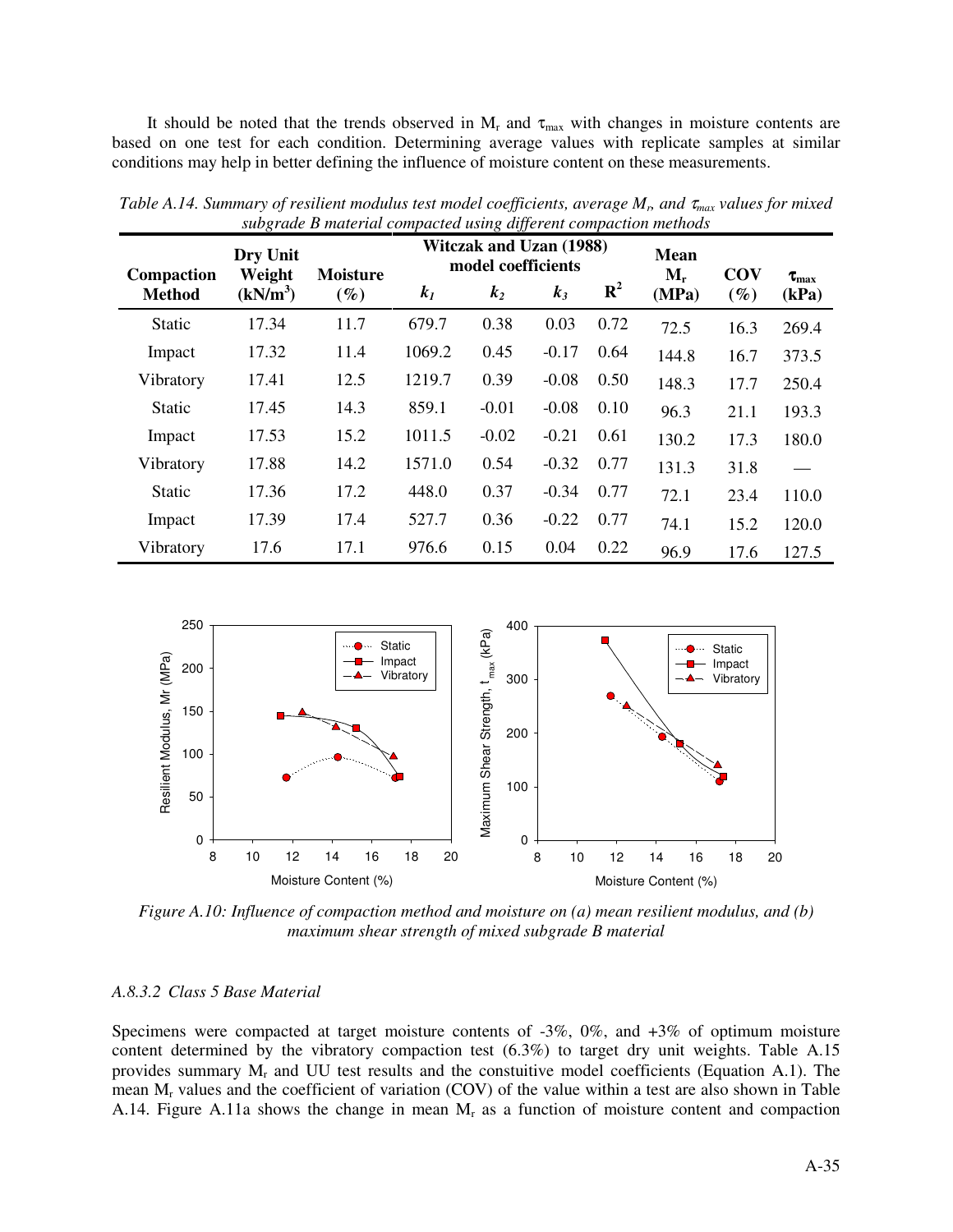method. On average, vibratory compaction samples produced  $M_r$  values in the range of about 1.0 to 1.5 times greater than impact compaction samples, with greater differences at optimum and dry of optimum. Figure A.11b shows the change in shear strength with moisture content for different compaction methods. Vibratory compaction samples exhibited  $\tau_{max}$  of about 1.5 times greater than impact compaction sample at 5.8% moisture content, and no significant differences are realized between the two methods at the other two moisture contents.

Increase in moisture content from 3.6% to 7.7% reduced the mean  $M_r$  value by 1.3 and 1.7 times for the impact and vibratory methods, respectively. The shear strength generally decreased with increasing moisture content with one exception, which is observed at 6.1% moisture with impact method. It should be noted that the trends observed in  $M_r$  and  $\tau_{max}$  with changes in moisture contents are based on one test for each condition. Determining average values with replicate samples at similar conditions would help better defining the influence of moisture content on these measurements.

| Base material compacted asing alfferent compaction memoris |                                  |                           |                |                                                                        |         |                |                               |                      |                           |
|------------------------------------------------------------|----------------------------------|---------------------------|----------------|------------------------------------------------------------------------|---------|----------------|-------------------------------|----------------------|---------------------------|
| <b>Compaction</b><br><b>Method</b>                         | Dry Unit<br>Weight<br>$(kN/m^3)$ | <b>Moisture</b><br>$(\%)$ | k <sub>I</sub> | <b>Witczak and Uzan (1988)</b><br>model coefficients<br>k <sub>2</sub> | $k_3$   | $\mathbf{R}^2$ | <b>Mean</b><br>$M_r$<br>(MPa) | <b>COV</b><br>$(\%)$ | $\tau_{\rm max}$<br>(kPa) |
| Impact                                                     | 21.50                            | 3.6                       | 774.5          | 0.73                                                                   | $-0.15$ | 0.90           | 180.7                         | 34.6                 | 212.5                     |
| Vibratory                                                  | 21.44                            | 3.8                       | 1255.1         | 0.63                                                                   | 0.08    | 0.90           | 264.1                         | 42.0                 | 188.8                     |
| Impact                                                     | 21.92                            | 5.8                       | 787.1          | 0.60                                                                   | 0.05    | 0.96           | 159.2                         | 37.8                 | 100.6                     |
| Vibratory                                                  | 21.87                            | 6.1                       | 854.3          | 0.72                                                                   | 0.07    | 0.94           | 199.6                         | 51.8                 | 159.6                     |
| Impact                                                     | 21.68                            | 7.6                       | 652.5          | 0.62                                                                   | 0.15    | 0.96           | 135.1                         | 44.4                 | 126.3                     |
| Vibratory                                                  | 21.66                            | 7.7                       | 571.7          | 0.77                                                                   | $-0.11$ | 0.94           | 141.7                         | 42.7                 | 137.3                     |

*Table A.15. Summary of resilient modulus test model coefficients, average Mr, and* <sup>τ</sup>*max values for Class 5 Base material compacted using different compaction methods* 



*Figure A.11: Influence of compaction method and moisture on (a) mean resilient modulus, and (b) maximum shear strength of class 5 base material*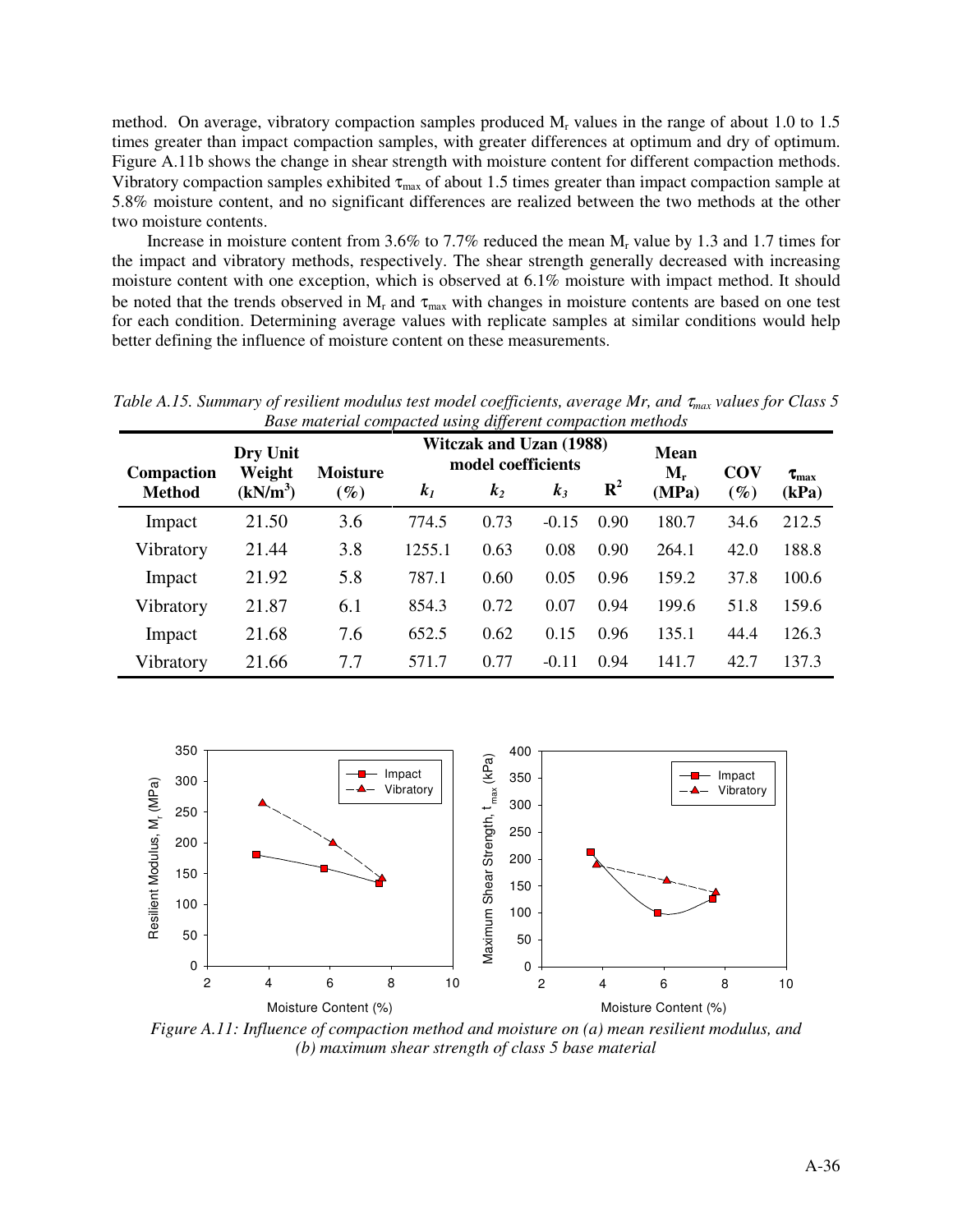### *A.8.3.3 Summary of Effects of Compaction Method*

The differences in  $\tau_{\text{max}}$  and  $M_r$  between the compaction methods are observed for both subgrade and class 5 base materials. In general, the effects appear to be more prominent for cohesive soils, especially when compared between static and impact or vibratory methods. These variations are likely due to variations in the resulting soil structure and potential differences of pore pressures developed during compaction. According to Lambe and Whitman (1969) the compaction method can affect the total stresses and pore pressures within a compacted soil, which affects the strength measurements. Neves (1971) showed that different compaction methods produce distinctly different soil fabric/structure at similar moisture and dry densities. These variations are of consequence as it relates to which lab compaction method is more representative of in-situ soil conditions. Quantifying the effects of soil structure/fabric on soil strength and stiffness properties is complicated. More research is needed to better resolve this issue.

## **References**

Andrei, D., Witczak, M. W., Schwartz, C. W., Uzan, J. (2004). "Harmonized resilient modulus test method for unbound pavement materials." *Journal of Transportation Research Record,* No. 1874, Transportation Research Board, Washington D.C., p. 29–37.

Bell, J. R. (1977). "Compaction energy relationships of cohesive soils." *Transportation Research Record,*  No. 641, Transportation Research Board, Washington, D.C., p. 29–34.

Brown, S. F. (1974). "Repeated load testing of a granular material." *Journal of Geotechnical Engineering Division,* ASCE, Vol. 100, No. 7, p. 825 – 841.

Elliott, R. P., and S. Thornton. (1988). "Simplification of subgrade resilient modulus testing", *Transportation Research Record,* No. 1192, Transportation Research Board, Washington, D.C., p. 1–7.

Gabr, M.A., Hopkins, K., Coonse, J., and Hearne, T. (2000). "DCP Criteria for Performance Evaluation of Pavement Layers." *J. Perf. Constr. Fac., Vol.* 14, No. 4, pp. 141-148.

Hicks, R. G. (1970). *Factors influencing the resilient properties of granular materials*. PhD Thesis, University of California at Berkeley, CA.

Hoff, I., Bakløkk, L. J., Aurstad, J. (2004). "Influence of laboratory compaction method on unbound granular materials." *6 th International Symposium on Pavements Unbound*, UNBAR 6, Eds. A. R. Dawson, Nottingham, England.

Huang, Y*.* (1993). *Pavement analysis and design*. Prentice-Hall, Inc.

Kim, W., Labuz, J. (2006). *Resilient modulus and strength of base course with recycled bituminous material.* Final Report submitted to Mn/DOT, University of Minnesota, December.

Lambe, W. T., Whitman, R. V. (1969). *Soil mechanics*. John Wiley and Sons, New York.

Lee, W., Bohra, N. C., Altschaeffl, A. G., White, T. D. (1997). "Resilient modulus of cohesive soils." *Journal of Geotechnical and Geoenvironmental Engineering*, Vol. 123, No. 2. ASCE, p. 131–136.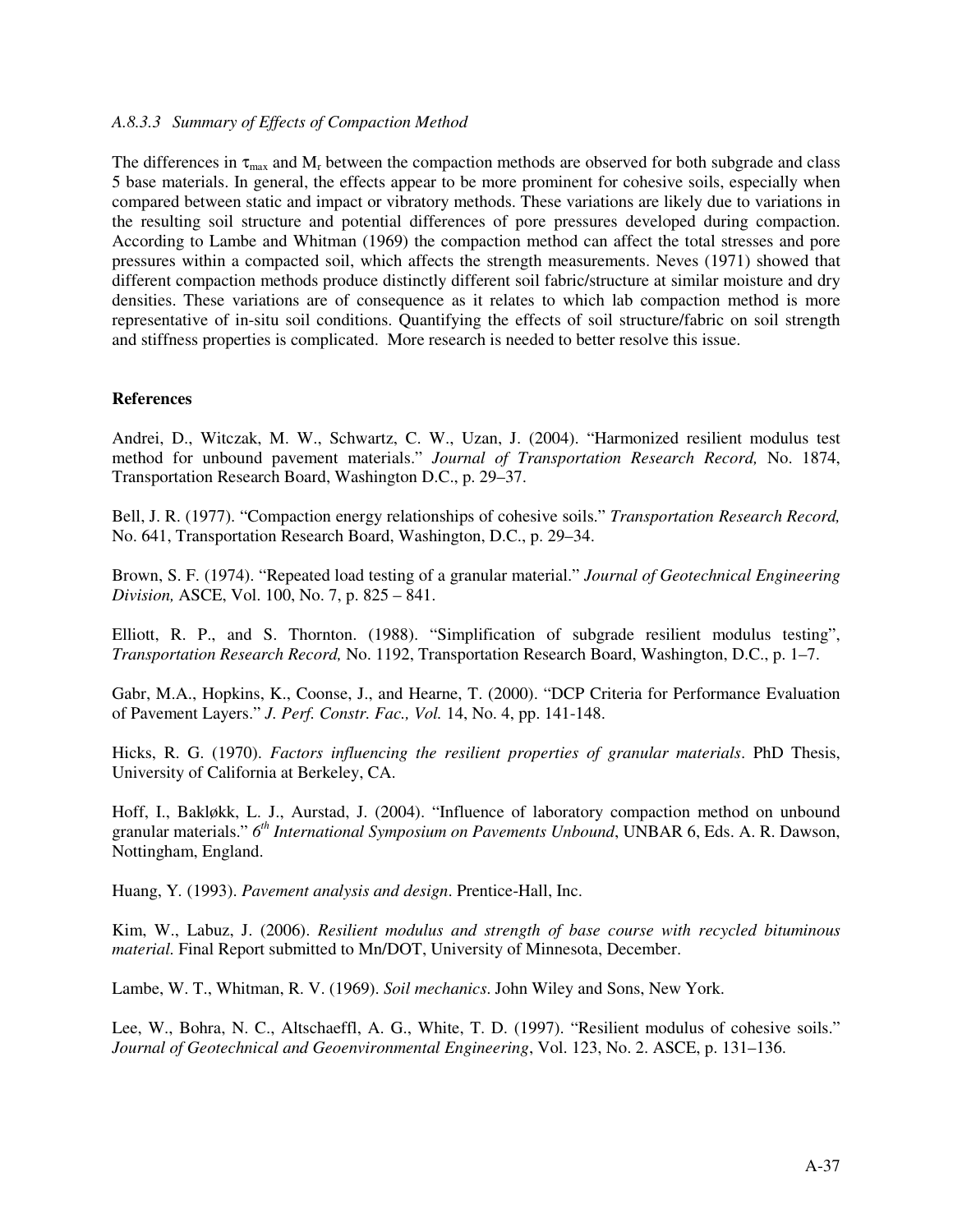Livneh, M., Livneh, N. A., and Ishai, I. (2000). "The Israeli experience with the regular and extended dynamic cone penetrometer for pavement and subsoil-strength evaluation." *Proc., Nondestructive Testing of Pavements and Backcalculation of Moduli*, Vol. 3, ASTM STP 1375, S. D. Tayabji and E. O. Lukanen, eds., American Society for Testing and Materials, West Conshohocken, Pa.

Marr, W. A., Hankour, R., Werden, S. (2003). "A fully automated computer controlled resilient modulus testing system", *Resilient Modulus Testing for Pavement Components*, ASTM STP 1437, ASTM International, PA.

McRae, J. L. (1965). *Gyratory testing machine technical manual for bituminous mixtures, soils, and base course materials.* Engineering Developments Company, Inc., Vicksburg, Mississippi, 1965.

Morgan, J. R. (1966). "The response of granular materials to repeated loading", *Proceedings of 3rd Conference of Australian Road Research Board*, p. 1178 – 1192.

Mohammad, L.N., Puppala, A. (1995). "Resilient properties of laboratory compacted subgrade soils." National Academy of Science, *Transportation Research Record,* No. 1504, Transportation Research Board, Washington D.C., p. 87–102.

Monismith, C.L., Hicks, R.G., Salam, Y. (1971). "*Basic properties of pavement components.*" Federal Highway Administration, Berkeley, CA, Final Report FHWA–RD–72–19.

Nazarian S., Yuan D., and Tandon V. (1999). "Structural Field Testing of Flexible Pavement Layers with Seismic Methods for Quality Control." *Transportation Research Record* 1654, pp. 50-60.

Porter, O. J. (1930). *Method of determining relative compaction and shrinkage of soil materials*. Research Department, California Division of Highways.

Ping, W. V., Xing, G., Leonard, M., Yang, Z. (2003). *Evaluation of laboratory compaction techniques for simulating field soil compaction – Phase II.* Research Report No. FL/DOT/RMC/BB – 890 (F), Florida State University, Florida.

Ryden N., and Lowe M. (2004). "Guided wave propagation in three-layer pavement structures." *J Acoust Soc Am,* Vol. 116, No. 5, pp. 2902-2913.

Ryden N., and Park C. B. (2006). "Fast Simulated Annealing Inversion of Surface Waves on Pavements using Phase Velocity Spectra." *Geophysics,* Vol. 71, No. 4, pp. 49-58.

Seed, H. B., Chan, C. K., Lee C. E. (1962). "Resilience characteristics of compacted clays." *Journal of Soil Mechanics and Foundation Engineering,* Vol. 83, No. 4, ASCE, p. 1427–1435.

Smith, D. M. (2000). *Response of granular layers in flexible pavements subjected to aircraft loads*. Ph.D. Dissertation, Louisiana State University, May.

Tanimoto, K., Nishi, M. (1970). "On resilience characteristics of some soils under repeated loading." *Soils and Foundations,* Vol. 10, No. 1, Japan Society of Soil Mechanics and Foundation Engineering, Japan, p. 75–92.

Thompson, M. R., Robnett, Q. L. (1979). "Resilient properties of subgrade soils." *Journal of Transportation Engineering,* Vol. 106, No. 1, ASCE, p. 71–89.